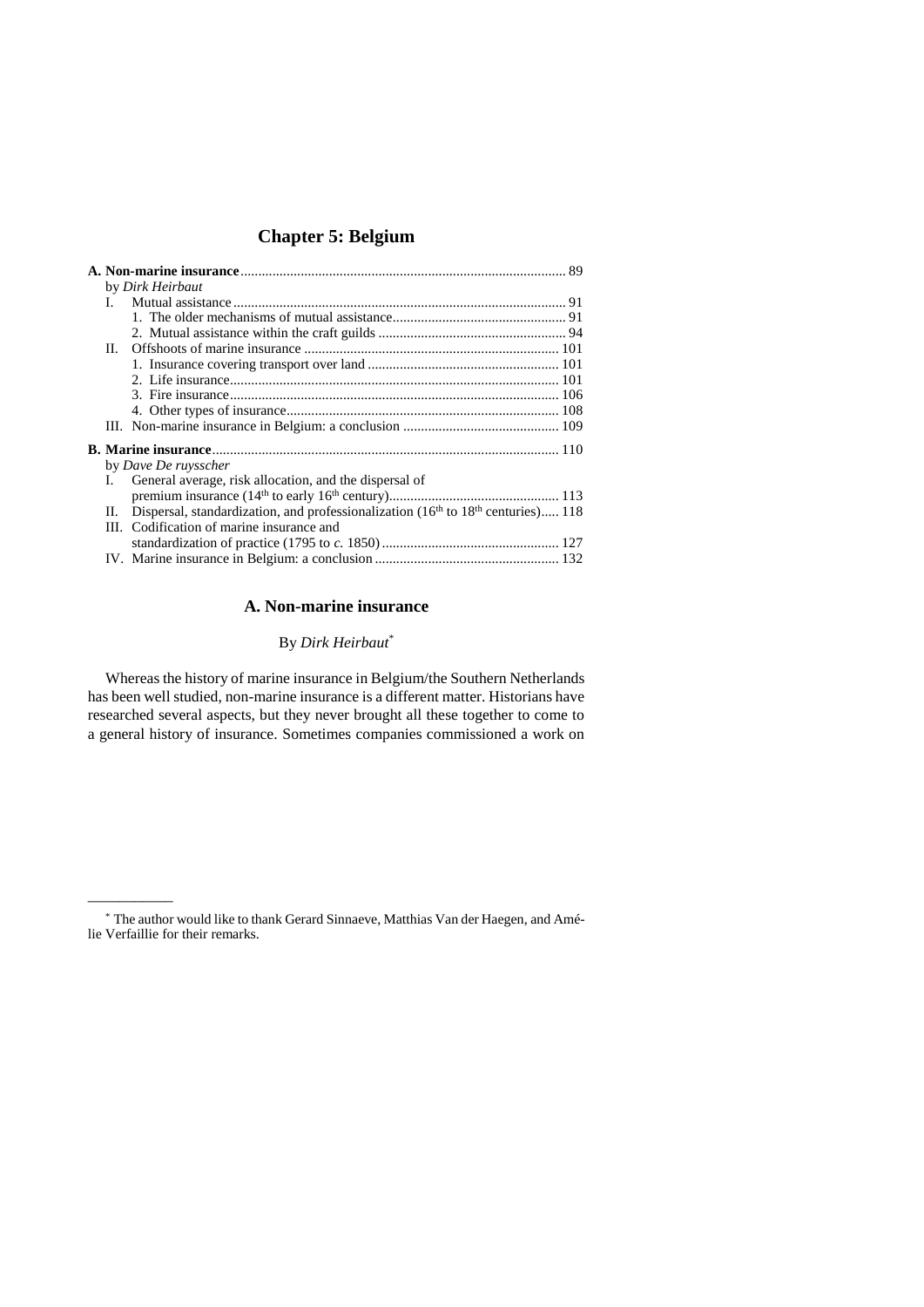<span id="page-1-3"></span><span id="page-1-0"></span>their own history. Examples are AG (Fortis), <sup>1</sup> ASLK, <sup>2</sup> *Securitas*, <sup>3</sup> *Les Propriétaires réunis*<sup>4</sup> and P & V. <sup>5</sup> Some of these works are of a high quality, and their authors enjoyed the advantage of a unique access to a company's archives, which, however, also means that they did not enjoy complete freedom<sup>6</sup> and that their names may not even be mentioned. Another problem is that these books do not cover insurance on land in Belgium before the second half of the 18<sup>th</sup> century.<sup>7</sup> Insurance lawyers in their handbooks and in a small book on insurance history<sup>8</sup> may pay more attention to insurance before 1800, but their references are mostly to events in other countries.<sup>9</sup> It is not always clear whether these authors are aware that Belgium did not necessarily follow trends in other countries. Thus, some authors even find forms of insurance which did not exist in the Southern Netherlands, e.g. dowry insurance by the mounts of piety,<sup>10</sup> thereby forgetting that, in the Southern Netherlands, the latter were very different from their Italian counterparts.<sup>11</sup> In addition, Belgian authors have been unaware of foreign literature, which expressly dealt with their country, like Ernst Holthöfer's remarks on 19<sup>th</sup> century Belgian legislation on insurance.<sup>12</sup> Charles Trenerry awarded a central role in his *Origin and early history of insurance* to insurance in Belgium during the High Middle Ages.<sup>13</sup> In his opinion, there was already a well-developed system of insurance in Belgium at a very early date, which also influenced England.<sup>14</sup> Although Trenerry saw Belgium as a cradle of early insurance, Belgian historians and lawyers did not notice his research. Finally, whether

<sup>6</sup> *Brion* and *Moreau* made a profession out of it, as they wrote several books on companies belonging to the same network as AG (see n. [1\)](#page-1-0).

<sup>7</sup> E.g. *Brion* and *Moreau* (n. [1\)](#page-1-0), 12–13.

<span id="page-1-2"></span><span id="page-1-1"></span> $\overline{\phantom{a}}$ 

8 *Jan Van de Ryck*, De geschiedenis van het verzekeren (1978), a book which can only be useful for a very ignorant reader.

<sup>9</sup> E.g. *Luc Schuermans* and *Caroline Van Schoubroeck*, Grondslagen van het Belgische verzekeringsrecht (2015), 3–9; *Marcel Fontaine*, Verzekeringsrecht (2011), 29–33.

<sup>11</sup> *Paul Soetaert*, De Bergen van Barmhartigheid in de Spaanse, de Oostenrijkse en de Franse Nederlanden (1618–1795) (1986).

<sup>12</sup> *Ernst Holthöfer*, Handelsrecht: Belgien, in: Helmut Coing (ed.), Handbuch der Quellen und Literatur der neueren europäischen Privatrechtsgeschichte, vol. 3/3 (1986), 3276– 3395, 3324–3326.

<sup>13</sup> *Charles Trenerry*, The origin and early history of insurance (1926), 243–278. <sup>14</sup> *Trenerry* (n. [13\)](#page-1-1), 1–2, 244.

<sup>1</sup> *René Brion* and *Jean-Louis Moreau*, Van AG tot Fortis. 175 jaar verzekering in België (1999).

<sup>2</sup> Gedenkboek 1865–1965 van de Algemene Spaar- en Lijfrentekas van België (1965).

<sup>3</sup> *Juul Hannes*, Securitas: honderdvijftigste verjaardag, 1819–1969 (1969).

<sup>4</sup> P.R. 150 ans d'assurances. 1821–1971 (1971).

<sup>5</sup> *Luc Peiren, Eric Geerkens, Anne Vincent* and *Hubert Van Humbeeck*, Honderd jaar P & V. 1907–2007. Het unieke verhaal van een coöperatieve verzekeringsmaatschappij (2007).

<sup>10</sup> *Félix Monette, Albert De Villé* and *Robert André*, Traité des assurances terrestres, vol. 1/1 (1949), 27.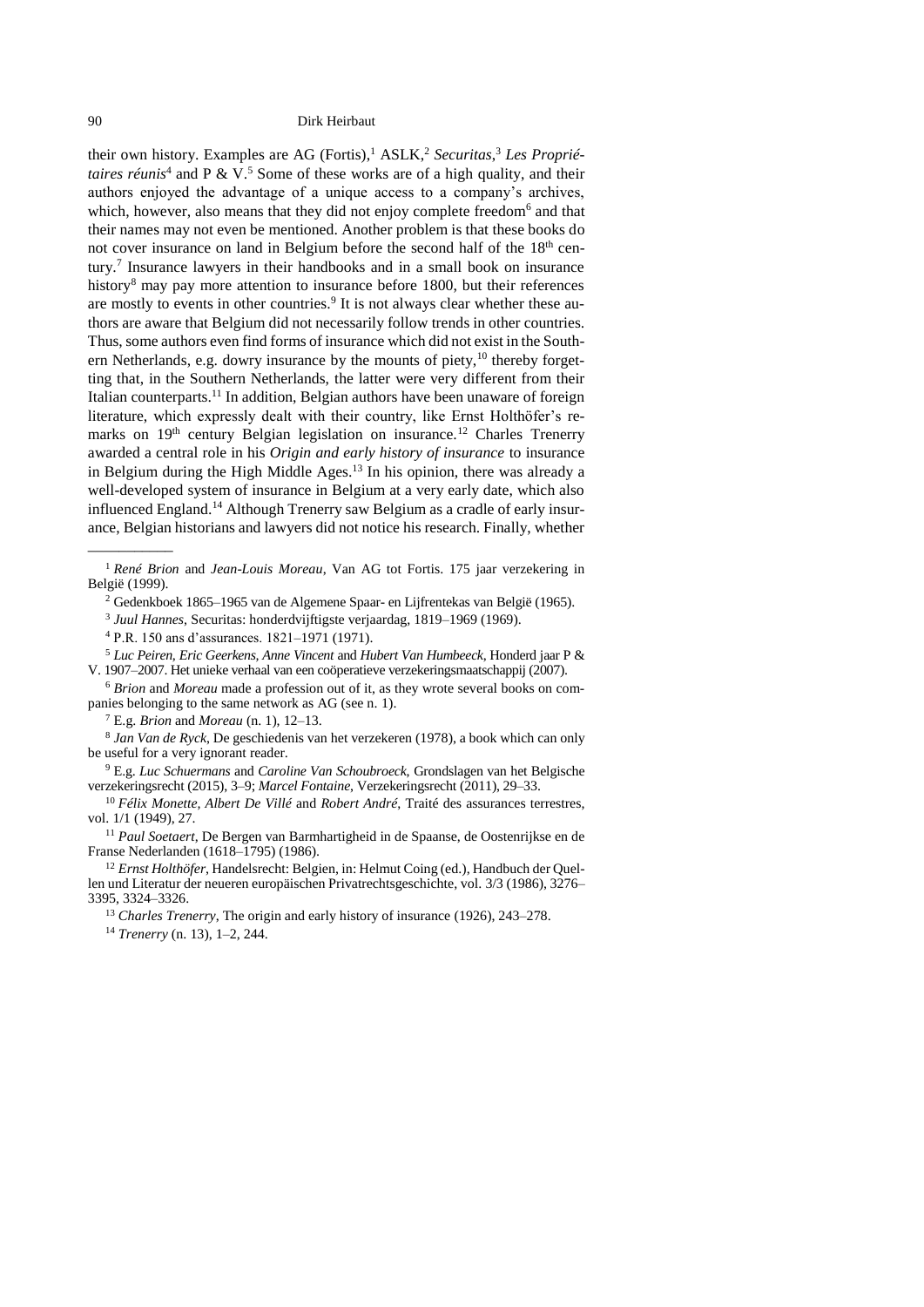Belgian or foreign, specialists are unaware of some documents which shed a new light on the history of fire insurance in Europe, not just in Belgium.<sup>15</sup> As many issues still remain unexplored, this article can only be a first foray into a largely uncharted territory, and it will pay more attention to the pre-1800 period, which has been the most neglected.<sup>16</sup>

# <span id="page-2-2"></span>**I. Mutual assistance**

# *1. The older mechanisms of mutual assistance*

<span id="page-2-1"></span><span id="page-2-0"></span>What is now Belgium used to be the heartland of the Carolingian Empire. In 779 Charlemagne issued the capitulary of Herstal. One of its regulations dealt with the oath, a key concept of his government.<sup>17</sup> Charlemagne wanted to reserve the oath for obligations towards him or the church. Therefore, he forbade the formation of guilds by oaths, but he did not object to his subjects forming unions for assistance in the event of fire or a shipwreck.<sup>18</sup> As more details are lacking, we cannot know who the members of these guilds were and what their rights and obligations consisted of,<sup>19</sup> but some kind of mutual insurance was present.

A few charters from the  $12<sup>th</sup>$  century offer more details, but by then so much time had passed that one cannot say to what extent they remained faithful to older practices. An 1188 charter by Philip of Alsace, Count of Flanders, for the burgesses of Aire, <sup>20</sup> confirms the law granted to their 'Friendship', i.e. their commune, by his predecessors Count Robert II and Countess Clemence around 1100.<sup>21</sup> This charter is somewhat of an anomaly, as Philip did not like autonomous cities and had curtailed their power. Looking at the obligations of the commune's members, one also has the impression that the form of insurance they mention had become outdated. The citizens of the commune had to help one another like brothers. When someone's house burnt down or he was imprisoned,

<sup>15</sup> See below, [106–](#page-17-0)[109.](#page-19-0)

<sup>16</sup> See, however, *Philippe Godding*, Le droit privé dans les Pays-Bas méridionaux du 12e au 18e siècle (1987), 492–495 with the usual sharp insights of the author.

<sup>&</sup>lt;sup>17</sup> *Owen Phelan*, The formation of Christian Europe. The Carolingians, baptism and the imperium christianum (2014), 32.

<sup>18</sup> Alfred Boretius (ed.), Capitularia regum francorum (1883), no. 20, 46–51, c. 16.

<sup>&</sup>lt;sup>19</sup> Hans-Werner Goetz, Social and military institutions, in: Rosamond McKitterick (ed.), The New Cambridge Medieval History, vol. 2 (1995), 451–480, 477–478.

<sup>20</sup> On Aire, see *Paul Bertin*, Aire-sur-la-Lys des origines au XVIme siècle. Une commune flamande-artésienne (1946).

<sup>21</sup> *Thérèse de Hemptine, Adriaan Verhulst* and *Lieve De Mey*, De oorkonden der graven van Vlaanderen (juli 1128–september 1191), vol. 2/3 (2009), no. 740, 308–311 (DiBe ID 5552; the DiBe ID refers to the number of this charter in the online database of Belgian charters up to 1250, to be found at: www.diplomata-belgica.be).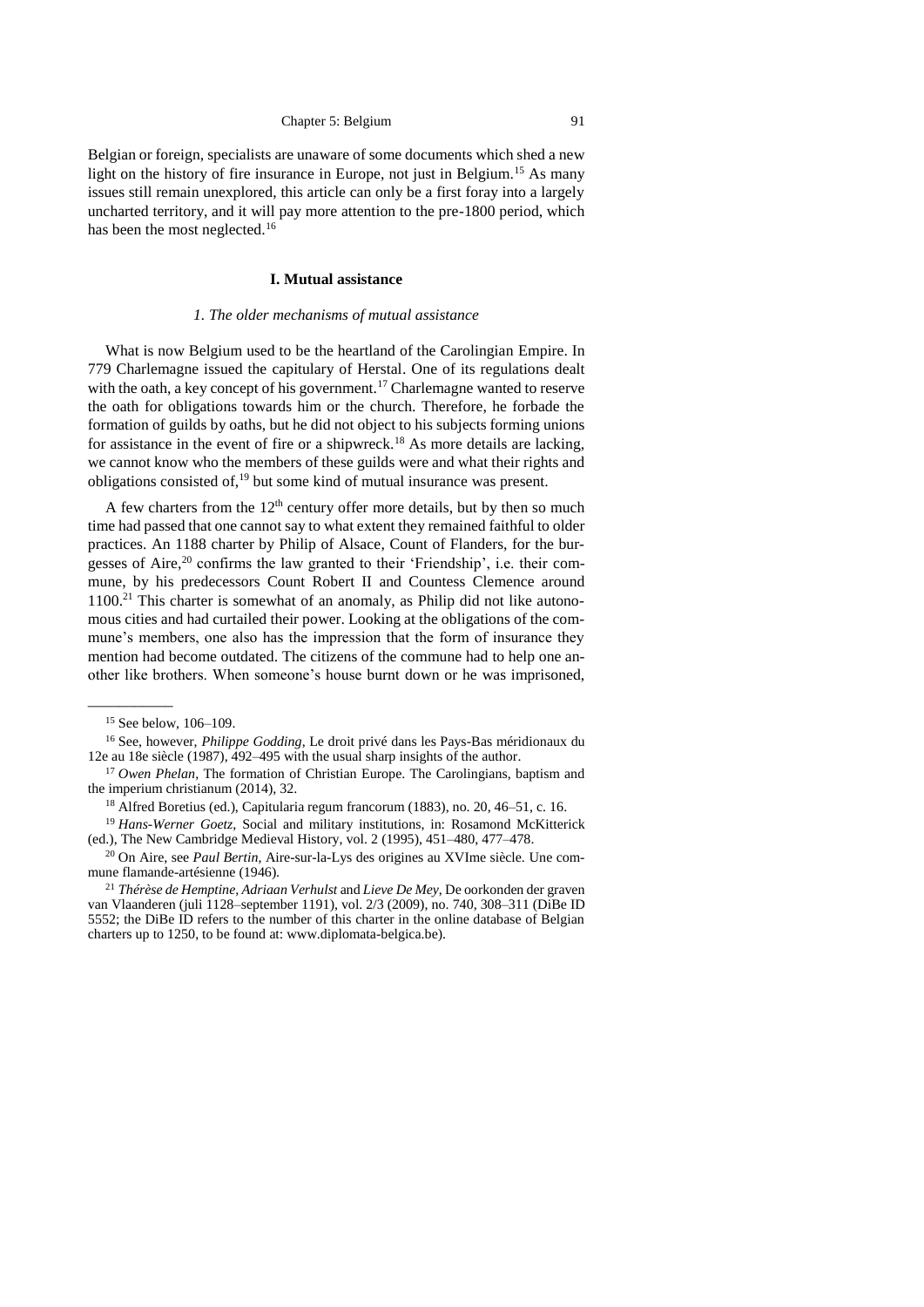every member of the commune had to give the impoverished friend one penny. To help to put this into perspective, Philip had introduced in Flanders 60 pounds fines and one pound was 240 pennies.<sup>22</sup> The case of imprisonment also appears in the charter of the count of Hainaut for the fraternity of the Lower Hall of Valenciennes, <sup>23</sup> though not in the charter itself, but in additional articles added in the early  $12<sup>th</sup>$  century.<sup>24</sup> They make clear that the members of the fraternity only paid for someone whose goods or person had been taken without any fault of his own. This allows us to interpret the reference to imprisonment in the Aire charter. The Aire charter did not provide for hostages taken in battle, but addressed a problem of collective liability.<sup>25</sup> If a burgess from Aire had not fulfilled his obligations in another city, any other member of the commune who went there could be arrested and held until the payment of the debt. In this case, the members of the commune showed their solidarity towards one of their own, who would not have been imprisoned had he not been a member of the commune. Trenerry refers to the Aire and Valenciennes charters, $2<sup>6</sup>$  but he did not truly understand that the forms of insurance they mention very soon thereafter disappeared from the cities in the Southern Netherlands.<sup>27</sup>

Mutual assistance in case of damage by fire survived a little longer in the Flemish countryside, together with livestock 'insurance'. Both its tenacity in the countryside and the link with damage to animals indicate that they were relics from the past, rather than pioneers of a new future. Trenerry offers an overview of  $13<sup>th</sup>$  and early  $14<sup>th</sup>$  century documents referring to fire insurance.<sup>28</sup> However, he did not wonder why they only concern the countryside and only the western part of Flanders.  $13<sup>th</sup>$  century Flanders was home to the biggest concentration of large cities north of the Alps. This meant a lot of fire hazards and, yet, fire insurance did not exist here, as the Flemish cities relied on preventive measures.<sup>29</sup> In the countryside of Western Flanders the problem was not fire as such, but arson.

<sup>22</sup> *Raoul Van Caenegem*, Geschiedenis van het strafrecht in Vlaanderen van de XIe tot de XIVe eeuw (1954), 216–219.

<sup>23</sup> *Henri Caffiaux*, La charte de la halle basse à Valenciennes, in: Coutumes du pays et du comté de Hainaut, vol. 3 (1878), 311–325, 315–325 (DiBe ID 9977).

<sup>24</sup> *Henri Caffiaux,* Mémoire sur la charte de la frairie de la halle basse de Valenciennes (XIe et XIIe siècles) (1877), 1–41, 23; *Henri Platelle*, Histoire de Valenciennes (1984), 25–28.

<sup>25</sup> Cf. *Godding* (n. [16\)](#page-2-2), 492.

<sup>26</sup> *Trenerry* (n. [13\)](#page-1-1), 252-253.

<sup>27</sup> Even charters shortly after 1188 no longer refer to this mutual assistance: e.g. *Louis Gilliodts-Van Severen*, Coutumes des petites villes et seigneuries enclavées, vol. 1 (1890), no. 2, 534–526 (DiBe ID 8071).

<sup>28</sup> *Trenerry* (n. [13\)](#page-1-1), 253–256. In my analysis of Trenerry's work, I will leave aside minor details such as his errors in dating charters.

<sup>29</sup> See e.g. *Albert Janssens*, Over brand, blussen en brandpreventie in Brugge tijdens de laatbourgondische tijd (1450–1500) (2010), 219–238.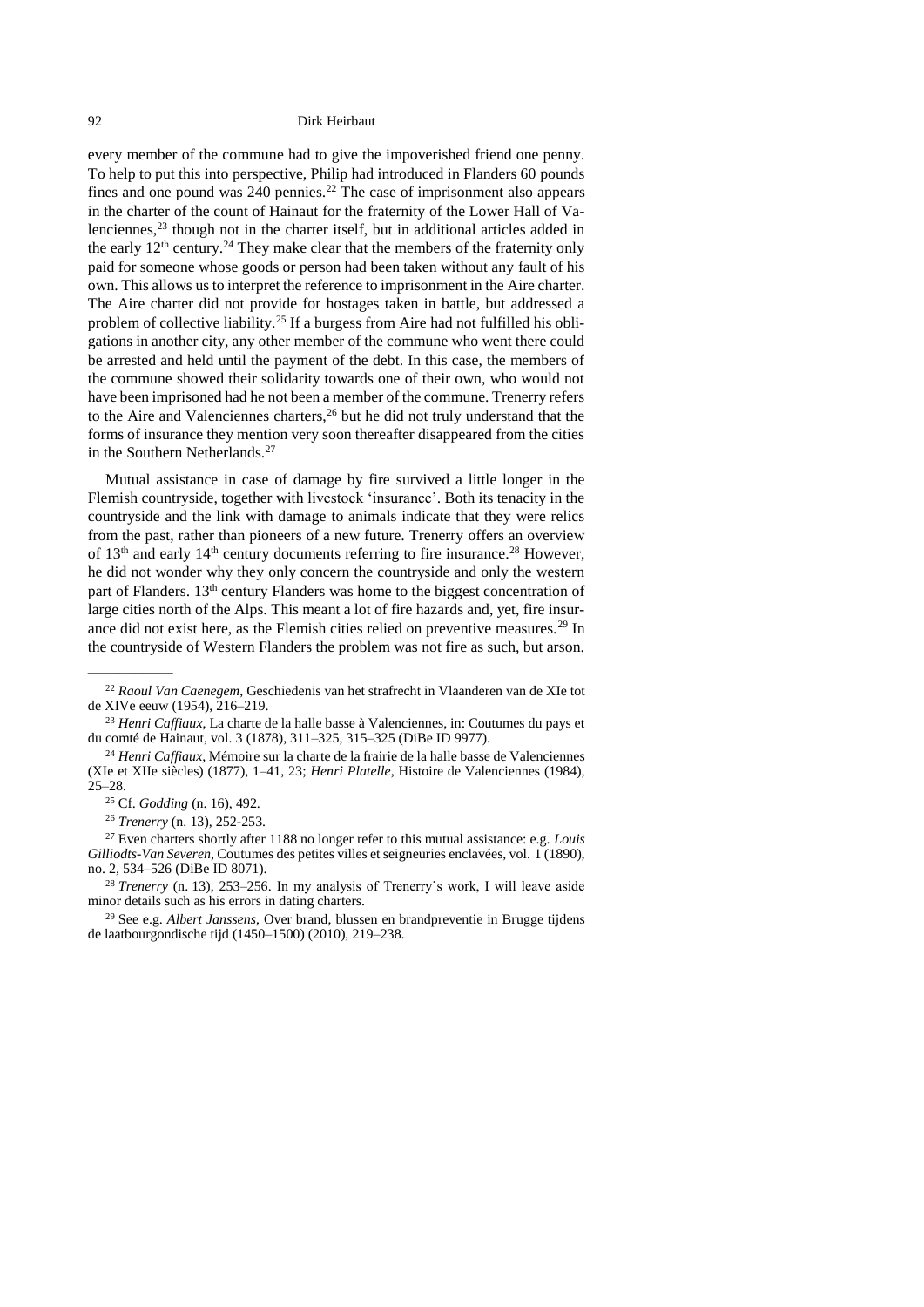<span id="page-4-0"></span>That part of Flanders seems to have been crime-ridden, though one must see this in context. Reports of crime in high medieval Flanders do not reflect a growing crime rate, but rather a growing intolerance of crime.<sup>30</sup> By 1164, the already mentioned count Philip had brought unheard peace to his lands.<sup>31</sup> A tough nut to crack had been Western Flanders, where his father even had to establish special courts of so-called *coratores* (lords of the charter) in the castellanies of Veurne, Bourbourg, and Bergues Saint-Winoc. <sup>32</sup> By 1240, the situation had become normal and Philip's successors could declare that henceforth the aldermen of the castellany would also serve as *coratores*. <sup>33</sup> Arson during the night remained a problem. The 1240 charter for Veurne declared that if the arsonist could be found, the damage would be paid from his goods. If not, the whole village had to indemnify the victim.<sup>34</sup> The rationale behind this was mutual assistance, but it had been twisted into an incentive for the community to betray the arsonist. This could have developed into a kind of premium insurance as events one year later show. In return for contributing in proportion to its possessions, the Saint Nicolas abbey of Veurne acquired a right to claim the same compensation as lay victims for fires which had 'secretly' happened.<sup>35</sup> Already one generation later, this mutual assistance was no longer attractive to abbeys. At Hazebrouck, also in Western Flanders, the 1327 law of a meeting of local benches of aldermen still made the whole village pay for fire from outside.<sup>36</sup> A preparatory document explains that mutual assistance was only a remedy after it had become clear that the arsonist could not be identified. $37$  Even more interesting is a 1277 privilege for the abbey of Meesen that it no longer had to contribute to compensation for damage by fire

<span id="page-4-2"></span><span id="page-4-1"></span><sup>30</sup> See for an example *Paulo Charruadas*, Principauté territoriale, reliques et Paix de Dieux. Le comté de Flandre et l'abbaye de Lobbes à travers les Miracula S. Ursmari in itinere per Flandriam facta (vers 1060), 2007 Revue du Nord, 703–728.

<sup>31</sup> *Lambert of Wattrelos*, Annales Cameracenses (ed. Georg Pertz), in: Monumenta Germaniae Historica, vol. 16 (1859), 509–555, 536.

<sup>32</sup> *Anton Koch*, De rechterlijke organisatie van het graafschap Vlaanderen tot in de 13e eeuw (1952), 87–94.

<sup>33</sup> *Mina Martens*, Recueil de textes d'histoire urbaine belge des origines au milieu du XIIIe siècle, in: Elenchus fontium historiae urbanae, vol. 1 (1967), 279–404, no. 65, 397– 404 (DiBe ID 21440).

<sup>34</sup> See n. [33.](#page-4-0)

<sup>35</sup> *Ferdinand Van de Putte* and *Charles Carton*, Chronicon et cartularium abbatiae Sancti Nicolaï Furnensis (1849), 97–99 (DiBe ID 21728) and 195 (DiBe ID 21736); confirmed in 1277 ibid., 106–109.

<sup>36</sup> *Paul Verbraeken*, De Hoop van Hazebroek, 1327. Kritische uitgave en commentaar, vol. 2 (unpublished licentiate thesis 1978), § 55, 36; *Edmond de Coussemaker*, Sources du droit public et coutumier de la Flandre maritime, Annales du Comité flamand de France 1873, 183–290, no. 4, § 55, 262–263.

<sup>37</sup> *Verbraeken* (n. [36\)](#page-4-1), vol. 2, Annex 1, § 1, 48; *De Coussemaker* (n. [36\)](#page-4-1), no. 3, § 1, 234–235.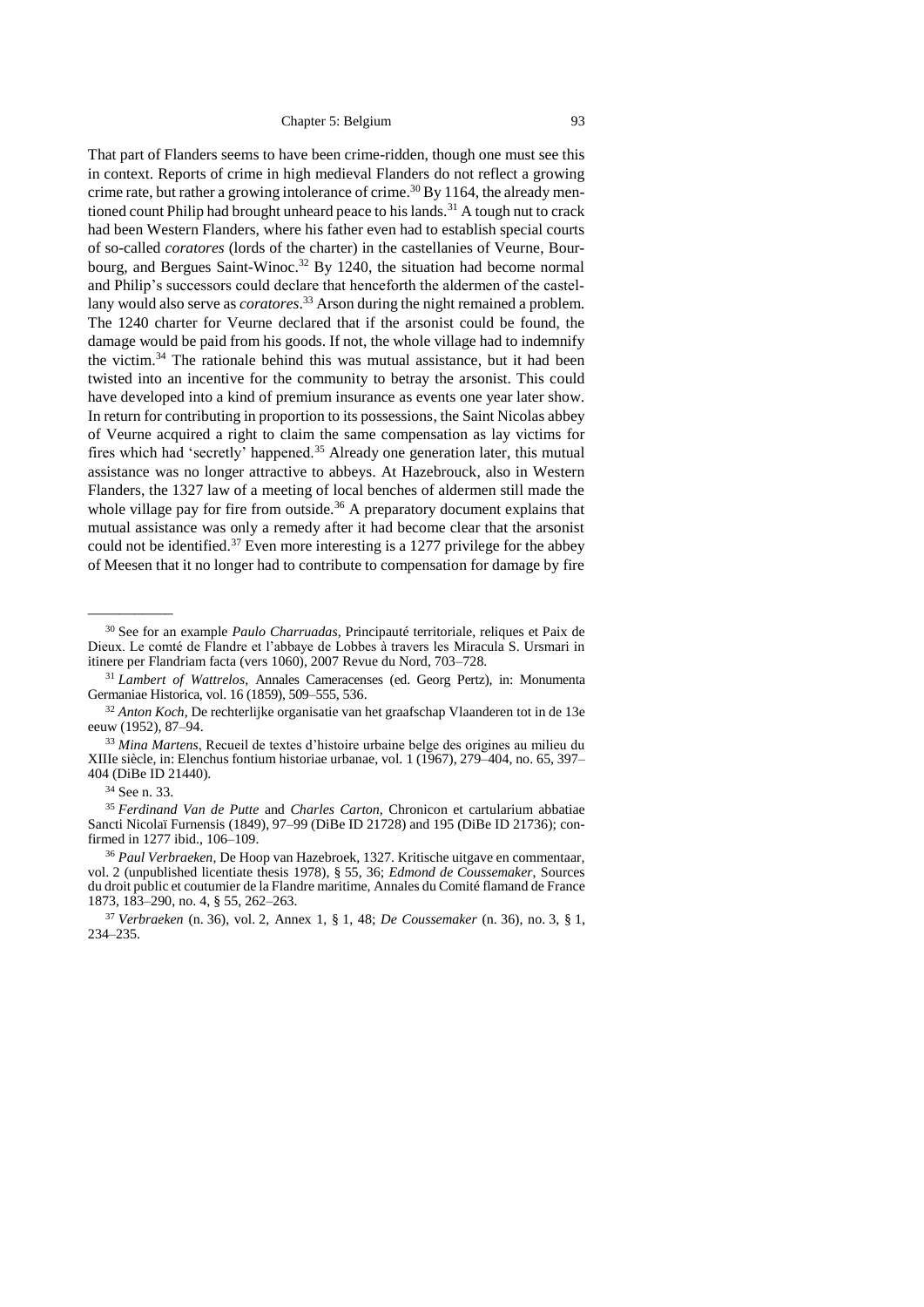<span id="page-5-1"></span>in the Hazebrouck area.<sup>38</sup> Not surprisingly, after the  $14<sup>th</sup>$  century this fire insurance disappeared. <sup>39</sup> The same also happened with the crime of 'hamelinghe', the mutilation of someone's animals.<sup>40</sup> In 1292 the aldermen of Furnes castellany declared that it had been an old custom that everyone would have to contribute to the owner's compensation. However, in 1292 the local population no longer seems to have been satisfied with this rule.<sup>41</sup> Once again, this kind of insurance disappeared. Hamelinghe remained a crime, but only the criminals themselves had to pay for the damage they caused.<sup>42</sup> In short, the fire insurance and livestock insurance mentioned by Trenerry were evolutionary dead-ends, not progenitors of modern insurance.

Trenerry also erred in finding non-mutual insurance in the Low Countries. Some great lords and ladies took merchants and their goods under their protection in return for paying certain taxes. Trenerry interpreted their obligation to render justice as an insurance; the persons under protection would be indemnified for their losses.<sup>43</sup> However, the texts only say that the lords or ladies concerned would see justice done.<sup>44</sup> They promised only that they would make others pay. There was no further obligation if they failed to do so.<sup>45</sup> In that case the risk still remained with the other party.

## *2. Mutual assistance within the craft guilds*

<span id="page-5-0"></span>Mutual assistance in the Southern Low Countries was very important within the craft guilds, but Belgian jurists do not refer to it, whereas historians have not thought of bringing their research to the jurists' attention. Research into the his-

 $\overline{\phantom{a}}$ 

<sup>40</sup> On this word, see *Victor Gaillard*, Hamelinghe, Verslagen en mededelingen van de Koninklijke Vlaamse Academie voor Taal- en Letterkunde (1911), 726.

<sup>41</sup> *Van de Putte* and *Carton* (n. [35\)](#page-4-2), 195–196.

<sup>42</sup> See, e.g., *de Coussemaker* (n. [38\)](#page-5-1), vol. 3, no. 35, 57. See already in the 13<sup>th</sup> century, *Louis Gilliodts-Van Severen*, Coutumes des petites villes et seigneuries enclavées, vol. 3 (1891), no. 11, 56–59, art. 24.

<sup>43</sup> *Trenerry* (n. [13\)](#page-1-1), 261-263.

<sup>44</sup> In one 1228 charter even within three days (*Leopold August Warnkönig* and *Albert Gheldolf*, Histoire de la Flandre et de ses institutions civiles et politiques, jusqu'à l'année 1305, vol. 5 (1864), no. 21, 347–351 (DiBe ID 18278)), which merchants will have appreciated.

<sup>45</sup> Cf. *Konstantin Höhlbaum*, Hansisches Urkundenbuch, vol. 1 (1874), no. 282, 285– 286 (DiBe ID 24070).

<sup>38</sup> *Ignace de Coussemaker,* Documents inédits relatifs à la ville de Bailleul en Flandre, vol. 1 (1877), 20.

<sup>39</sup> *Verbraeken* (n. [36\)](#page-4-1), vol. 1, 120.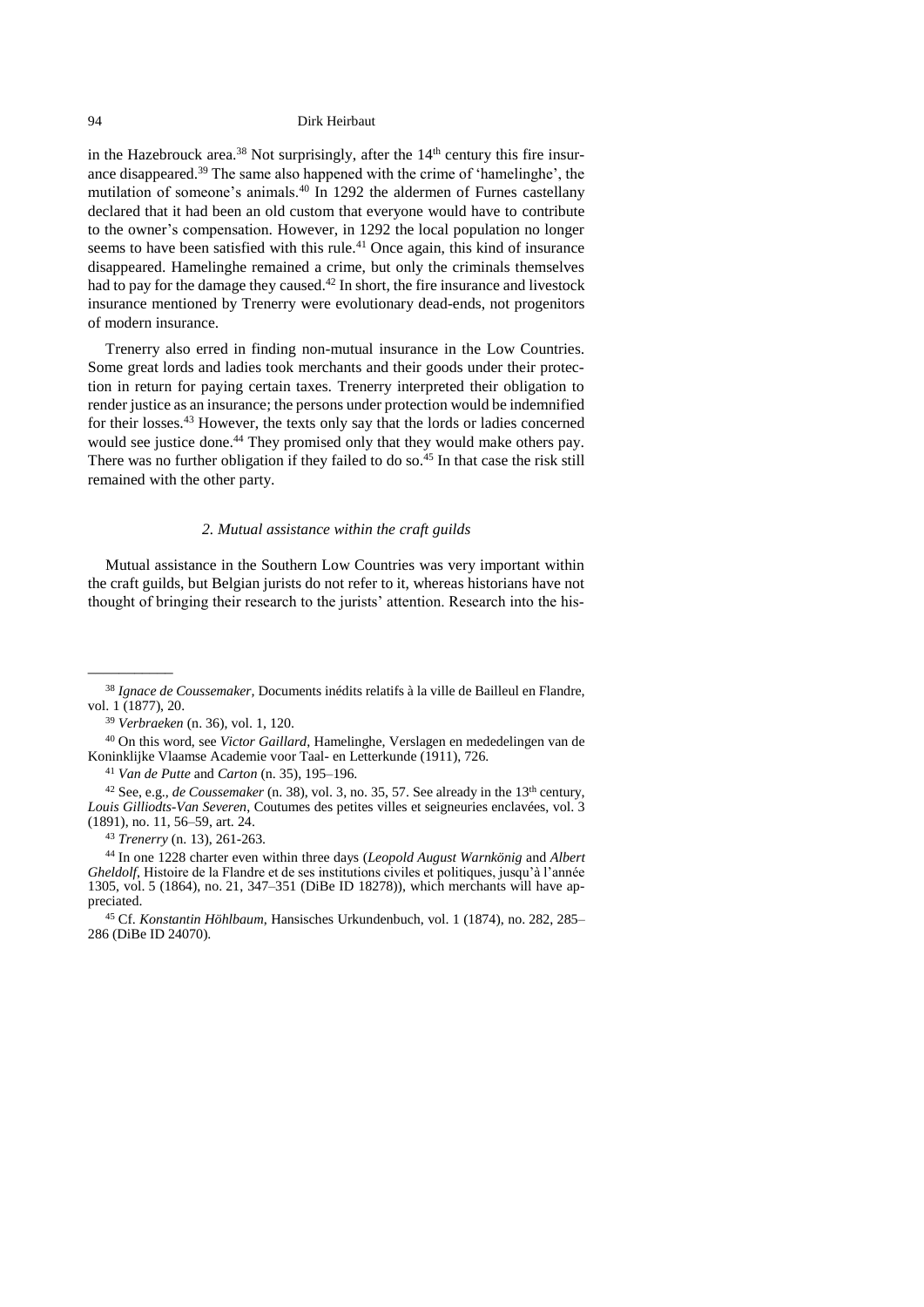<span id="page-6-2"></span><span id="page-6-1"></span><span id="page-6-0"></span>tory of craft guilds in Belgium was important in the early  $20<sup>th</sup>$  century, but revived only in the 1990s.<sup>46</sup> The renaissance of craft guild studies has, so far, not led to great new studies on their mutual assistance.<sup>47</sup> Some articles are excellent, but they are too short to go beyond the basics. Apart from older individual case studies, e.g. for Brussels by Guillaume Des Marez (1870–1931), <sup>48</sup> the main literature consists of a student's thesis (albeit a very good one) on solidarity within some 18<sup>th</sup> century craft guilds<sup>49</sup> and a more general book by Emiel Huys from 1926.<sup>50</sup> The latter is not just outdated, but also partisan. Huys has naive ideas of the craft guilds as paragons of Catholic charity, which his book reflects (for example on p. 63: 'Let us cheer the craft guilds'). One can only hope that someone will pick up this subject in earnest.

<span id="page-6-4"></span><span id="page-6-3"></span>Offering a general survey of mutual assistance within the craft guilds is not easy. Every guild had its own regulations, which also evolved over time, making it impossible to offer a full picture of the historical complexity.<sup>51</sup> The following pages can only hope to offer a broad overview of some general tendencies. A specific problem is that research, so far, has been mainly on Flanders and Brabant. This means that the important principality of Liège is left out of the picture. Liège, a clerical principality, did not take part in the unification of the Low Countries under the dukes of Burgundy and the Habsburgs. It was held directly from the Holy Roman Empire, and the craft guilds of the city of Liège played an important role in its administration. A comparative analysis of their mechanisms for mutual assistance would be interesting, as it may reveal other patterns than in Flanders and Brabant. 52

A key element of the guilds' system of social security was its exclusivity. The guilds did not practice charity. They looked after a 'targeted public' and only helped their own members and relatives and left others out in the cold.<sup>53</sup> Only

<sup>46</sup> *Catharina Lis* and *Hugo Soly*, Voorwoord, in: idem (eds.), Werelden van verschil. Ambachtsgilden in de Lage Landen (1997), 7–9, 7.

<sup>47</sup> Cf. *Harald Deceulaer*, Pluriforme patronen en een verschillende snit. Sociaaleconomische, institutionele en culturele transformaties in de kledingsector in Antwerpen, Brussel en Gent, ca. 1585 – ca. 1800 (2001), 364.

<sup>48</sup> *Guillaume Des Marez*, L'organisation du travail à Bruxelles au XVe siècle (1904).

<sup>49</sup> *Cilia Willem*, Ambachtelijke zekerheid. Sociale voorzieningen bij negen ambachten in het achttiende-eeuwse Gent (unpublished licentiate thesis 1995).

<sup>50</sup> *Emiel Huys,* Duizend jaar mutualiteit bij de Vlaamsche gilden (1926).

<sup>51</sup> *Catharina Lis* and *Hugo Soly*, Ambachtsgilden in vergelijkend perspectief: de Noordelijke en de Zuidelijke Nederlanden, 15de–18de eeuw, in: idem (n. [46\)](#page-6-0), 11–42, 11.

<sup>52</sup> On the Liège craft guilds, see *Emilie Toussaint*, Métiers, in: Sébastien Dubois et al. (eds.), Les institutions publiques de la principauté de Liège (980–1794), vol. 2 (2012), 846–867.

<sup>53</sup> *Jelle Haemers* and *Wouter Ryckbosch*, A targeted public: public services in fifteenthcentury Ghent and Bruges, 2010 Stadsgeschiedenis 203–225, 220–221.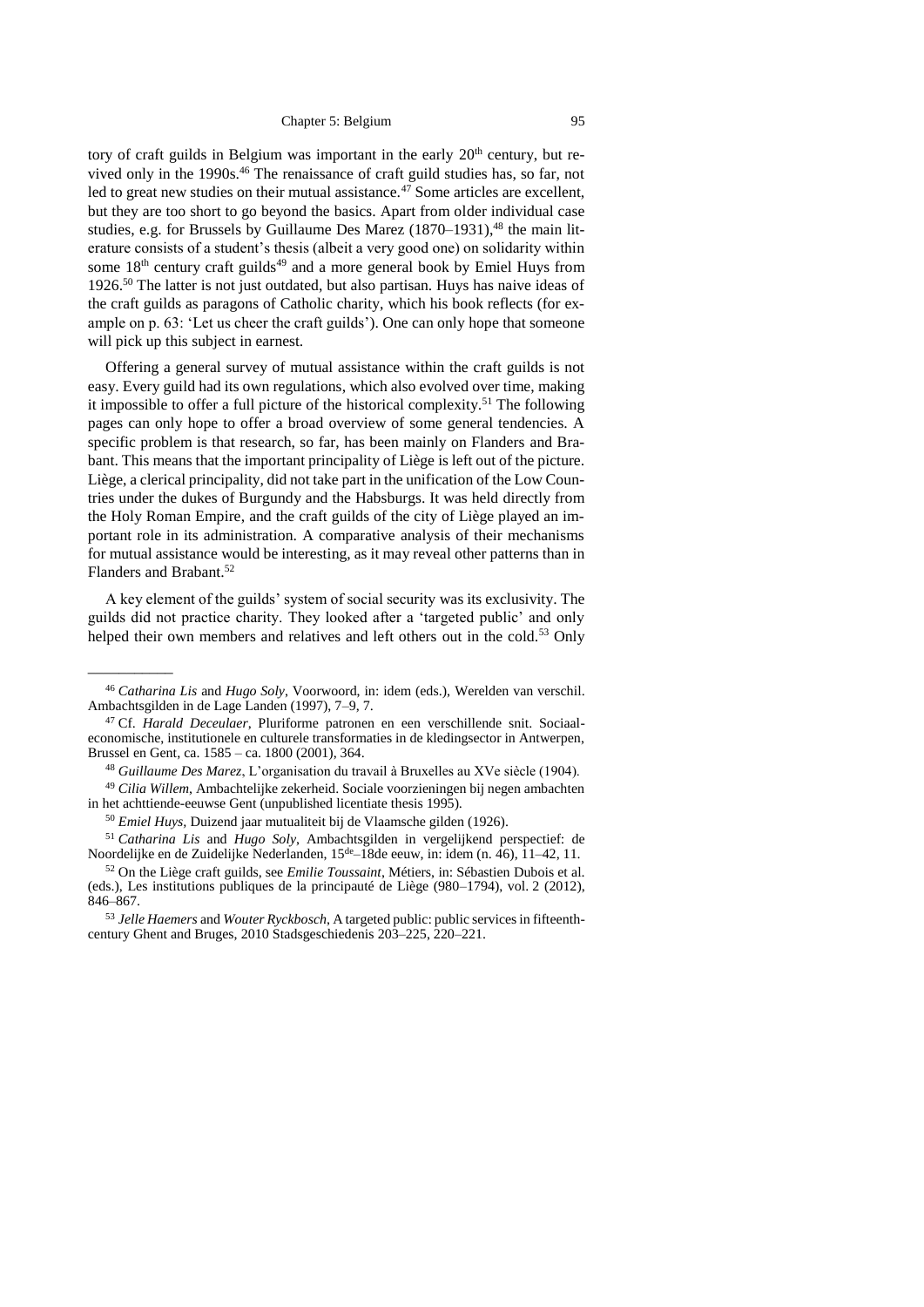<span id="page-7-0"></span>those who had contributed profited from the guild's mutual assistance. To avoid free riders, regulations could stipulate that assistance only became possible after a waiting period.<sup>54</sup> Guild members who did not pay their membership dues could not call upon mutual assistance,<sup>55</sup> or were even banned from the profession.<sup>56</sup> In short, a guild member could count on his peers if he had already shown himself to be deserving of their help. Guild solidarity did not just want to protect the members against risks of disease, old age, and poverty, but also to keep a distance between guild members who had fallen upon hard times and the lower classes. Thanks to guild solidarity an impoverished member of the middle class was still better off than the truly poor. This was even more appreciated from the end of the Middle Ages when poverty became more important as a social problem. Guild assistance helped the 'shamefaced poor'<sup>57</sup> guild members to still keep their heads high, and it protected the social standing of their guild in general.<sup>58</sup> Therefore, accepting the guild's help barred guild members from engaging in activities which would have demeaned them and their guild, like begging, accepting alms from poor relief, or any other form of scandalous behaviour.<sup>59</sup> Whereas the guilds wanted to draw a sharp line between their members and outsiders, there was a tendency to avoid this within the guild. Guild members who reproached a colleague for accepting guild help could be fined.<sup>60</sup> In some guilds, recipients of payments remained anonymous, so that it would be impossible to know who was actually calling in the guild's help.<sup>61</sup> Other guilds paid all members who could no longer work, even those who were rich enough that they could easily do without guild assistance.<sup>62</sup> In these guilds mutual assistance was not meant for poor relief, but rather as a pension and disabilities fund.<sup>63</sup> Thus, guild members could show a common front towards the outside world, which helped to strengthen their shared identity as guild members.<sup>64</sup>

 $\overline{\phantom{a}}$ 

- <sup>62</sup> Cf. *Masure* (n. [54\)](#page-7-0), 8.
- <sup>63</sup> *Willem* (n. [49\)](#page-6-4), 150.

<sup>64</sup> Which was, of course, strengthened if the guild had its own hospices and chapels (cf. *Thibault Jacobs*, Des hôpitaux de métiers à Bruxelles? Nouvelles perspectives sur la

<sup>54</sup> *Hadewych Masure*, 'Eerlycke huisarmen' of 'ledichgangers'? Amrenzorg en gemeenschapsvorming in Brussel, 1300–1640, 2012 Stadsgeschiedenis 1–21, 8.

<sup>55</sup> *Des Marez* (n. [48\)](#page-6-1), 449.

<sup>56</sup> *Deceulaer* (n. [47\)](#page-6-2), 367.

<sup>57</sup> On this and other terms to distinguish the 'deserving' poor from others, see *Katherine Lynch*, Individuals, families and communities in Europe, 1200–1800. The urban foundations of Western society (2003), 104–105.

<sup>58</sup> Cf. *Masure* (n. [54\)](#page-7-0), 8–9.

<sup>59</sup> *Huys* (n. [50\)](#page-6-3), 61; *Deceulaer* (n. [47\)](#page-6-2), 367.

<sup>60</sup> *Des Marez* (n. [48\)](#page-6-1), 446.

<sup>61</sup> *Willem* (n. [49\)](#page-6-4), 90.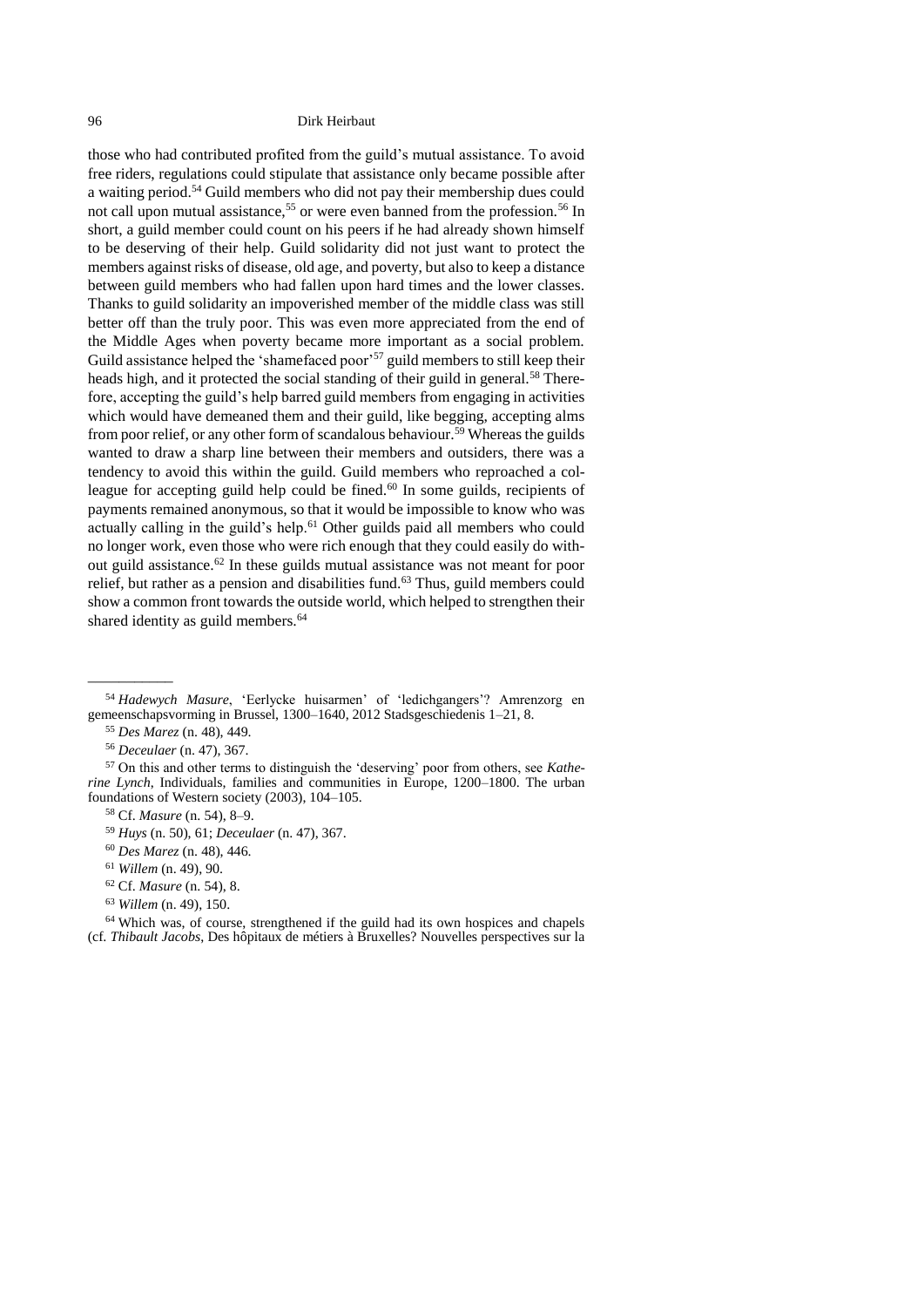<span id="page-8-1"></span><span id="page-8-0"></span>Mutual assistance within the guild could take two forms: the guild hospice on the one hand, and material and financial support on the other. Rich and/or big guilds could afford to establish their retirement homes. The first of the guild hospices appears already in the first half of the 13<sup>th</sup> century.<sup>65</sup> They provided retired guild members with housing, care, clothes, meals, and other services.<sup>66</sup> Although the guests of the guild hospices were called 'poor', one should not take this at face value. First of all, the hospices accepted only masters, and entrance required handing over all one's possessions to the hospice<sup>67</sup> or other payments.<sup>68</sup> In return, the benefits the guests received thereafter put them in a relatively comfortable position.<sup>69</sup> Given the waiting lists for entering the hospices, the latter could turn away persons who could not offer them enough. Though there were always a few persons who beat the odds and remained in the hospice for decades, most of its guests survived only a few years. Thus, the guild hospice was a retirement home for masters who gambled that they would survive long enough to make their initial investment worth the trouble. Remarkable is that the guild hospices accepted only men. Their wives and children could not join them. However, in that case the new guest's property would not completely go to the hospice, as his wife and children would receive a share.<sup>70</sup>

Guilds could also support their members by providing for monetary and material help. Originally the guild coffers themselves funded guild solidarity. However, this posed a problem for local authorities in the 13<sup>th</sup> and 14<sup>th</sup> centuries when craft guilds broke through. The guild coffers could easily serve as a 'strike fund', financing political and social unrest. Therefore, official recognition of the craft guilds seems to have gone hand in hand with a growing control by local authorities.<sup>71</sup> The next step was a separate box for mutual assistance within the guild with its own administrators, finances, and regulations. By the  $16<sup>th</sup>$  century this separation of the assistance box from the guilds' finances had become well established, $72$  though some guilds would still not have a specialized administration for guild solidarity in the  $18<sup>th</sup>$  century.<sup>73</sup> The separate boxes were not necessarily

\_\_\_\_\_\_\_\_\_\_\_

charité et la bienfaisance en milieu urbain à la fin du Moyen Age, 2013 Revue belge de philologie et d'histoire 215–255).

<sup>65</sup> *Carlos Wyffels*, De oorsprong der ambachten in Vlaanderen en Brabant (1951), 133.

<sup>66</sup> E.g. *Willem* (n. [49\)](#page-6-4), 58.

<sup>67</sup> E.g. *Willem* (n. [49\)](#page-6-4), 87.

<sup>68</sup> *A.M. De Vocht*, Het Gentse antwoord op de armoede: de sociale instellingen van wevers en volders te Gent in de middeleeuwen, Annalen van de Belgische vereniging voor hospitaalgeschiedenis (1982), 3–32, 15.

<sup>69</sup> Cf. *De Vocht* (n. [68\)](#page-8-0), 31–32.

<sup>70</sup> *Willem* (n. [49\)](#page-6-4), 62.

<sup>71</sup> *Wyffels* (n. [65\)](#page-8-1), 97–99, 142.

<sup>72</sup> *Willem* (n. [49\)](#page-6-4), 31.

<sup>73</sup> *Willem* (n. [49\)](#page-6-4), 69.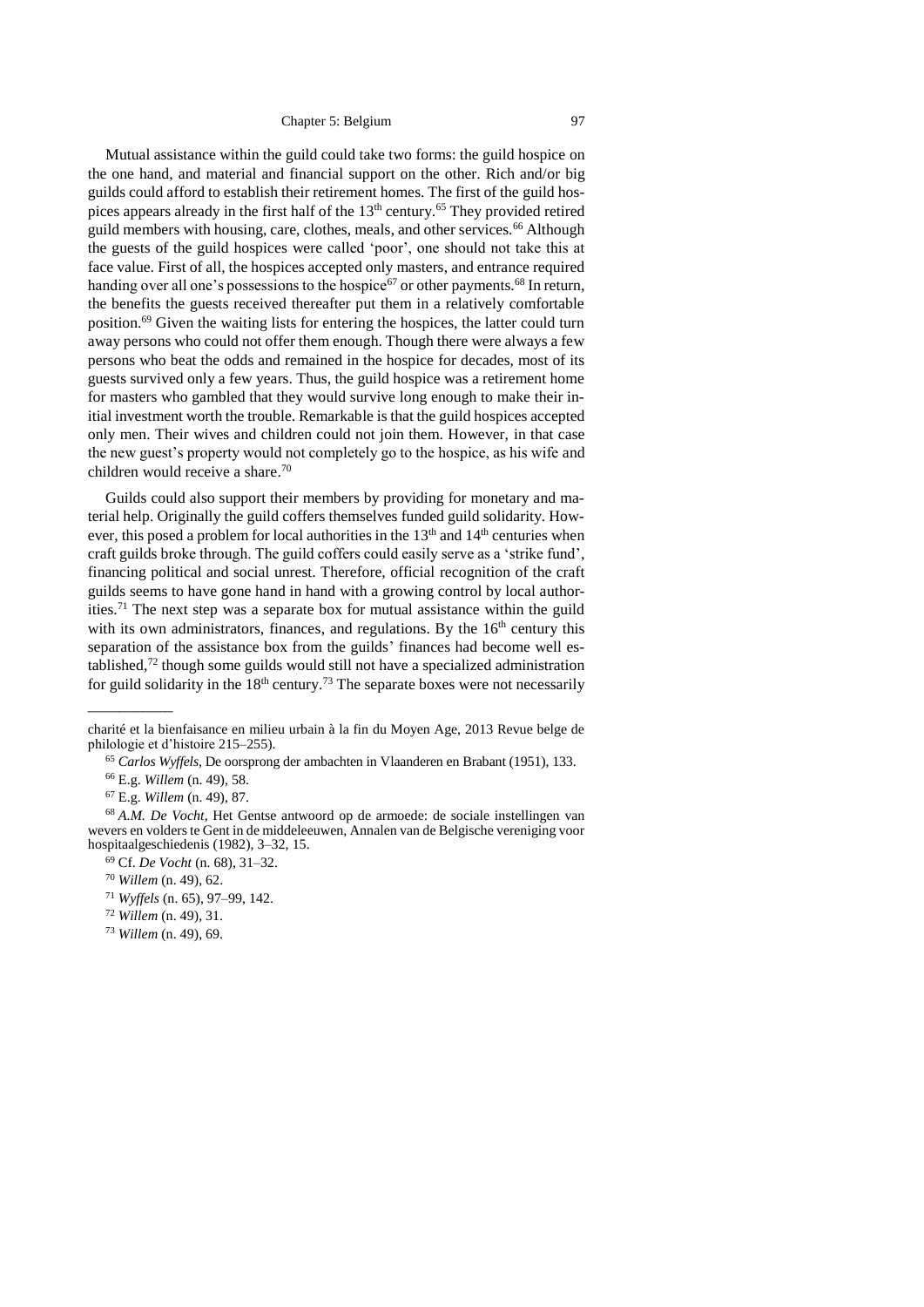established by guild officers; they could also be the result of a spontaneous initiative, later taken over by the guild.<sup>74</sup> The boxes financed themselves in different ways. The most frequent contribution was a regular payment by the guild members, though a box could also have an income from entrance fees, annuities and rents, gifts, and special taxes.<sup>75</sup> As one may expect, many guild members were unwilling to contribute to the boxes, so that contributions had to become obligatory with sanctions for guild members who did not pay their dues. All this meant that the guilds had to call in local authorities to approve and enforce their boxes' regulations.<sup>76</sup> The help from the box could consist of a weekly allowance, a delivery of food, drink or fuel, or payment for housing and sick care.<sup>77</sup> The box intervened in several situations, mainly illness, accidents, and old age. One can summarize these situations as the inability to continue to work.<sup>78</sup> In general, the allowance from the box did not provide a full income but still left the guild member in a better position than outsiders facing similar difficulties. <sup>79</sup> The box could also pay for the funeral of poorer members.<sup>80</sup>

Unlike the hospices, <sup>81</sup> the boxes also helped women, though sometimes indirectly. Married men could receive more because the box took their family situation into account.<sup>82</sup> Some boxes paid wives directly, though sometimes only because separate contributions to the box had previously been made in their name.<sup>83</sup> Widows were, of course, the largest group of women to receive guild assistance.<sup>84</sup> Two elements ensured that not all widows had to call upon the box. First of all, a general principle of private law in the Southern Netherlands was a favourable treatment of surviving spouses. Exceptionally, they would receive all of the couple's property; though most commonly the survivor would have a usufruct in the predeceased's goods.<sup>85</sup> In line with this, craft guilds allowed widows to continue their husband's business.<sup>86</sup> Although law-books may give another impression, a craftsman's enterprise completely involved his wife,  $87$  which made

 $\overline{\phantom{a}}$ 

- <sup>78</sup> *Des Marez* (n. [48\)](#page-6-1), 450–452.
- <sup>79</sup> *Deceulaer* (n. [47\)](#page-6-2), 367.

<sup>82</sup> *Willem* (n. [49\)](#page-6-4), 154–155, 164.

- <sup>85</sup> *Godding* (n. [16\)](#page-2-2), 259–314.
- <sup>86</sup> *Marianne Danneel*, Weduwen en wezen in het laat-middeleeuwse Gent (1995), 349–353.

<sup>87</sup> *Kaat Cappelle,* 'In de macht, plicht en momboorije van heuren man'. De rechtspositie van de getrouwde vrouw in Antwerpen en Leuven (16de eeuw), (2016) 18

<span id="page-9-0"></span><sup>74</sup> *Masure* (n. [54\)](#page-7-0), 12–14.

<sup>75</sup> See, e.g., *Huys* (n. [50\)](#page-6-3), 30, 34, 39, 42, 47, 52.

<sup>76</sup> *Des Marez* (n. [48\)](#page-6-1), 409–410, 443.

<sup>77</sup> *Willem* (n. [49\)](#page-6-4), 164.

<sup>80</sup> E.g., *Huys* (n. [50\)](#page-6-3), 46, 62.

<sup>81</sup> E.g., *Willem* (n. [49\)](#page-6-4), 50.

<sup>83</sup> *Deceulaer* (n. [47\)](#page-6-2), 367.

<sup>84</sup> *Willem* (n. [49\)](#page-6-4), 158.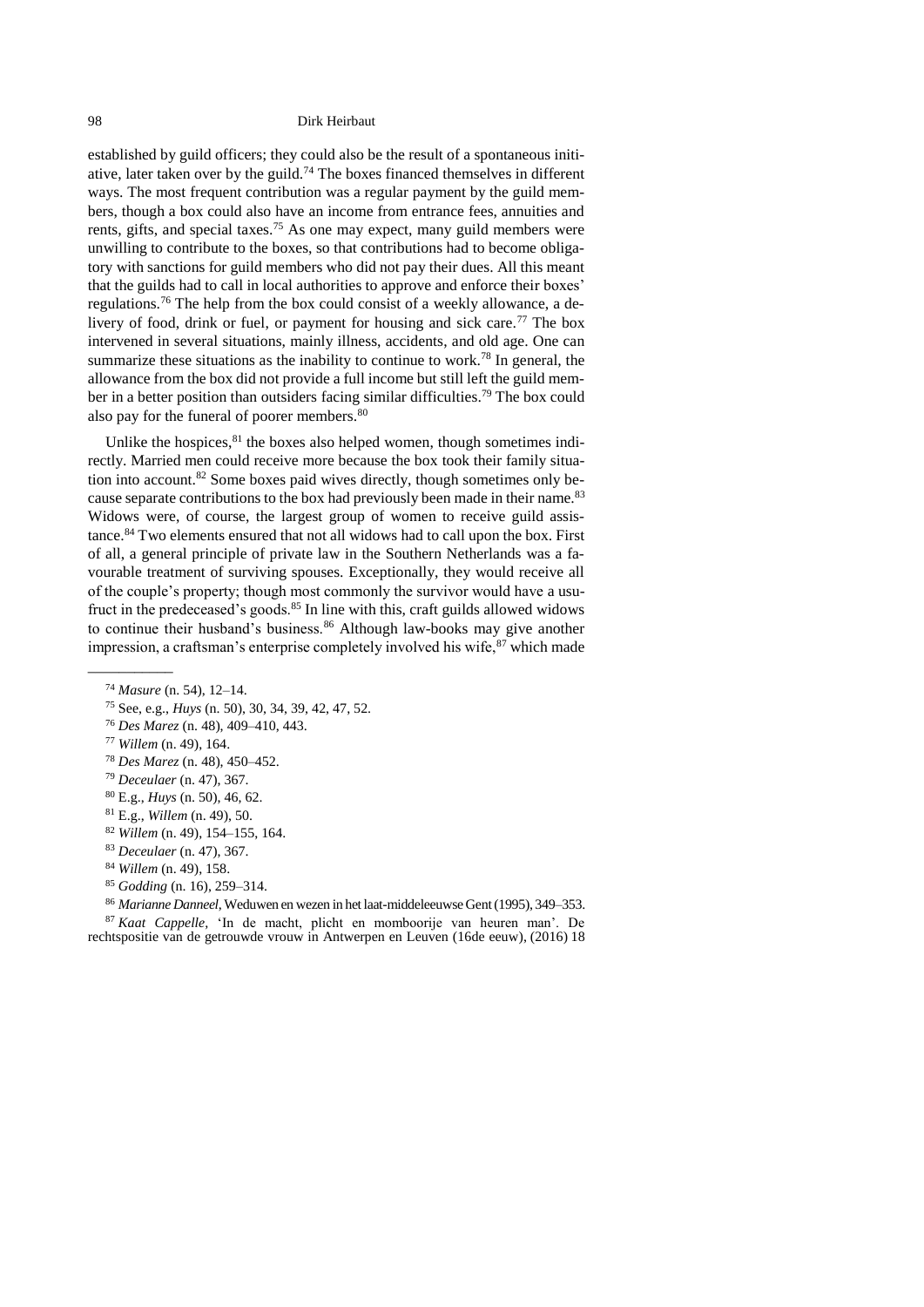it easier for her to continue running it after his death. Moreover, guilds allowed widows to have journeymen do the actual work.<sup>88</sup> Widows who had trouble making ends meet could sometimes also count on the guild to hire and pay them for small jobs.<sup>89</sup> Nevertheless, the widow was somewhat of an anomaly. As soon as she remarried she lost her rights towards the guild and its box.<sup>90</sup>

The guilds of the Southern Low Countries did not take care of orphans. The box regulations did not provide for them. At best, the right for the widow to continue the business may have helped the children of a deceased craftsman, because this would guarantee that they would find an ongoing business when they reached majority.<sup>91</sup> An apprenticeship had to be paid for, which could eat up an orphan's inheritance, if he had one. Parents or guardians putting an apprentice with a master had to negotiate for compensation in the event of accidents.<sup>92</sup> In fact, as the apprentices sometimes paid fees to the guild box,  $93$  orphans were more likely to be a source of income than a source of expenditure for the guild box.

Journeymen were a special case. At first, they also benefited from the guild's assistance, but in the  $16<sup>th</sup>$  century the masters managed to exclude the journeymen from the boxes' benefits.<sup>94</sup> In response, the journeymen in some professions managed to establish their own boxes.<sup>95</sup> Their original intention was to help in case of illness, but in the 17<sup>th</sup> and 18<sup>th</sup> centuries journeymen boxes also served as strike funds.<sup>96</sup> Notorious were the journeymen hatters who almost acquired a stranglehold on their profession. By 1786 journeyman boxes had become such a force to reckon with that the Austrian emperor Joseph II, as prince of the Southern Netherlands, would forbid them, though to no avail.<sup>97</sup>

<span id="page-10-0"></span>As already indicated, mutual assistance within the guild depended on local circumstances. In general, the craft guilds in the Southern Netherlands lagged

Pro memorie 48–68; *Shennan Hutton,* Women and economic activities in late medieval Ghent (2011), 60.

<sup>88</sup> *Marc Jacobs*, De ambachten in Brabant en Mechelen (12de eeuw – 1795), in: Raymond Van Uytven et al. (eds.), De gewestelijke en lokale overheidsinstellingen in Vlaanderen en Brabant, vol. 2 (2000), 558–624, 594.

<sup>89</sup> *Willem* (n. [49\)](#page-6-4), 93.

<sup>90</sup> *Danneel* (n. [86\)](#page-9-0), 353.

<sup>91</sup> *Danneel* (n. [86\)](#page-9-0), 349–350.

<sup>92</sup> *Danneel* (n. [86\)](#page-9-0), 72–85.

<sup>93</sup> *Deceulaer* (n. [47\)](#page-6-2), 364.

<sup>94</sup> Cf. *Masure* (n. [54\)](#page-7-0), 14.

<sup>95</sup> *Huys* (n. [50\)](#page-6-3), 85–108.

<sup>96</sup> *Huys* (n. [50\)](#page-6-3), 85–86, 93.

<sup>97</sup> *Catharina Lis* and *Hugo Soly*, 'An irresistible phalanx': journeymen associations in Western Europe, 1300–1800, in: Catharina Lis et al. (eds.), Before the unions. Wage earners and collective action in Europe, 1300–1850 (1994), 11–52, 48.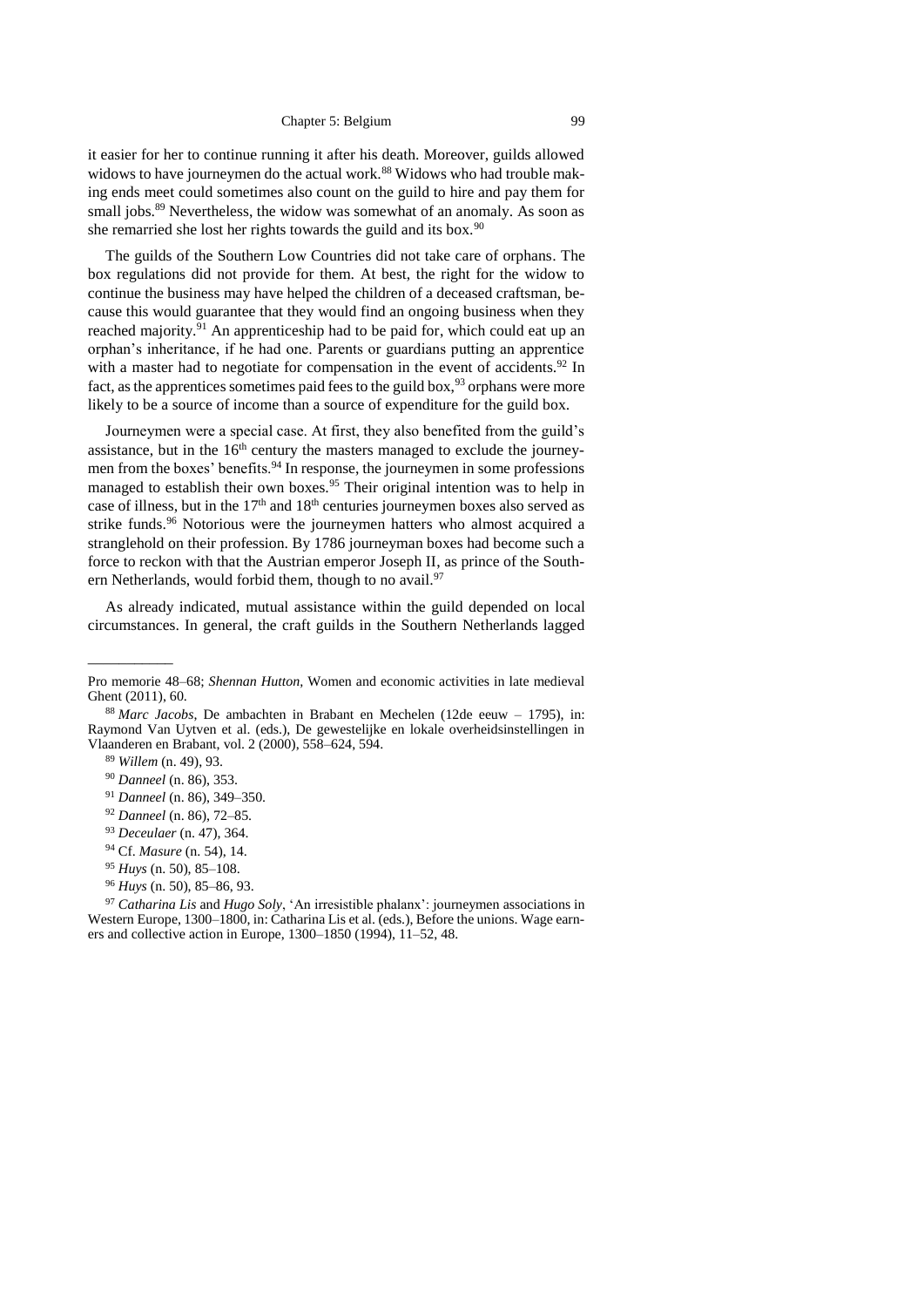<span id="page-11-0"></span>behind their counterparts in neighbouring countries as far as mutual assistance is concerned.<sup>98</sup> Not only were mechanisms of mutual assistance less common, the number of people actually receiving help could be quite low.<sup>99</sup> Two factors seem to have been responsible for this. The Habsburgs Netherlands remained Catholic, meaning that their guilds spent a lot of money on churches which could have gone to mutual assistance.<sup>100</sup> Moreover, craft guilds had been the driving force behind social unrest in the Late Middle Ages and the 16<sup>th</sup> century. Central and local authorities retaliated. They confiscated guilds' possessions and abolished their mutual assistance, <sup>101</sup> but this could backfire if it led to larger demands on public poor relief.<sup>102</sup>

<span id="page-11-1"></span>In 1795 the French annexed the Southern Netherlands and introduced the legislation of the Revolution there, including the *d'Allarde* decree which abolished the guilds and the *Le Chapelier* law which forbade new coalitions. Belgian legislators did not lift this prohibition until 1867. However, mutual assistance amongst workers continued to exist.<sup>103</sup> It is not clear as to how far these mutual benefit societies were based on and perpetuated older organizations. Exceptionally, some local organizations survived in spite of abolitionary legislation.<sup>104</sup> The organization amongst the hatters also showed remarkable resilience.<sup>105</sup> The authorities feared that the mutual societies were strike funds in disguise, though that was mainly a problem in big factories, not in smaller enterprises.<sup>106</sup> Factory owners in Wallonia took a more positive approach. They established factory funds to help their workers. In the mid-19<sup>th</sup> century the Belgian government enacted some major changes. An 1851 act awarded legal personality to mutual societies in return for control by local authorities. One year earlier the government had also established a state pension fund to encourage workers to put money aside for their old age.<sup>107</sup> In 1894 the policy changed completely. Henceforth, the

 $\overline{\phantom{a}}$ 

<sup>106</sup> *Kathlijn Pittomvills*, De Gentse maatschappijen van onderlinge bijstand in de eerste helft van de negentiende eeuw. Solidariteit, staking en segmentering?, 1994–1995 Belgisch tijdschrift voor nieuwste geschiedenis 433–479, 444–457.

<sup>107</sup> *Heirbaut* (n. [103\)](#page-11-1), 59–69.

<sup>98</sup> For a comparison with the (Northern) Netherlands, see *Sandra Bos,* A tradition of giving and receiving: mutual aid within the guild system, in: Maarten Prak et al. (eds.), Craft guilds in the early modern Low Countries. Work, power and representation (2006), 174–193.

<sup>99</sup> See, e.g., *Deceulaer* (n. [47\)](#page-6-2), 366.

<sup>100</sup> *Bos* (n. [98\)](#page-11-0), 189.

<sup>101</sup> *Huys* (n. [50\)](#page-6-3), 44–45. See also *Marc Boone*, Gent en het Bourgondische staatsvormingsproces, ca. 1385 – ca. 1453, vol. 1 (unpublished PhD-thesis 1988).

<sup>102</sup> *Johan Dambruyne,* Corporatieve middengroepen. Aspiraties, relaties en transformaties in de 16de-eeuwse Gentse ambachtswereld (2002), 143.

<sup>103</sup> *Dirk Heirbaut*, Een beknopte geschiedenis van het sociaal, het economisch en het fiscaal recht in België (2013), 29–31, 59.

<sup>104</sup> For examples, see *Huys* (n. [50\)](#page-6-3), 63–66, 106.

<sup>105</sup> *Lis* and *Soly* (n. [97\)](#page-10-0), 48.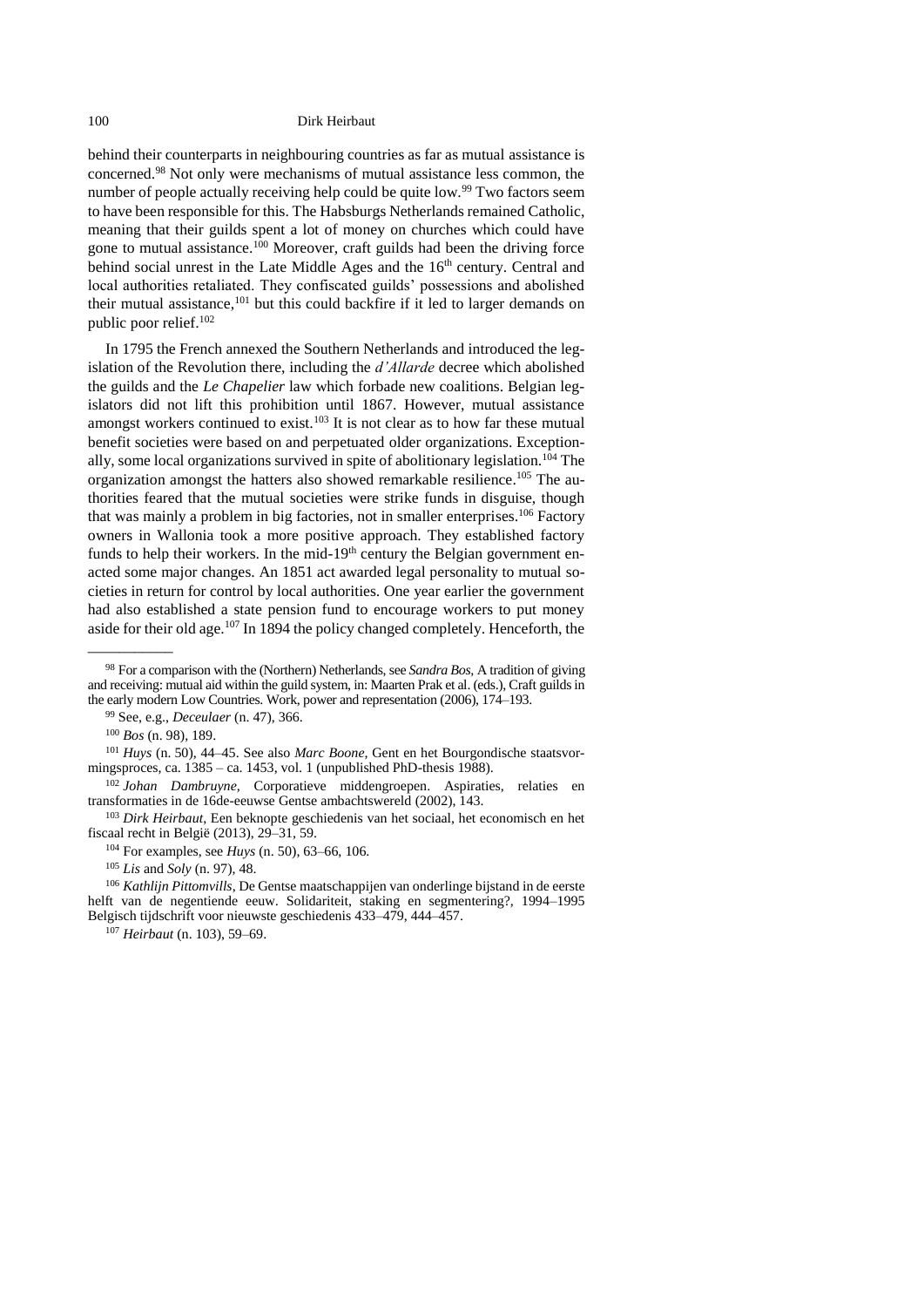<span id="page-12-0"></span>government stimulated mutual assistance funds, but this would only bear fruit in the following century.<sup>108</sup> In the end, the guilds' mutual assistance came back with a vengeance as a general social security.<sup>109</sup>

#### **II. Offshoots of marine insurance**

#### <span id="page-12-3"></span>*1. Insurance covering transport over land*

<span id="page-12-1"></span>In the  $16<sup>th</sup>$  century, two types of insurance appear which have their origin in marine insurance. As transport over land (including transport over rivers) also entails risk, inevitably insurance covering it followed in the slipstream of marine insurance. A 1537 statute of Charles V also mentions insurance for non-marine transport risks.<sup>110</sup> Its importance must have been negligible, as the next insurance statutes remained silent about it.<sup>111</sup> It was only from 1570 forward that non-marine transport insurance returned in the statutes and the Antwerp customs.<sup>112</sup> Legislators did not make any special effort and largely left contracting parties free to do as pleased them, because the risks on land were smaller than at sea (premiums were indeed lower for transport over land.)<sup>113</sup> Merchants saw no need to be very creative. Insurance policies show that merchants largely copied the standard contract imposed for marine insurance with some necessary amendments, given the difference between sea and land.<sup>114</sup> Even in the late  $19<sup>th</sup>$  century, given the lack of a separate statute on insurance for transport over land, many parties opted for applying the rules of marine insurance.<sup>115</sup>

# <span id="page-12-5"></span><span id="page-12-4"></span>*2. Life insurance*

<span id="page-12-2"></span>Life insurance was another offshoot of marine insurance. Mediterranean merchants brought this kind of insurance to Antwerp in the  $16<sup>th</sup>$  century. A merchant

<sup>108</sup> *Hendrik Moeys*, Subsidiary social provision before the welfare state. Political theory and social policy in nineteenth-century Belgium (PhD thesis KU Leuven).

<sup>109</sup> On the further history of Belgian social security, see *Heirbaut* (n. [103\)](#page-11-1), 60–80.

<sup>110</sup> Ordinance of Emperor Charles V of 25 May 1537 (Jules Lameere and Henri Simont (eds.), Recueil des ordonnances des Pays-Bas, second series, vol. 4 (1907), 34–35).

<sup>111</sup> *Xavier Mullens*, Verzekeren in de tijd van Rubens (1977), 99.

<sup>112</sup> *Mullens* (n. [111\)](#page-12-3), 99.

<sup>113</sup> *Johan Van Niekerk*, The development of principles of insurance law in the Netherlands from 1500–1800, vol. 1 (1998), 420–421; *Mullens* (n. 111), 100.

<sup>114</sup> *Henry De Groote*, Onuitgegeven zestiende-eeuwse Antwerpse polissen, 1974 Bijdragen tot de geschiedenis inzonderheid van het oud hertogdom Brabant 153–170, 154.

<sup>115</sup> 'Assurances maritimes', in: Edmond Picard and Napoléon d'Hoffschmidt (eds.), Pandectes belges. Encyclopédie de législation, de doctrine et de jurisprudence belges, vol. 10 (1883), 688–879, 706.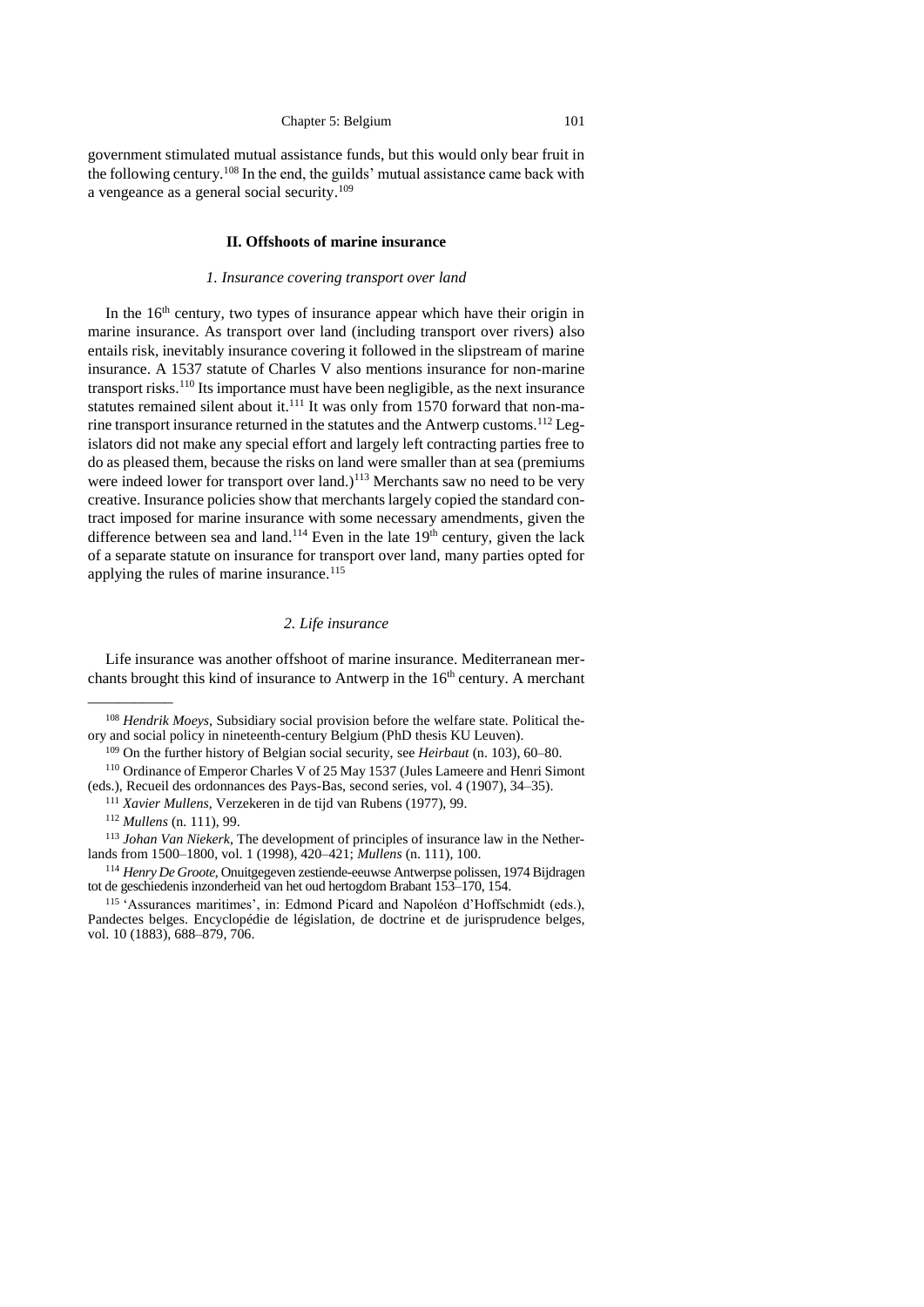<span id="page-13-1"></span><span id="page-13-0"></span>could insure himself for his voyage overseas, paying a premium proportionate to his fortune.<sup>116</sup> Life insurance is already hinted at in a 1563 statute,<sup>117</sup> and at least one new company planned to sell life insurance.<sup>118</sup> A life insurance policy became possible also without a voyage.<sup>119</sup> Unfortunately, Antwerp notaries very soon became aware that this new market without much oversight created possibilities for fraud and crime. Elderly or sick people were presented as young and healthy to prospective insurers. In a few cases notaries took insurance on someone's life and then killed him, so that they could make their claims. Nevertheless, the local authorities did not react.<sup>120</sup> When the Spanish governor, the duke of Alba, temporarily banned all insurance contracts in  $1569$ ,<sup>121</sup> fraud in the life insurance sector played an important role. Nevertheless, when the city of Antwerp wrote its new customs in 1570, it inserted a title on insurance contracts which expressly mentioned life insurance.<sup>122</sup> Given that the victims of fraud had been mostly poor people (as insured) or foreigners (as insurers), <sup>123</sup> the city magistrates did not care that much.<sup>124</sup> The central authorities, however, had another opinion.<sup>125</sup> They had lifted the ban on transport insurance by either sea or land already in 1570, but they did not do so for life insurance<sup>126</sup> even though the practice seems to have continued for some years.<sup>127</sup> The 1582 customs of Antwerp, almost a codification,<sup>128</sup> repeated the earlier defence of life insurance.<sup>129</sup> Interestingly,

<sup>118</sup> *De Groote* (n. [114\)](#page-12-4), 163–164.

<sup>120</sup> *Goris* (n. [116\)](#page-13-0), 385–392.

<span id="page-13-3"></span><span id="page-13-2"></span> $\overline{\phantom{a}}$ 

<sup>122</sup> Title 29 of the Antiquae (*Guillaume De Longé*, Coutumes de la ville d'Anvers (1870–1874), vol. 1, 598–605).

<sup>123</sup> Cf. *De Groote* (n. [114\)](#page-12-4), 164 f.

<sup>124</sup> *Goris* (n. [116\)](#page-13-0), 392.

 $125$  It may also be that they were more open to lobbying for centralized brokering, which exaggerated reports of fraud to advance its own case (cf. *Dave De ruysscher*, Antwerp 1490–1590. Insurance and speculation, in: Adrian Leonard (ed.), Marine insurance. Origins and institutions, 1300–1850 (2016), 96).

<sup>126</sup> *Reatz* (n. [117\)](#page-13-1), Annexes, no. 2, 51–67, art. 33; see also no. 3, 68–80, art. 32.

<sup>127</sup> Cf. *De Groote* (n. [114\)](#page-12-4), 165.

<sup>128</sup> *Johan Van Niekerk*, The law and customs of marine insurance in Antwerp and London at the end of the sixteenth century, in: Caroline Van Schoubroeck et. al. (eds.), Over grenzen: liber amicorum Herman Cousy (2011), 301–314, 305.

<sup>129</sup> Art. 3 of Title 54 of the Impressae (*De Longé* (n. [122\)](#page-13-2), vol. 2, 400–401).

<sup>116</sup> *Jan Goris*, Études sur les colonies marchandes méridionales (portugais, espagnols, italiens) à Anvers de 1488 à 1567 (1925), 385.

<sup>117</sup> *Charles Reatz*, Ordonnances sur les assurances maritimes de 1569, 1570, 1571 (1877), 29.

<sup>119</sup> *Goris* (n. [116\)](#page-13-0), 386, 392.

<sup>121</sup> *Reatz* (n. [117\)](#page-13-1), Annexes, no. 1, 43–51.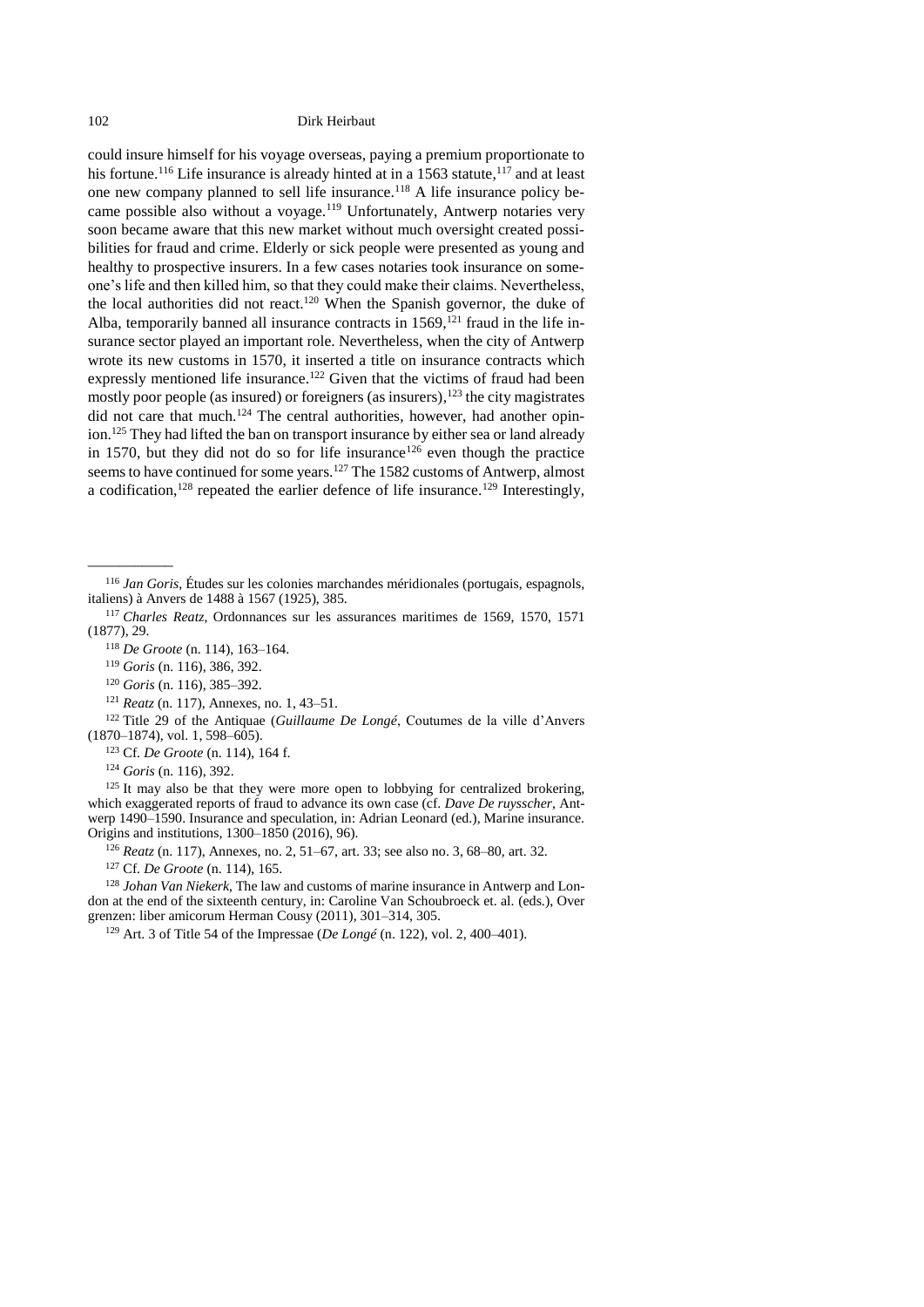the Antwerp city magistrates at that time were Calvinists,<sup>130</sup> fighting their Spanish overlords, whereas previous loyal Catholic magistrates had allowed life insurance. This proves that Catholicism as such was not necessarily irreconcilable with life insurance contracts. In the last Antwerp customs (1608) the ban on life insurance was well entrenched,<sup>131</sup> though with one exception. In case of a long voyage, a merchant could take out a policy against captivity, so that the ransom and other costs could be paid.<sup>132</sup> In order to avoid a moral hazard, the insured would still have to cover one-third himself, so that he would have an incentive to escape.<sup>133</sup> Thus, life insurance still survived, but only in this small niche.

The local population had not embraced life insurance because it had enough alternatives. Perpetuities were a very popular form of investment. Cities and estates sold life annuities with an even higher yield.<sup>134</sup> The tontine was already known in the Southern Netherlands in the  $1670s$ ,<sup>135</sup> but it did not catch on in the  $17<sup>th</sup>$  and  $18<sup>th</sup>$  centuries because investors did not trust this mechanism. Authorities therefore had to offer conditions which were to their disadvantage. Thus, the estates of Flanders had to alter a 1747 tontine because its instalments had become too costly.<sup>136</sup> Private issuers of tontines appear from 1769,<sup>137</sup> but the government did not like tontine societies, $138$  whereas jurists remained uninterested in this phenomenon.<sup>139</sup>

<span id="page-14-0"></span>In the meantime people had come to see life insurance as contrary to the Catholic religion. In 1815, a new era in Belgium's history started, which also led to a

<sup>134</sup> *Godding* (n. [16\)](#page-2-2), 480–485; *Nicolas De Vijlder* and *Michael Limberger*, Als een goede huisvader beleggen in stedelijke schuld te Antwerpen (16de–18de eeuw), in: Jaco Zuijderduijn and Dries Raeymaekers (eds.), Publieke financiën in de Lage Landen (2015), 87–109.

<sup>135</sup> *Nicolas De Vijlder*, Voor vorst, voor vrijheid en voor recht. Een comparatieve analyse van het stedelijke fiscale en financiële beleid in de zeventiende eeuw, 2012 Tijdschrift voor sociale en economische geschiedenis 47–73, 65.

<sup>136</sup> *Claude Bruneel*, La tontine émise par les États de Flandre en 1747, in: Erik Aerts et al. (eds.), Studia historica oeconomica. Liber amicorum Herman Van der Wee (1993), 75–92.

<sup>137</sup> *Bruneel* (n. [136\)](#page-14-0), 91–92.

 $\overline{\phantom{a}}$ 

<sup>138</sup> *Evelyn Willemse*, Het ontstaan en de ontwikkeling van het Belgische verzekeringswezen. 1819–1873 (unpublished licentiate thesis from 1974), 11, 20–24.

<sup>139</sup> An indication is the number of columns in the Pandectes Belges, an encyclopaedia on Belgian law published around 1900. The terms tontine and société tontinière received a little more than four columns of text (Pandectes belges, vol. 101 (1911), 356–358; vol. 108 (1913), 897 f.), which is nothing in this giant undertaking of almost 200,000 columns.

<sup>130</sup> *Dave De ruysscher*, 'Naer het Romeinsch recht alsmede den stiel mercantiel'. Handel en recht in de Antwerpse rechtbank (16–17de eeuw) (2009), 56–57.

<sup>131</sup> Compilatae, Title 11, art. 316 (*De Longé* (n. [122\)](#page-13-2), vol. 4, 330–331).

<sup>132</sup> Compilatae, Title 11, art. 317 (*De Longé* (n. [122\)](#page-13-2), vol. 4, 330–331).

<sup>133</sup> Compilatae, Title 11, art. 318 (*De Longé* (n. [122\)](#page-13-2), vol. 4, 330–331).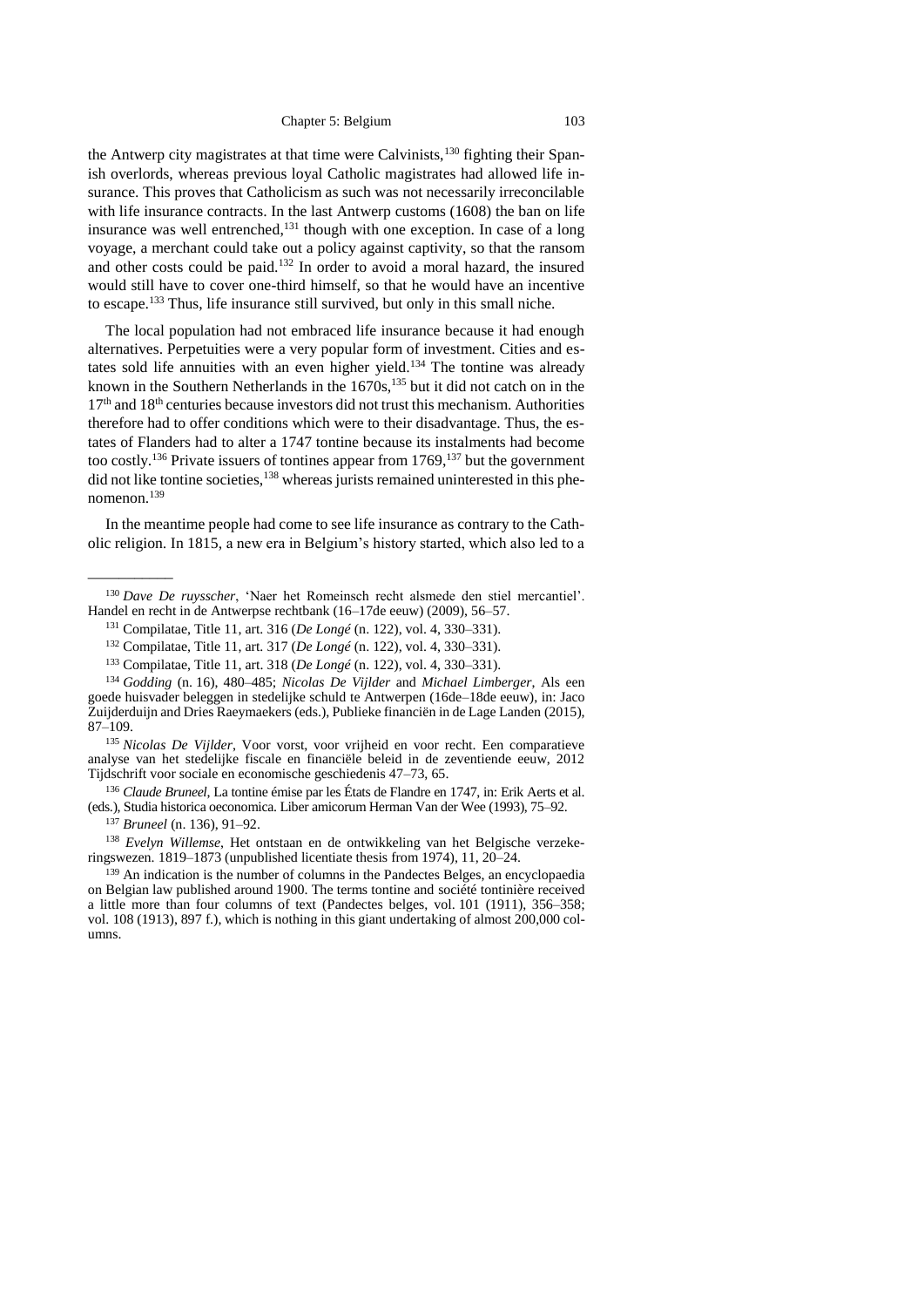breakthrough for the insurance contract. Belgium and the Netherlands found themselves bound together in the United Kingdom of the Netherlands.<sup>140</sup> King William I actively stimulated insurance, in which he had taken up a personal interest thanks to a long stay in England. <sup>141</sup> However, life insurance still met too much resistance, because religious and moral objections remained strong. Moreover, insurance contracts were not always that advantageous to subscribers, a fact which also helps to explain their lack of success. Life insurance existed in two forms: insurance for the risk of death and insurance for the risk of survival. The former was mainly meant for gentlemen, who made their living by their own work and not by the revenue of their properties. The insurance had to provide for their widow and children in case of a premature death. Given that Napoleon's Civil Code had abolished the rights of the surviving widow in the estate of her deceased husband, the insurance contract could, for them, mean the difference between destitution and a comfortable life. The other variant of the life insurance covered the case of survival. It had to ensure that the insured would have an income if he reached such an old age that he could no longer work. However, both forms of the life insurance contract had in common that all accumulated capital was forfeited if the risk did not occur. Thus, if one survived until a certain age in the case of the insurance against the risk of death or died prematurely in the case of its counterpart, the insurance company gained everything.<sup>142</sup>

Changes in life insurance contracts finally enabled a greater popularity in the second half of the 19<sup>th</sup> century. Beginning in 1853 an insurance company offered mixed insurance, covering both survival and death. The insurer henceforth always paid monetary benefits either to the insured himself when he was still alive, or to his family if he died. Other companies had to follow and the older forms of life insurance disappeared. Nevertheless, the public at large still hesitated. The turning point was an 1889 Act of Parliament, which made it possible for labourers who had taken a mortgage loan to finance the construction of their house to take out life insurance with the Belgian state's General Savings and Pensions Bank. This finally broke the dam and insurance became popular, with the General Savings and Pensions Bank for the common man and private insurance companies for the well to do.<sup>143</sup> By then, the Catholic Church had changed its opinion.

\_\_\_\_\_\_\_\_\_\_\_

<sup>140</sup> Companies established between 1815 and 1830 still dominated the Belgian insurance market in the 20<sup>th</sup> century (*Jules Hannes*, Het verzekeringswezen in België 1819– 1914, een inleiding, 1991 NEHA-Bulletin 85–95, 85–86).

<sup>141</sup> The king was by far the biggest investor in the new insurance companies (*Hannes* (n. 140), 87).

<sup>142</sup> *Brion* and *Moreau* (n. [1\)](#page-1-0), 104–117.

<sup>143</sup> *Heirbaut* (n. [103\)](#page-11-1), 138; *Brion* and *Moreau* (n. 1), 130 f.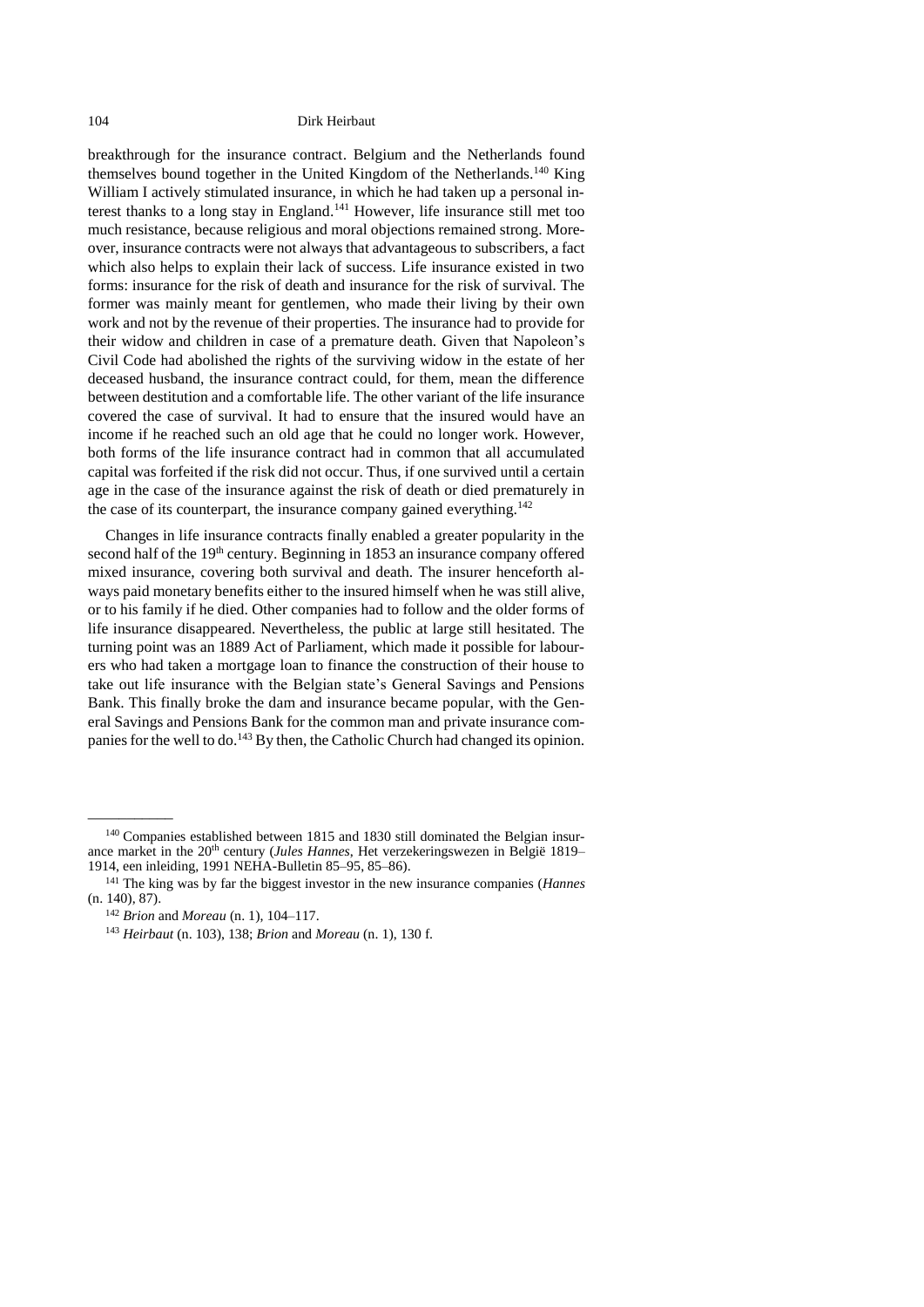Belgium's Archbishop de Méan had even enthusiastically endorsed life insurance.<sup>144</sup>

Due to its late popularity, Belgian legislators were originally not very active in the field of insurance. As Napoleon's 1807 Commercial Code only dealt with maritime insurance, insurers had to apply the rules of maritime insurance by analogy<sup>145</sup> and also looked to foreign countries for inspiration, especially England.<sup>146</sup> This was helped by the great number of foreign companies<sup>147</sup> and foreigners active in Belgian companies.<sup>148</sup> Insurance companies also had their own agreements on tariffs and other elements of insurance contracts.<sup>149</sup> Parliament, however, for a long time failed to enact legislation on insurance, even though in 1841 a commission had been charged with, inter alia, preparing a statute on insurance.<sup>150</sup> Belgium, the second country in the world to industrialize, completely revised its commercial legislation in the second half of the 19<sup>th</sup> century in order to stimulate its economy.<sup>151</sup> Insurance law was caught up in this and Parliament enacted the first legislation for non-maritime insurance in  $1874$ .<sup>152</sup> The new title on non-maritime insurance in the Commercial Code was not innovative. It mainly codified existing practices in Belgium (and France), though at times it also followed Dutch and German legislation.<sup>153</sup> Its central idea was the autonomy of the contractual partners, who were seen as equals. In reality, this amounted to putting the interests of the insurers before those of their customers. Thus, the 1874 Act crusaded against fraud by the insured parties and paid a lot of attention to the problem of suicide, distinguishing intentional suicide from suicide that was non-intentional (e.g. due to mental illness).<sup>154</sup> Until the end of the  $20<sup>th</sup>$  century,

<sup>146</sup> *Heirbaut* (n. [103\)](#page-11-1), 138.

 $\overline{\phantom{a}}$ 

<sup>147</sup> From 1821 until 1830, however, foreign companies were banned from the market: *Hannes* (n. 140), 87, 92.

<sup>148</sup> *Jules Hannes* and *Julienne Laureyssens*, De verzekeringsmaatschappijen en hun beheerders te Antwerpen (1819-1873), 1966 Bijdragen tot de geschiedenis 95–136, 106.

<sup>149</sup> *Hannes* (n. 140), 87, 92; *Willemse* (n. 138), 118-136.

<sup>150</sup> *Dirk Heirbaut,* Het 'civiel beleid': een stiefkind van de ministers van Justitie, in: Margo De Koster et al. (eds.), Tweehonderd jaar justitie. Historische encyclopedie van de Belgische justitie (2015), 164–189, 171.

<sup>151</sup> *Heirbaut* (n. 150), 172–173.

<sup>152</sup> *Holthöfer* (n. [12\)](#page-1-2), 3324–3326. Somehow, François Laurent, Belgium's greatest law professor of the era, missed the 1874 statute, as he wrote three years later that Belgium still did not have a statute for fire and other types of insurance: *François Laurent*, Principes de droit civil (1877), 210.

<sup>153</sup> *Holthöfer* (n. [12\)](#page-1-2), 3326.

<sup>154</sup> *Heirbaut* (n. [103\)](#page-11-1), 138.

<sup>144</sup> *Brion* and *Moreau* (n. [1\)](#page-1-0), 103.

<sup>145</sup> *Gabriël Ballon*, Landverzekering in de 19e eeuw tussen de Code de commerce en de wet van 11 juni 1874, in: Caroline van Schoubroeck et al. (eds.), Over grenzen: liber amicorum Herman Cousy (2011), 349–358, 353–358.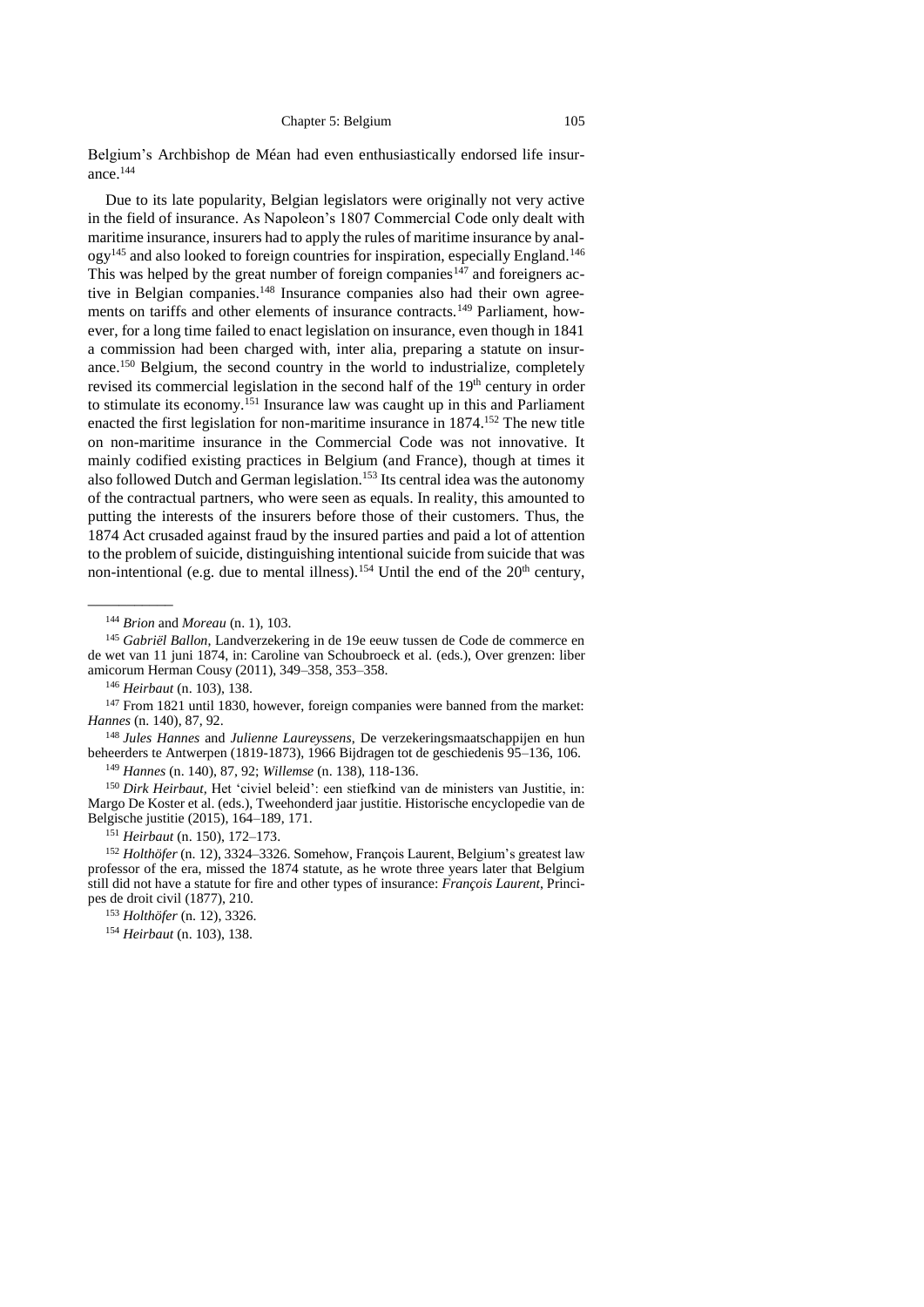the main goal of new legislation was not to protect the customer, but rather to serve big insurance companies by eliminating alternatives (e.g. the traditional tontine, which was forbidden in 1930),<sup>155</sup> hindering the growth of smaller Belgian competitors, and closing off the market for foreign intruders. Only from 1992 would the legislator truly become interested in protecting the insured.<sup>156</sup>

# *3. Fire insurance*

<span id="page-17-0"></span>The history of fire insurance in the Southern Netherlands after the 14<sup>th</sup> century is still largely unclear. Jan Van de Ryck mentions fire guilds from the Late Middle Ages, but all of their examples concern foreign countries,<sup>157</sup> whereas no sources from the Southern Netherlands themselves indicate that this kind of association had been active there. It seems that after the old mutual solidarity in case of arson disappeared from the Southern Netherlands, it took some time for fire insurance to make a comeback. The new fire insurance was linked to Antwerp, so that one can consider it to be an offshoot of marine insurance. This does not necessarily mean that the new fire insurance was just an adaptation of marine insurance, but rather that Antwerp already had experts who could easily extend their operations to fire insurance.

Already in the first half of the  $17<sup>th</sup>$  century, an Antwerp broker, Jérôme Pichille, <sup>158</sup> came up with a plan to establish a system of fire insurance for the city of Antwerp. Although the sources concerning his and another proposal have been published,<sup>159</sup> they have largely gone unnoticed so far, in spite of their undeniable importance for the history of fire insurance in Europe. Pichille's plan did not lack in ambition. In his scheme, damage by fire would be insured whatever its cause.<sup>160</sup> On the other hand, the insurance would only cover the damage to buildings, not the furniture or other valuables.<sup>161</sup> Pichille assumed in his proposal that thousands of Antwerp citizens would take out insurance.<sup>162</sup> That may well have

<sup>155</sup> Art. 8, 2° of the Statute of 25 June 1930 on the control of life insurance companies (Moniteur belge, 18 July 1930). The tontine is currently still common in Belgium for purchases of real property by couples, see e.g. *Dirk Michiels*, Overzicht van rechtspraak tontine en aanwas (2006).

<sup>156</sup> *Heirbaut* (n. [103\)](#page-11-1), 138–139.

<sup>157</sup> *Van de Ryck* (n. [8\)](#page-1-3), 46–47.

<sup>158</sup> On him and the other Antwerp brokers, see *Emile Dilis*, Les courtiers anversois sous l'ancien régime (1910).

<sup>&</sup>lt;sup>159</sup> *Emile Dilis*, La question des assurances contre incendie à Anvers au XVIIe siècle, 1911 Annales de l'Académie royale d'archéologie de Belgique 67–114, 82–114.

<sup>160</sup> *Dilis* (n. 159), no. A/I, 83 § 2.

<sup>161</sup> Cf. *Dilis* (n. 159), no. A/I, 83 § 2.

<sup>162</sup> *Dilis* (n. 159), no. A/IV, 93.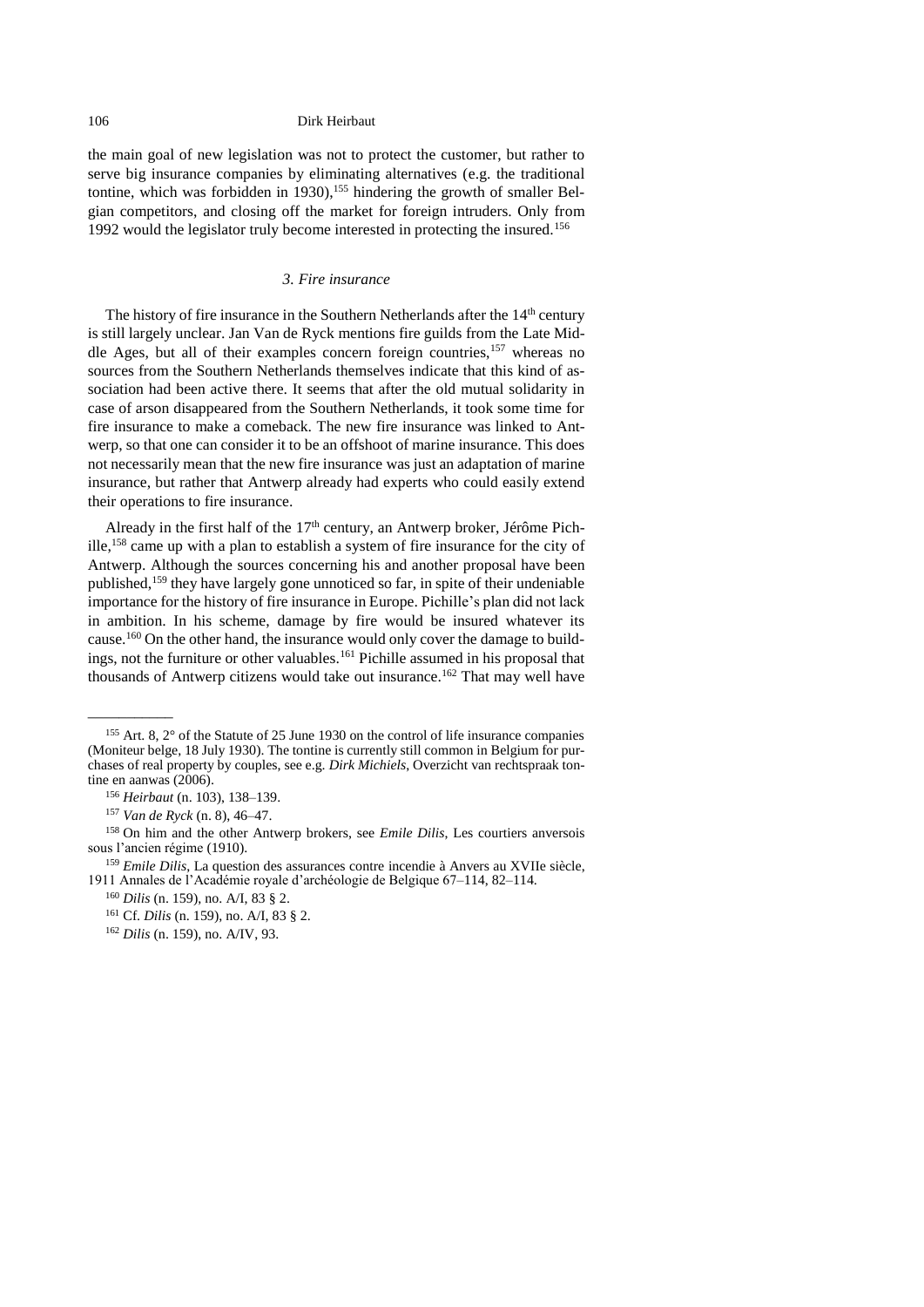been possible given the conditions he envisioned. The victim of fire would receive compensation already on the next day, <sup>163</sup> and the premium was only one per cent of the value of the buildings insured. The premium had to be paid at once, and the insurer would even make a refund after 25 years, whereas the insurance would still continue.<sup>164</sup> Pichille calculated that in those first 25 years the capital of the premium would have accrued so much interest that the latter would suffice to fund the insurance system on its own.<sup>165</sup> To the modern reader, his proposal sounds too optimistic, also because Pichille wanted to fund other plans, abolish the taxes for fire-fighting,  $166$  make payments for other damage,  $167$  and engage all kinds of staff who would also have to be paid. <sup>168</sup> Nevertheless, in spite of some initial doubts,<sup>169</sup> the central authorities were not unfavourable towards Pichille's plans, but because of wars they could not put up the money for an initial investment.<sup>170</sup> In 1637, Cornelis van Wassenaer, a Dutchman, put forward another proposal, which was more realistic, featuring an annual premium, conditions to prevent fraud, and exclusions of certain risks, like war.<sup>171</sup> Yet van Wassenaer did not lack in ambition either, as he did not think just of Antwerp but, from the start, of the whole Southern Netherlands.<sup>172</sup> Pichille, who heard of van Wassenaer's plan, accused him of having copied his proposal,<sup>173</sup> but that seems unlikely given the many differences between the two proposals. Harder to believe, however, are van Wassenaer's protests that what he planned was unrelated to projects in neighbouring countries.<sup>174</sup> Whatever the truth of that, once again, a proposal for a fire insurance did not become reality.

In the  $18<sup>th</sup>$  century fire insurance resurfaced thanks to English immigrants. When James Dormer (1708–1758) founded the *Chambre impériale et royale d'assurance aux Pays-Bas* (Royal and Imperial Chamber of Insurance) in 1754, the government privilege concerned both marine and fire insurance. For marine insurance the company's monopoly was limited: it only extended to the province of Brabant and did not exclude private initiatives. For fire insurance, however,

 $\overline{\phantom{a}}$ 

- <sup>167</sup> *Dilis* (n. 159), no. A/IV, 94.
- <sup>168</sup> *Dilis* (n. 159), no. A/I, §§ 6–7, 84; no. A/IV, 94.
- <sup>169</sup> Cf. *Dilis* (n. 159), no. A/II, 88–90; cf. no. A/III, 91–92.
- <sup>170</sup> *Dilis* (n. 159), no. B/I, 95–96.
- <sup>171</sup> *Dilis* (n. 159), no. B/VII, 105–107.

<sup>172</sup> *Dilis* (n. 159), no. B/III, 99; no. B/V, 102; no. B/VII, 105. Pichille had plans for the rest of the country only in a second stage: *Dilis* (n. 159), no. A/I, § 11, 85–86.

- <sup>173</sup> *Dilis* (n. 159), no. B/I, 95–96.
- <sup>174</sup> *Dilis* (n. 159), no. B/VIII, iv, 111–114.

<sup>163</sup> *Dilis* (n. 159), no. A/I, § 2, 83.

<sup>164</sup> *Dilis* (n. 159), no. A/I, §§ 3-4, 83; §§ 8–10, 85.

<sup>165</sup> *Dilis* (n. 159), no. A/III, 92; no. A/IV, 93.

<sup>166</sup> *Dilis* (n. 159), no. A/I, §§ 13–14, 86; no. A/IV, 93–94.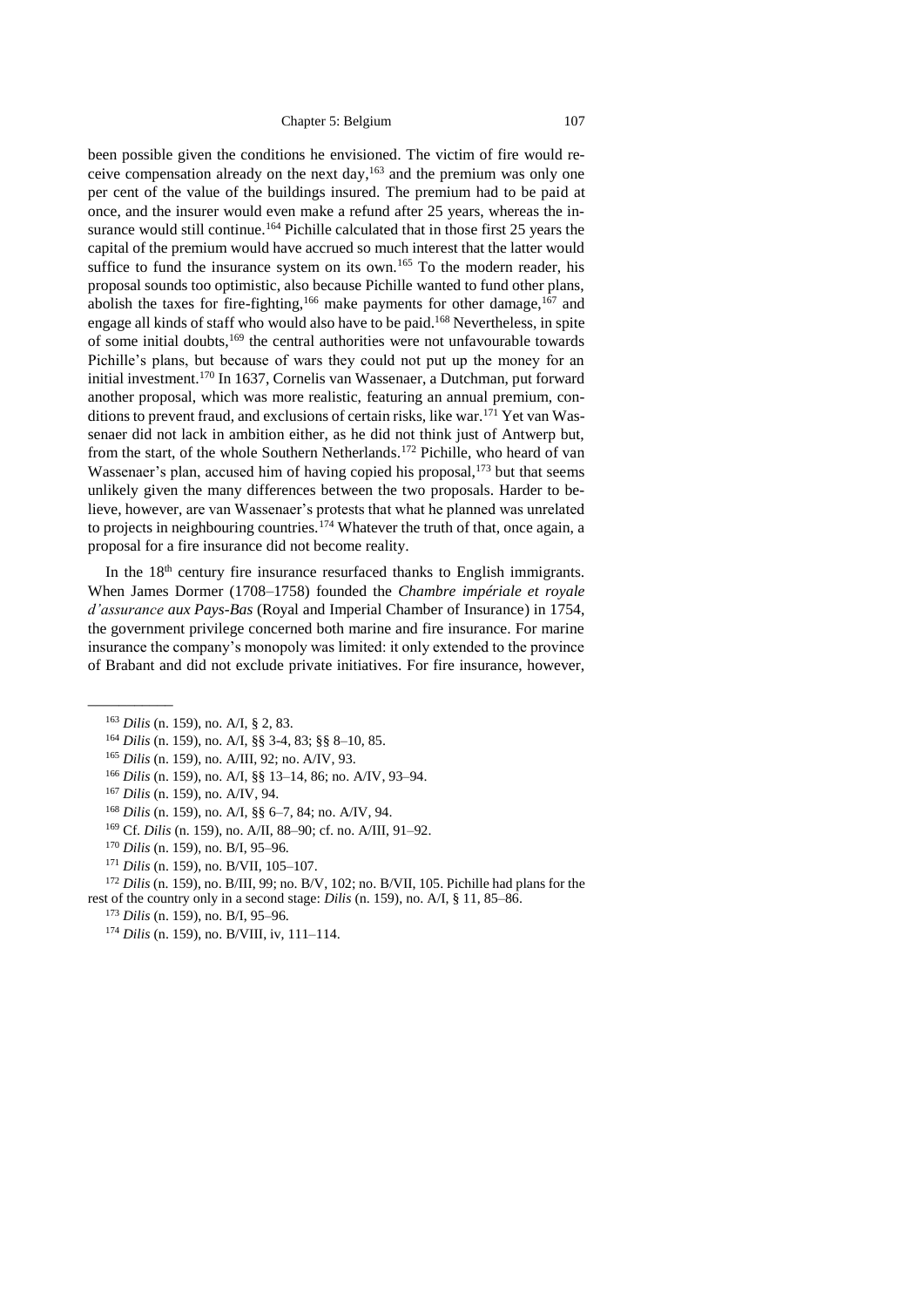<span id="page-19-1"></span>the new company's monopoly was total and covered the whole Southern Netherlands.<sup>175</sup> This was only possible because there were no existing competitors who could have made objections. However, in 1782 the government awarded a new company, the *Compagnie d'assurance de la Flandre Autrichienne*, the right to sell fire insurance policies too. Once again, the new company's driving force was an Englishman.<sup>176</sup> Both in 1754 and in 1782 the example of their homeland and not a demand in the Southern Netherlands explains the attention given to fire insurance. Thus, it does not come as a surprise that fire insurance did not immediately become popular.<sup>177</sup>

The breakthrough of insurance on land in the  $19<sup>th</sup>$  century also included fire insurance. The names of a few new companies expressly mentioned fire insurance.<sup>178</sup> As early as 1821 a banker required buildings and machines serving as collateral to be protected by insurance.<sup>179</sup> Soon the Belgian government turned greedy eyes to the fire insurance market. Under French influence the Belgian Parliament seriously started to debate a state monopoly on fire insurance. The insured would gain, as the state would be a more reliable insurer than private companies. The state on the other hand, would, thanks to the profits of its insurance business, levy lower taxes. The government appointed a commission to prepare the nationalization of fire insurance, but the commissioners' lack of expertise led to an unclear text. By 1848 a state monopoly on fire insurance was no longer seen as feasible.<sup>180</sup>

# *4. Other types of insurance*

<span id="page-19-0"></span>Once the principle of premium insurance has taken hold, one can apply it to anything one wishes, provided the demand is present or can be created. The 1874 statute singles out fire and life insurance, but also harvest insurance. <sup>181</sup> Farmers

 $\overline{\phantom{a}}$ 

<sup>180</sup> *Hannes* (n. 140), 88–89.

<sup>175</sup> *Ludo Couvreur*, De eerste zeeverzekeringscompagnie ten Antwerpen (1754– 1793?), 1936 Tijdschrift voor economie en sociologie 146–174; *idem*, De Antwerpsche verzekeringsbeurs in de 18e eeuw, 1936 Beknopte handelingen van het Vlaams philologencongres, 37–40; *Erika Meel*, De firma James Dormer tussen traditie en vernieuwing: een 'Englishman abroad' in het achttiende-eeuwse handelskapitalisme te Antwerpen (unpublished licentiaat thesis 1986).

<sup>176</sup> *Ludo Couvreur*, De zeeverzekeringsmarkt der Oostenrijkse Nederlanden op het einde van de 18de eeuw, 1937 Handelingen van het genootschap Société d'Émulation 58– 86; *Meel*, (n. [175\)](#page-19-1).

<sup>177</sup> *Couvreur*, De eerste zeeverzekeringscompagnie (n. 175), 169.

<sup>178</sup> *Hannes* and *Laureyssens* (n. 148), 113–115.

<sup>179</sup> *Hannes* (n. 140), 87.

<sup>181</sup> *Evelyn Willemse*, Het ontstaan en de pogingen tot monopolisering van het verzekeringswezen in België (1830–1850), 1976–1977 Rechtskundig weekblad, 2637–2652.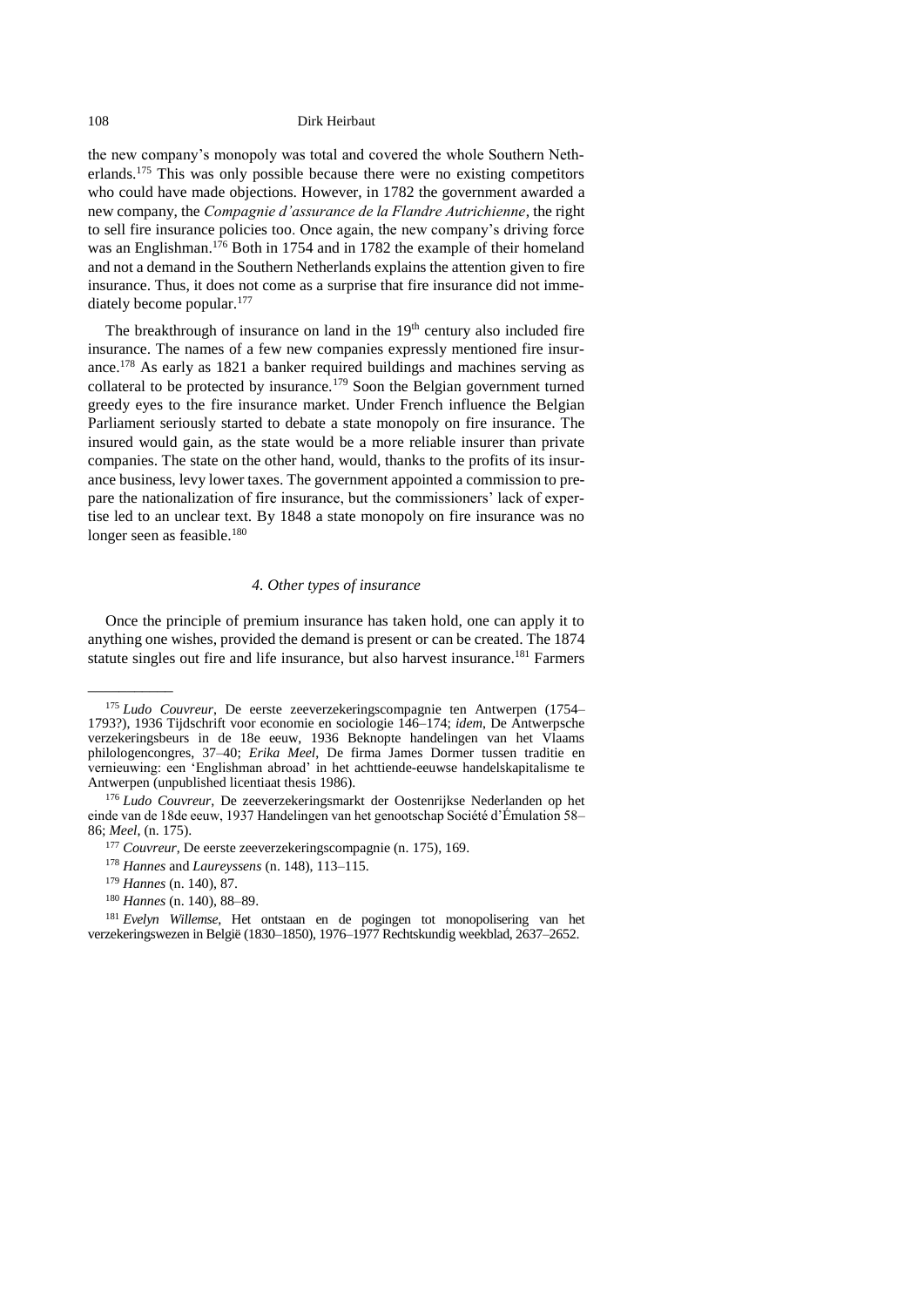had been forming cooperatives to insure their risks, but these forms of insurance only took off in earnest from the end of the  $19<sup>th</sup>$  century, thanks to the Farmers Association, which was established in 1890. Inspired by the Rhineland, the Farmers Association and the government stimulated local mutual organizations for livestock insurance. For other types of insurance, the Farmers Association acted as an agent of French, German, and British companies.<sup>182</sup> A popular insurance from the first half of the 19<sup>th</sup> century was draft insurance. Parents could during the first 20 years of their son's life pay premiums for this insurance. If their child was drafted, the insurer paid for a substitute who would serve in the army.<sup>183</sup> This type of insurance was no longer useful from 1909 when Belgium imposed personal military service.<sup>184</sup> The industrial revolution should have stimulated the growth of liability insurance, but prevailing doctrine stood in the way. The famous Art. 1382 of the Napoleonic Civil Code had pronounced the principle of fault liability in tort. An insurance against liability led to a moral hazard, which was deemed to be contrary to this sacred principle. It would shift the burden of an indemnity from the insured to the insurance company, so that the insured would no longer be stimulated to act cautiously. The French court of cassation led the way for a paradigm shift with an 1845 judgment, which influenced Belgium's 1874 new insurance law, though lawmakers still excluded liability insurance for gross negligence. <sup>185</sup> In 1903 legislators imposed obligatory insurance for workplace accidents. 186

### **III. Non-marine insurance in Belgium: a conclusion**

<span id="page-20-0"></span>Non-marine insurance in Belgium is, to some extent, a history of missed opportunities. In the  $12<sup>th</sup>$  to  $14<sup>th</sup>$  centuries early forms of mutual assistance could have become the starting point for modern fire (and livestock) insurance, but instead they turned into evolutionary dead ends in the history of insurance. In the 16<sup>th</sup> century the central authorities nipped life insurance in the bud, and they failed to stimulate fire insurance in the following century. Only in the second half of the 18th century was fire insurance revived and then only as a secondary activity for companies specialized in maritime insurance. Fire and life insurance only broke through in the  $19<sup>th</sup>$  century, and the main impetus came from the Dutch

\_\_\_\_\_\_\_\_\_\_\_

<sup>182</sup> *Leen Van Molle,* Ieder voor allen. De Belgische Boerenbond 1890–1990 (1990), 76–78, 110–111.

<sup>183</sup> *Brion* and *Moreau* (n. [1\)](#page-1-0), 119.

<sup>184</sup> On military service in Belgium, see *Luc Devos*, Het effectief van de Belgische krijgsmacht en de militiewetgeving, 1830–1914 (1985).

<sup>185</sup> *Heirbaut* (n. 103), 140 f.

<sup>186</sup> See *Bruno Debaenst,* Een proces van bloed, zweet en tranen! Juridisering van arbeidsongevallen in de negentiende eeuw in België (2011).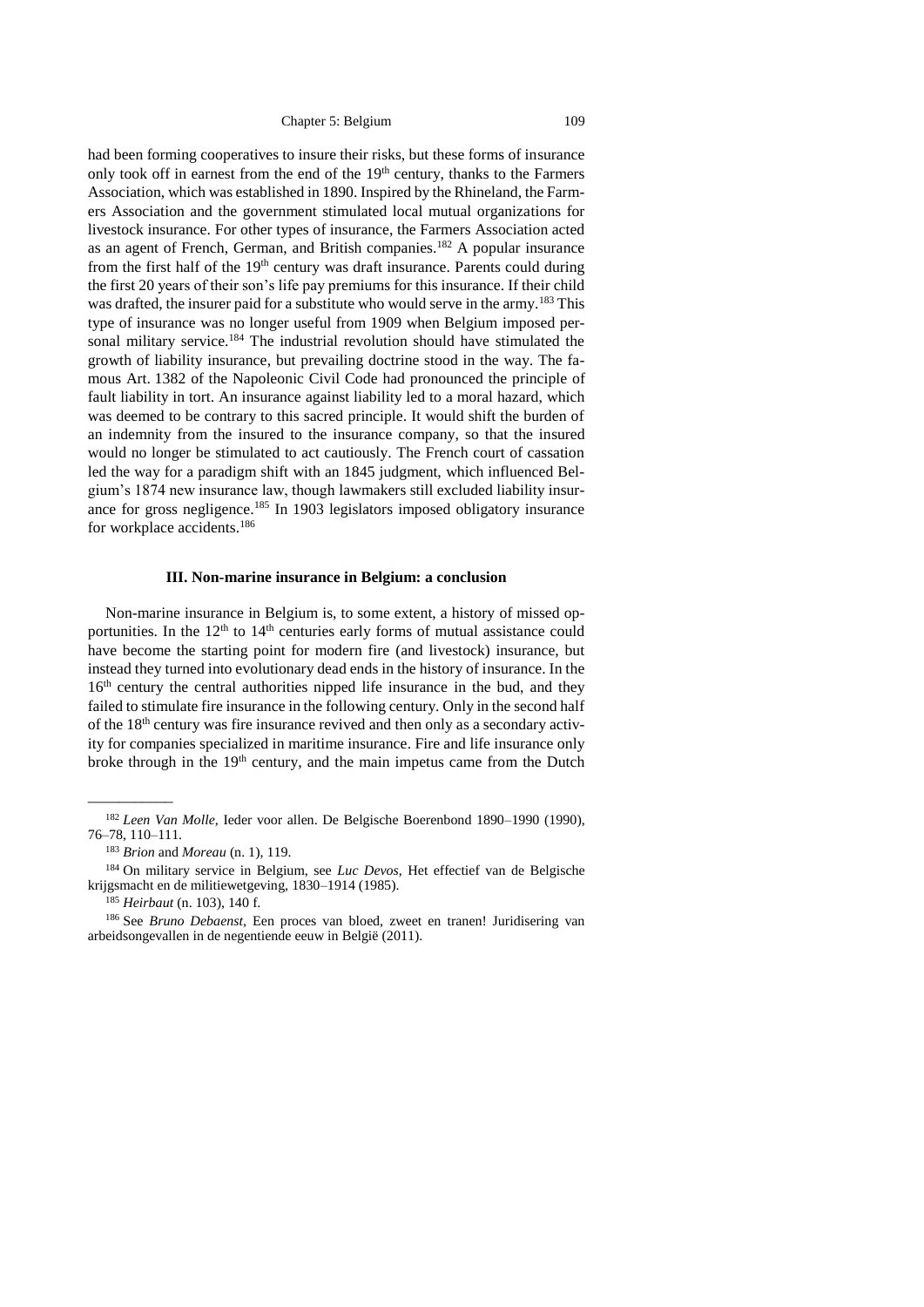#### 110 Dave De ruysscher

<span id="page-21-0"></span>during the 1815–1830 United Kingdom of the Netherlands. The Dutch legacy proved so strong that companies founded in that era remained the most profitable Belgian insurance companies for a long time.

#### **B. Marine insurance**

## <span id="page-21-4"></span><span id="page-21-3"></span><span id="page-21-2"></span><span id="page-21-1"></span>By *Dave De ruysscher*

<span id="page-21-5"></span>The history of marine insurance in the Southern Netherlands, later Belgium, has been the subject of many studies. Economic historians such as Jan Goris (1899–1984), Wilfrid Brulez (born 1927), Henry De Groote (1900–1986), and Eddy Stols (born 1938) have paid much attention to the development of marine insurance as a mercantile technique, mapping insurance practices in  $15<sup>th</sup>$ -century Bruges and – foremost –  $16<sup>th</sup>$ -century Antwerp.<sup>1</sup> Already in the later  $19<sup>th</sup>$  century, some in-depth publications on  $16<sup>th</sup>$ -century Antwerp marine insurance saw the light of day.<sup>2</sup> Since the middle of the  $20<sup>th</sup>$  century, legal historians, too, have studied the marine insurance of the Southern Netherlands in the early modern period, and they have published legal texts that have remained unknown.<sup>3</sup> In 1998, Johan van Niekerk wrote a voluminous – now standard – monograph on insurance law in the Low Countries, which mainly addresses marine insurance.<sup>4</sup> Marine insurance, as it was in use in Antwerp during the 1500s, has continued to yield studies from both economic and legal historians.<sup>5</sup>

<sup>1</sup> *Wilfrid Brulez*, De firma della Faille en de internationale handel van Vlaamse firma's in de 16de eeuw (1959); *Henry L.V. De Groote,* De zeeassurantie te Antwerpen en te Brugge in de zestiende eeuw (1975); *Jan Goris*, Études sur les colonies marchandes méridionales (portugais, espagnols, italiens) à Anvers de 1488 à 1567 (1925); *Eddy Stols,* De Spaanse Brabanders of de handelsbetrekkingen der Zuidelijke Nederlanden met de Iberische wereld, 1596–1648, 2 vol. (1971).

<sup>2</sup> *Charles Reatz*, Ordonnances sur les assurances maritimes de 1569, 1570, 1571 (1877); *Pierre Génard*, Jean-Baptiste Ferrufini et les assurances maritimes à Anvers au XVIe siècle, (1882) 7 Bulletin de la Société de Géographie d'Anvers 193–268.

<sup>3</sup> *Charles Verlinden*, Code d'assurances maritimes selon la coutume d'Anvers, promulgué par le consulat espagnol de Bruges en 1569, (1949) 16 Bulletin de la Commission royale des anciennes lois et ordonnances de Belgique 38–142.

<sup>4</sup> *Johan Van Niekerk*, The development of principles of insurance law in the Netherlands from 1500–1800, 2 vol. (1998).

<sup>5</sup> *Santos Manuel Coronas González*, Carlos V, asegurador: una propuesta original de los comerciales de Amberes (1551), in: Aquilino Iglesia Ferreirós and Sixto Sánchez-Lauro Pérez (eds.), Centralismo, Autonomismo en los Siglos XVI–XVII. Homenaje al Professore Jesús Lalinde Abadía (1989), 121–130; *Henry De Groote*, Onuitgegeven zestiende-eeuwse Antwerpse polissen, 1974 Bijdragen tot de geschiedenis inzonderheid van het oud hertogdom Brabant 153–170; *Dave De ruysscher*, Antwerp 1490–1590: Insurance and Speculation, in: Adrian B. Leonard (ed.), Marine Insurance: Origins and Institutions, 1300–1850 (2016), 78–105; *idem*, Normative Hybridity in Antwerp Marine Insurance (c.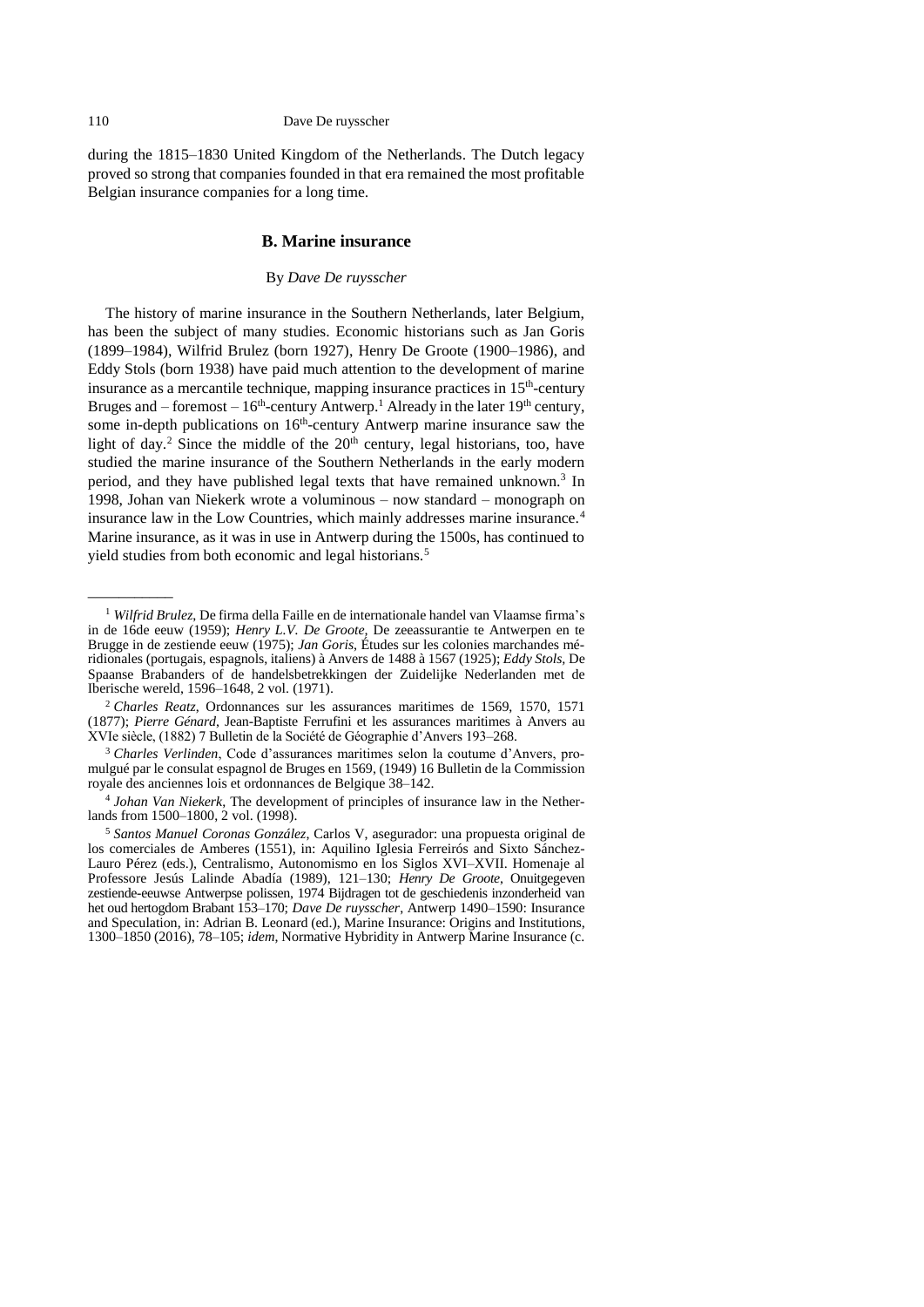However, in spite of a wealth of material, historiography on the topic still suffers from gaps, which concern both the economic and legal history. Antwerp was the focal point of marine insurance in the Southern Netherlands from the 16<sup>th</sup> century onwards, and remains so even until the present day, and therefore this city has been studied the most. Yet, in the 1500s, 1600s, 1700s, and 1800s, marine insurance was also practised elsewhere in the Southern Netherlands, for example in Ghent, Mechelen, and Brussels, but this remains obscure.<sup>6</sup> But even for Antwerp, some periods have not been examined fully. Developments during the  $17<sup>th</sup>$  and  $18<sup>th</sup>$  centuries can only partly be inferred from monographic studies of Antwerp merchant houses, some of which continued to engage in marine insurance long after the city's Golden Age.<sup>7</sup> Dutch scholars studying the history of

<span id="page-22-0"></span> $\overline{\phantom{a}}$ 

<sup>6</sup> Some hints: in 1844, Ghent had thirteen brokers, two of which dealt in insurance. See Rapport sur l'administration et la situation de la ville de Gand (1844), 132. For a glimpse of marine insurance as being applied in 16<sup>th</sup>-century Mechelen, see *J. Briels*, De emigratie uit Mechelen naar de Noordelijke Nederlanden omstreeks 1572–1630, (1985) 89 Handelingen van de Koninklijke Kring voor Oudheidkunde, Letteren en Kunst van Mechelen 67.

<sup>1650</sup> – c. 1700), in: Sean Donlan and Dirk Heirbaut (eds.), The Law's Many Bodies. Studies in legal hybridity and jurisdictional complexity c1600 – 1900 (2015), 145–168; *idem* and *Jeroen Puttevils*, In Search for the Political in Political Economy. Legislative Talks for Marine Insurance Institutions in Antwerp (c. 1550 – c. 1570), (2015) 130/3 BMGN-Low Countries Historical Review 25–49; *Emile Dilis*, La question des assurances contre incendie à Anvers au XVIIe siècle, 1911 Annales de l'Académie royale d'archéologie de Belgique 67–114; *Xavier Mullens*, Verzekeren in de tijd van Rubens (1977); *Guido Rossi*, Insurance in Elizabethan London. The London Book of Order (2016); *Louis Sicking*, Les marchands espagnols et portugais aux Pays-Bas et la navigation à l'époque de Charles Quint: gestion de risques et législation, in: Jean-Marie Cauchies (ed.), Diplomates, voyageurs, artistes, pèlerins, marchands entre pays bourguignons et Espagne aux XVe et XVIe siècles (2011), 253–274; *idem*, Los grupos de intereses marítimos de la Peninsula Ibérica en la ciudad de Amberes: la gestión de riesgos y la navegación en el siglo XVI, in: Jésus Ángel Solórzano Telechea et al. (eds.), Gentes de mar en la ciudad atlántica medieval (2012), 167–199; *idem*, Stratégies de réduction de risque dans le transport maritime des Pays-Bas au XVIe siècle, in: Simonetta Cavaciocchi (ed.), Ricchezza del mare, ricchezza dal mare, secc. XIII-XVIII (2006), 795–808; *Fred Stevens*, The Contribution of Antwerp to the Development of Marine Insurance in the  $16<sup>th</sup>$  Century, in: Marc Huybrechts (ed.), Marine Insurance at the Turn of the Millennium, vol. 2 (2000), 15–20; *Johan P. van Niekerk*, The Law and Customs of Marine Insurance in Antwerp and London at the End of the Sixteenth Century: Preliminary Thoughts on the Background to and some of the Sources for a Comparative Investigation, (2011) 17 Fundamina 144–163; *idem*, Law and customs (n. [128\)](#page-13-3); *Carlos Wyffels*, Een Antwerpse zeeverzekeringspolis uit het jaar 1557, (1948) 113 Bulletin de la Commission royale d'Histoire 95–103.

<sup>7</sup> For example, *Helma Houtman-De Smedt*, Charles Proli. Antwerps zakenman en bankier, 1723–1786 (1983). Most merchant houses were only occasionally involved in marine insurance. However, some merchants were main underwriters and some of them have been given much attention. See, e.g., *Ludo Couvreur*, James Dormer (1708–1758), (1937) 28 Bijdragen tot de geschiedenis, bijzonderlijk van het aloude hertogdom Brabant 11–46, and largely building on this study, *idem*, De zeeverzekeringsmarkt der Oostenrijkse Nederlanden op het einde van de 18de eeuw, 1937 Handelingen van het genootschap Société d'Émulation 58–86; *idem*, Recht en zeeverzekeringspractijk in de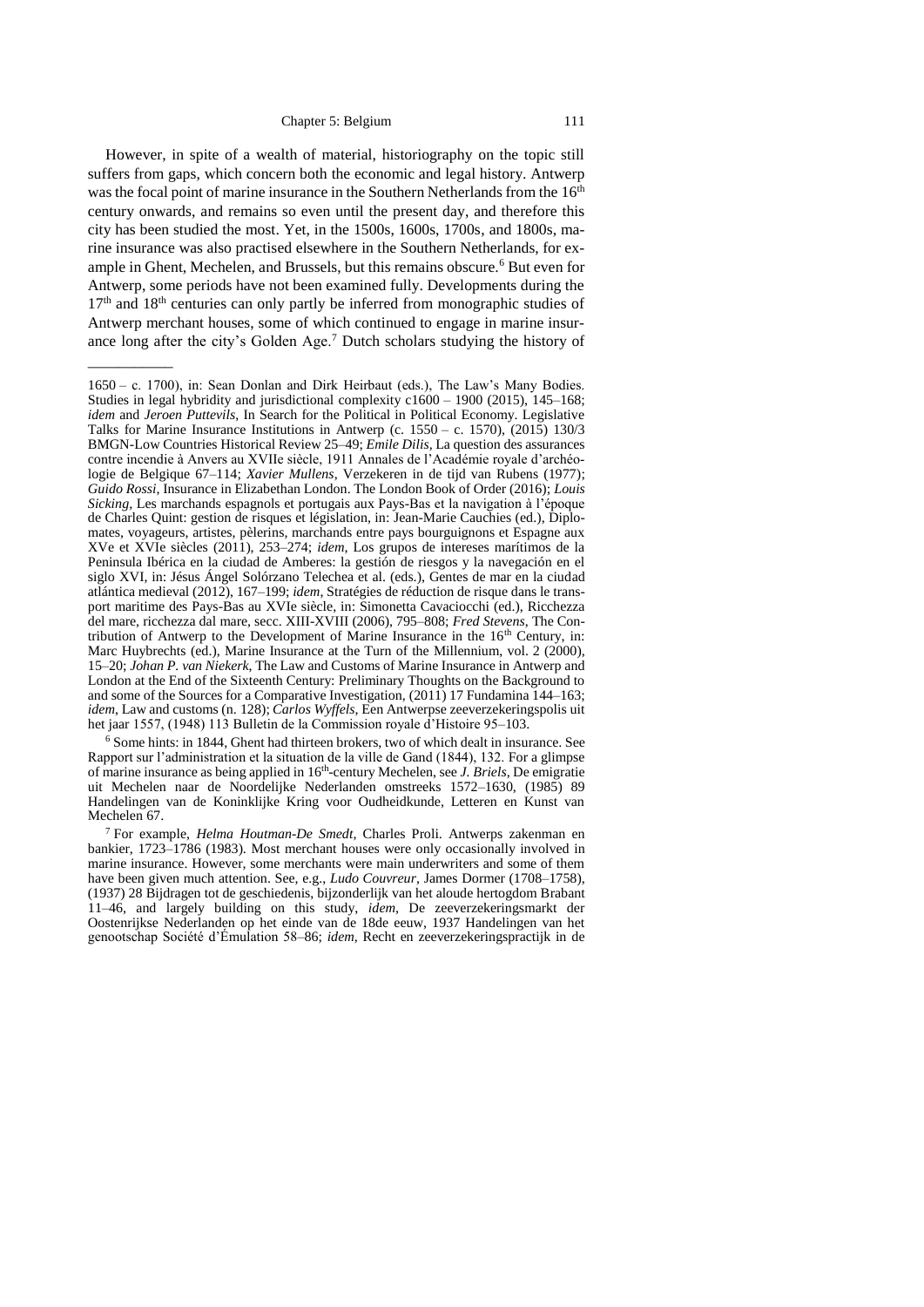<span id="page-23-0"></span>maritime law and marine insurance for these periods have analysed only the North.<sup>8</sup> Comprehensive studies on marine insurance in the Southern Netherlands of the 1700s, which are available for the Northern Netherlands,<sup>9</sup> are lacking.

<span id="page-23-2"></span><span id="page-23-1"></span>A major lacuna concerns the 19<sup>th</sup> century. Historical observations on marine insurance law and practice during the French occupation (1795-1815) and under the Dutch (1815-1830) and Belgian regimes (1830) are dispersed across contributions and articles of limited scope. Moreover, most attention has been paid to marine insurance as an economic activity, in particular to the establishing, financing of, and the return yielded by marine insurance corporations.<sup>10</sup> Analyses of lawyers have focused on the legal contents of the 1807 Commercial Code and 19<sup>th</sup>-century standard marine insurance policies without taking context into account.<sup>11</sup> Maritime histories sometimes contain relevant information, but they remain – quite understandably – rather general about the subject of marine insurance. Marine insurance practice in the 1800s is a black box. It is as of yet not clear to what extent commercial custom, judicial approaches, or the contents of the Commercial Code were applied in lawsuits on marine insurance that were brought in the commercial courts. The mentioned bias towards Antwerp also concerns the  $19<sup>th</sup>$  century but is for that period rather one-sided given a context of marine insurance companies that were active in many ports and had an international customer base. Moreover, as is the case for non-marine insurance, some

<sup>17</sup>de en 18de eeuwen, (1938) 16 Tijdschrift voor Rechtsgeschiedenis 184–214. See also *Erika Meel*, De firma James Dormer tussen traditie en vernieuwing: een 'Englishman abroad' in het achttiende-eeuwse handelskapitalisme te Antwerpen (unpublished licentiaat thesis 1986).

<sup>8</sup> *Marin Theodor Goutsmit*, Geschiedenis van het Nederlandsche zeerecht (1882); *Jan Pieter Vergouwen*, De geschiedenis der makelaardij in assurantiën hier te lande tot 1813 (1945).

<sup>9</sup> *Sabine Go*, Marine insurance in the Netherlands, 1600–1870. A Comparative Institutional Approach (2009); *Frank Spooner*, Risks at Sea. Amsterdam Insurance and Maritime Europe, 1766–1780 (2002).

<sup>10</sup> *Jules Hannes*, Het verzekeringswezen in België 1819-1914, een inleiding, 1991 NEHA-Bulletin 85–95; *idem*, Verzekeringen en economische groei. Antwerpen 1819– 1831, in: idem (ed.), Economie in veelvoud. Huldeboek Piet Frantzen (1991), 259–272; *idem* and *Julienne Laureyssens*, De verzekeringsmaatschappijen en hun beheerders te Antwerpen (1819-1873), 1966 Bijdragen tot de geschiedenis 95–136; *Lucien Van Acker*, De Westvlaamse zeeverzekeringsmaatschappijen. Laatste jaren en likwidatie 1807–1812, (1966) 67 De Biekorf 257–265; *Karel Veraghtert*, Zeeverzekeringen te Antwerpen (1814– 1860), (1995) 14 Tijdschrift voor Zeegeschiedenis 9–22; *Evelyn Willemse*, Het ontstaan en de ontwikkeling van het Belgische verzekeringswezen. 1819–1873 (unpublished licentiate thesis from 1974); *idem*, Het ontstaan en de pogingen tot monopolisering van het verzekeringswezen in België (1830–1850), 1976–1977 Rechtskundig weekblad, 2637–2652.

<sup>11</sup> *Pierre Hollenfeltz du Treux*, Portrait d'une très grande dame, restée jeune et séduisante malgré son âge: la police maritime d'Anvers de 1859, in: J. Blockx et al. (eds.), Liber amicorum Tricot (1988), 293–323.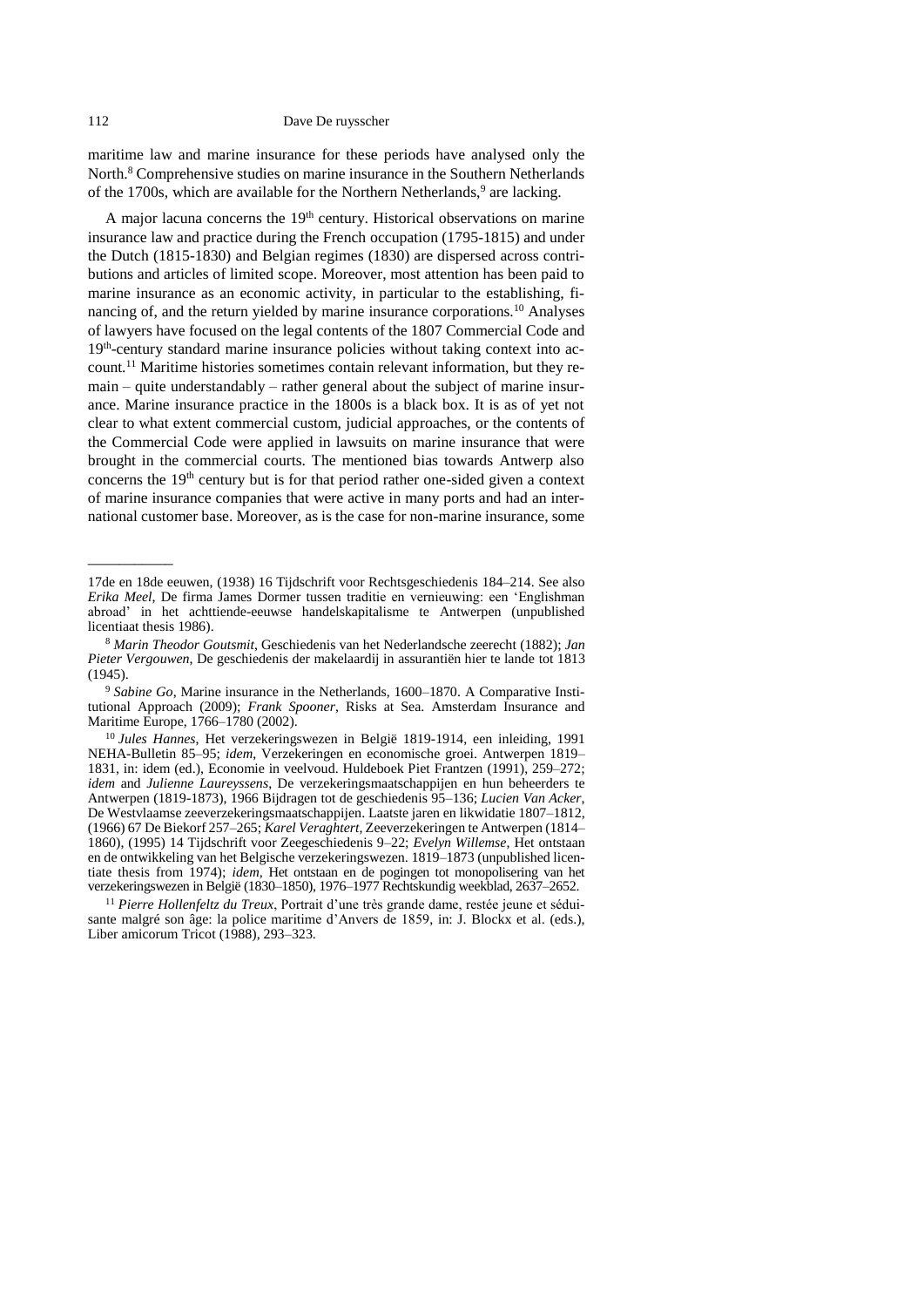<span id="page-24-2"></span><span id="page-24-1"></span>

studies concern the history of individual insurance companies<sup>12</sup> and not the interactions existing between different corporations. For all these gaps mentioned, this text offers explorative notes at best, and hopefully more research will follow from it.

# <span id="page-24-0"></span>**I. General average, risk allocation, and the dispersal of premium insurance (14th to early 16th century)**

The first traces of premium insurance of freights in Bruges date back to 1369.<sup>13</sup> Merchants transferred portions of the risks of marine transport to multiple underwriters, men who were not involved in the trade that was insured. During the 15th century, leading resident Genoese and Castilian merchants, as well as Florentines, Catalans, Venetians, and Portuguese trading in Bruges, often insured the cargo they shipped to and from the Low Countries by this method.<sup>14</sup> Premium insurance was a mercantile transplant. It had developed in Italian cities in the first half of the  $14<sup>th</sup>$  century, and after some time it came to be applied in mercantile ports across the continent. Even in these early stages, insurance of cross risks was common. Marine insurance was signed at locations which were not on the route of the vessel carrying the insured merchandise. As a result, Genoese merchants insured freights travelling to Bruges-dependent ports, such as Sluis, in Genoa.<sup>15</sup> It is possible that in the beginning of the  $14<sup>th</sup>$  century a Chamber of Insurance existed in Bruges. However, the only source mentioning this institution, the *Chronycke van Vlaenderen* by Nicolas Despars (1522–1597) (written c*.* 1562 – c*.* 1592), has not been corroborated by other evidence, thus making it unlikely that such a Chamber existed.<sup>16</sup> It is generally difficult to tell to what extent mutual insurance techniques for maritime transports applied in Bruges before premium insurance became ubiquitous. It seems that early premium insurance still bore some mutualistic characteristics, at least among the Genoese. Engaging in marine insurance, one time as insured and another time as underwriter,

\_\_\_\_\_\_\_\_\_\_\_

<sup>12</sup> *Juul Hannes*, Securitas: honderdvijftigste verjaardag, 1819–1969 (1969).

<sup>13</sup> *De Groote* (n. [1\)](#page-21-1), 9.

<sup>14</sup> *De Groote* (n. [1\)](#page-21-1), 13–18; *Bart Lambert*, De Genuese aanwezigheid in laatmid-deleeuws Brugge. Een laboratorium voor de studie van instellingen en hun rol in de econo-mische geschiedenis (unpublished doctoral dissertation Ghent University 2011), 124–129.

<sup>15</sup> See the many examples in *Léone Liagre-De Sturler*, Les relations commerciales entre Gênes, la Belgique et l'Outremont d'après les archives notariales génoises (1320– 1400) (1969), for example vol. 2, 654–655 (no 499, 2 Jan. 1388), 825 (no 623, 8 Oct. 1398), and also in *Renée Doehaerd* and *Charles Kerremans*, Les relations commerciales entre Gênes, la Belgique et l'Outremont d'après les archives notariales génoises (1400– 1440) (1952).

<sup>16</sup> *van Niekerk* (n. [4\)](#page-21-2), vol. 1, 201.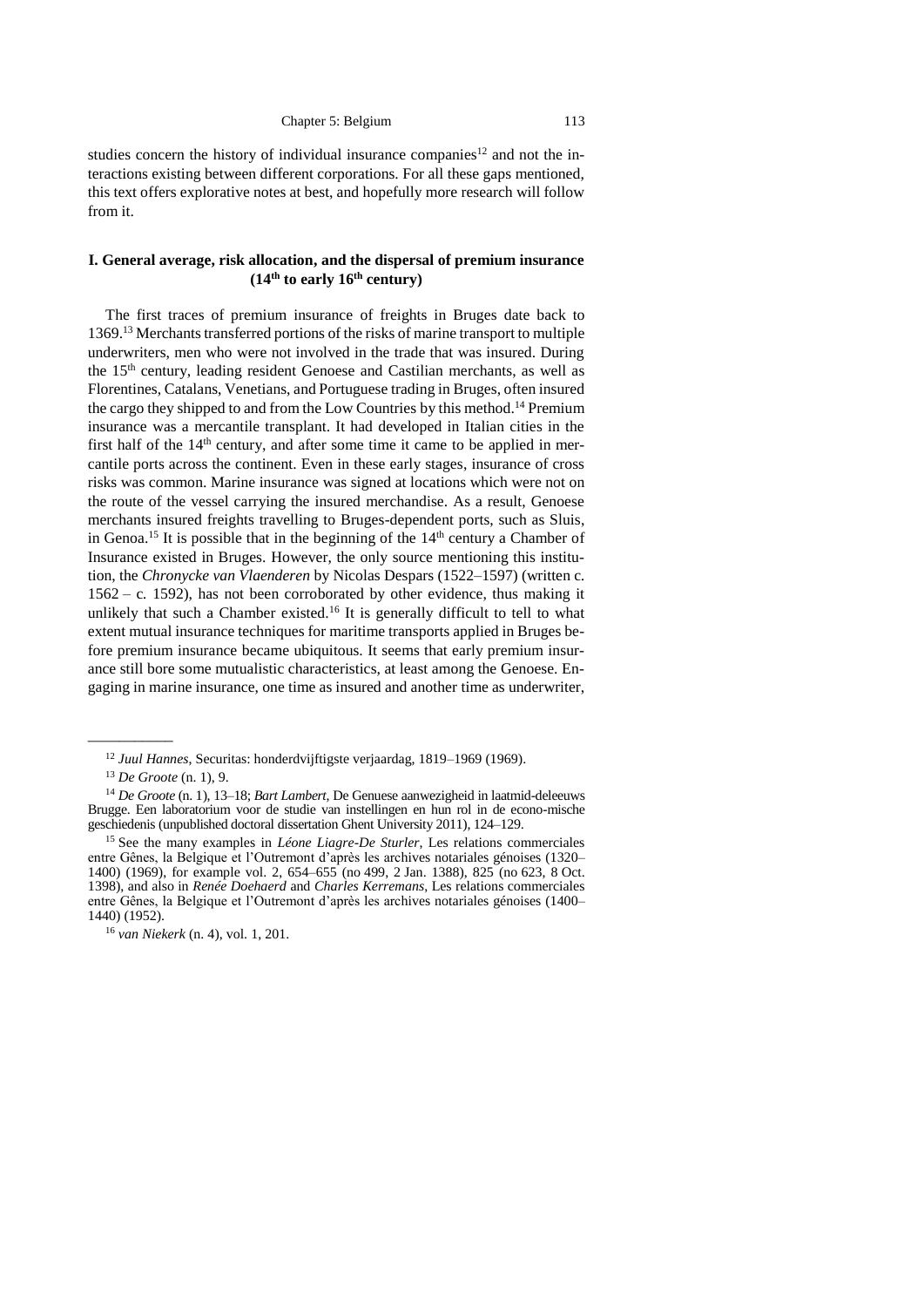was considered a fraternal duty of compatriots, all of whom were member of the same nation. 17

<span id="page-25-0"></span>The rules of general average (gross average) allowed for some sharing of risk before premium insurance came in use. If the captain had been forced to jettison cargo to save the vessel, the merchants who had suffered losses on their freight could claim compensation from all those participating in the transport and from the captain as well. General average had been developed in the High Middle Ages. Recent research by Edda Frankot has demonstrated how in the later Middle Ages basic rules relating to jettison migrated along the Western European shores, but also how their concrete implementation differed from one place to the next. The enactment of brief written rules made them vulnerable to copying mistakes. Some manuscripts containing both the *Vonnisse van Damme* (late 13<sup>th</sup> to early  $14<sup>th</sup>$  century), which was a compilation of maritime rules that were applied in Bruges and its dependent ports (for example Sluis and Damme), and the *Ordonnantie* (mid-14<sup>th</sup> century), which served for other Dutch ports,  $^{18}$  mention that the captain had to contribute in the damages by way of general average, with 'ship and freight'.<sup>19</sup> This was clearly a copyist's slip; the rules of the *Rôles d'Oléron* (before 1286), which had served as basis for both the *Vonnisse* and the *Ordonnantie*, held that the captain chose whether the value of his ship or the freight received would be added to the mass of value from which the compensation for damages was to be derived. Later on, it became customary that the choice between freightage and the value of the ship was made by the merchants, and not by the captain.<sup>20</sup> Moreover, many of such changes were due to developments in naval transport. At first, merchants commonly had proprietary interests in the ship that was used to carry their merchandise; the captain was considered a representative or their peer. But following the intensification of over-sea traffic during the 13<sup>th</sup> century, the interests of ship-owners, skippers, and merchants started to diverge. The shift towards the contribution of the captain for general average, which up to that time had been a risk for merchants only, is a case in point.<sup>21</sup> Discussions about risk allocation among the parties mentioned would continue long after the 16<sup>th</sup> century.

The legal history of premium marine insurance in late medieval Bruges remains to a large extent unclear, which is mostly due to the available sources.

\_\_\_\_\_\_\_\_\_\_\_

<sup>17</sup> *Lambert* (n. [14\)](#page-24-1), 124 f.

<sup>18</sup> On both compilations, see *Goutsmit* (n. [8\)](#page-23-0), 52–96; *Dirk Van den Auweele*, Het Brugse zeerecht, schakel in een supranationaal geheel, in: Valentin Vermeersch (ed.), Brugge en de zee (1982), 145–155.

<sup>19</sup> *Edda Frankot*, 'Of Laws of Ships and Shipmen'. Medieval Maritime Law and its Practice in Urban Northern Europe (2012), 40 n. 90.

<sup>20</sup> *Frankot* (n. [19\)](#page-25-0), 39–41.

<sup>21</sup> *Frankot* (n. [19\)](#page-25-0), 7 f.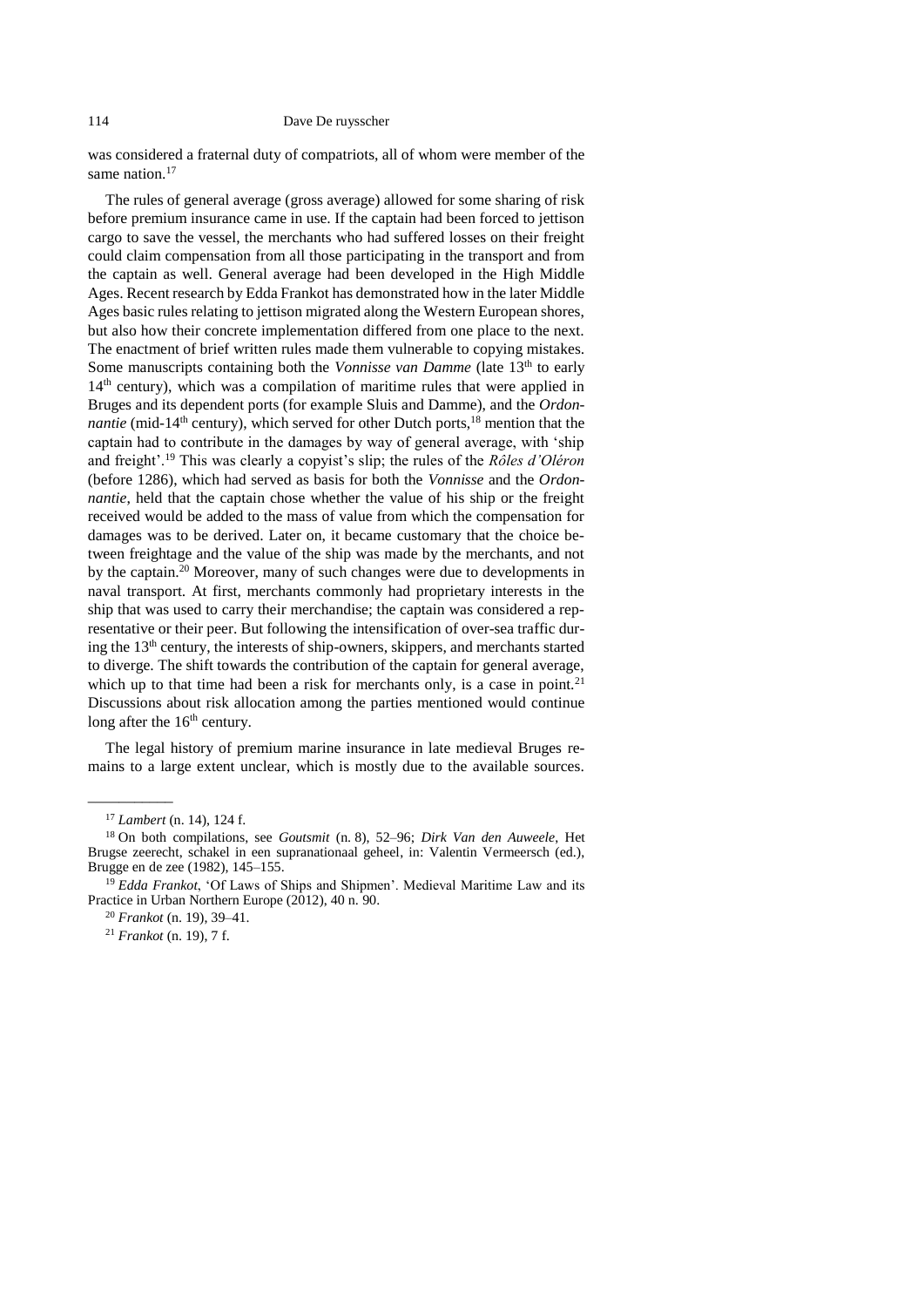Traces of marine insurance can be found in ledgers of judgments of the Bruges Municipal Court of Aldermen, dating mostly from the 15<sup>th</sup> century. Such references are usually not explicit as to the contents of insurance contracts, and often not even as to the rules that were imposed when disputes were being settled. It is probable, though, that marine insurance in Bruges was subject to a myriad of rules during its first stages. When marine insurance was first in use in Bruges in the later decades of the 14<sup>th</sup> century, each sea-faring nation of merchants that frequently applied this mercantile technique, in particular the Florentine, Genoese, and Castilian nations, may have upheld 'customs' of their own. This was the case, apparently, in  $15<sup>th</sup>$ -century England as well.<sup>22</sup> But over time it seems that there was some convergence. In the first decades of the 15<sup>th</sup> century, the Florentine style of drawing up insurance contracts became the most dominant. This style was straightforward in stipulating risks, and it did not aim at circumventing usury prohibitions by means of opaque formulations, as was the case in other contracts.<sup>23</sup> At the same time, differing rules that were applied found a common ground in a set of basic principles. These principles were shared among the Italian merchants that were active in the Bruges market, and they were imposed by the Bruges municipal government. The process of modest convergence had ended by the third quarter of the  $15<sup>th</sup>$  century. Indications thereof are lawsuits before the court of Bruges aldermen in which insurance underwriters of several Italian nationalities were involved, and which did not concern the rules to be applied.<sup>24</sup> One exception was the Castilian nation, which managed to keep a set of rules that were slightly different from the 'common' Bruges insurance law.<sup>25</sup> Besides the municipal authorities, princely institutions were equally important. In February 1459, Duke Philip of Burgundy imposed that for any appeal against judgments of the Bruges aldermanic court before the Council of Flanders, when concerning marine insurance, the sums due had to be deposited in the court before the start of the trial. $^{26}$ 

<span id="page-26-0"></span><sup>22</sup> *Rossi* (n. [5\)](#page-21-3), in manuscript, 12–15.

<sup>&</sup>lt;sup>23</sup> Typical for the Florentine policies were exhaustive, yet concise, provisions such as 'the ship may call at any place and sail forward, backward, rightward and leftward at the discretion of the shipmaster' and insurance against 'all perils of the sea'. See *Rossi* (n. [5\)](#page-21-3), in manuscript, 65–67.

<sup>24</sup> For example, *Louis Gilliodts-Van Severen*, Cartulaire de l'ancienne Estaple de Bruges, vol. 2 (1904), 92 (no. 1016, 2 June 1459, mentioning Michele Arnolfini (Lucchese), Carlo Lomelino (Genoese) and Angelo Tori (Florentine) as insurers).

<sup>25</sup> *Louis Gilliodts-Van Severen*, Cartulaire de l'ancien consulat d'Espagne à Bruges: Recueil de documents concernant le commerce maritime et intérieur, le droit des gens public et privé, et l'histoire économique de la Flandre, vol. 1 (1901), 111 (23 March 1472). This concerned a dispute on average adjustment, in which Castilians invoked a different rule than their opponents, Genoese merchants.

<sup>26</sup> *Gilliodts-Van Severen* (n. [25\)](#page-26-0), 88–90 (15 February 1459 (n.s.)).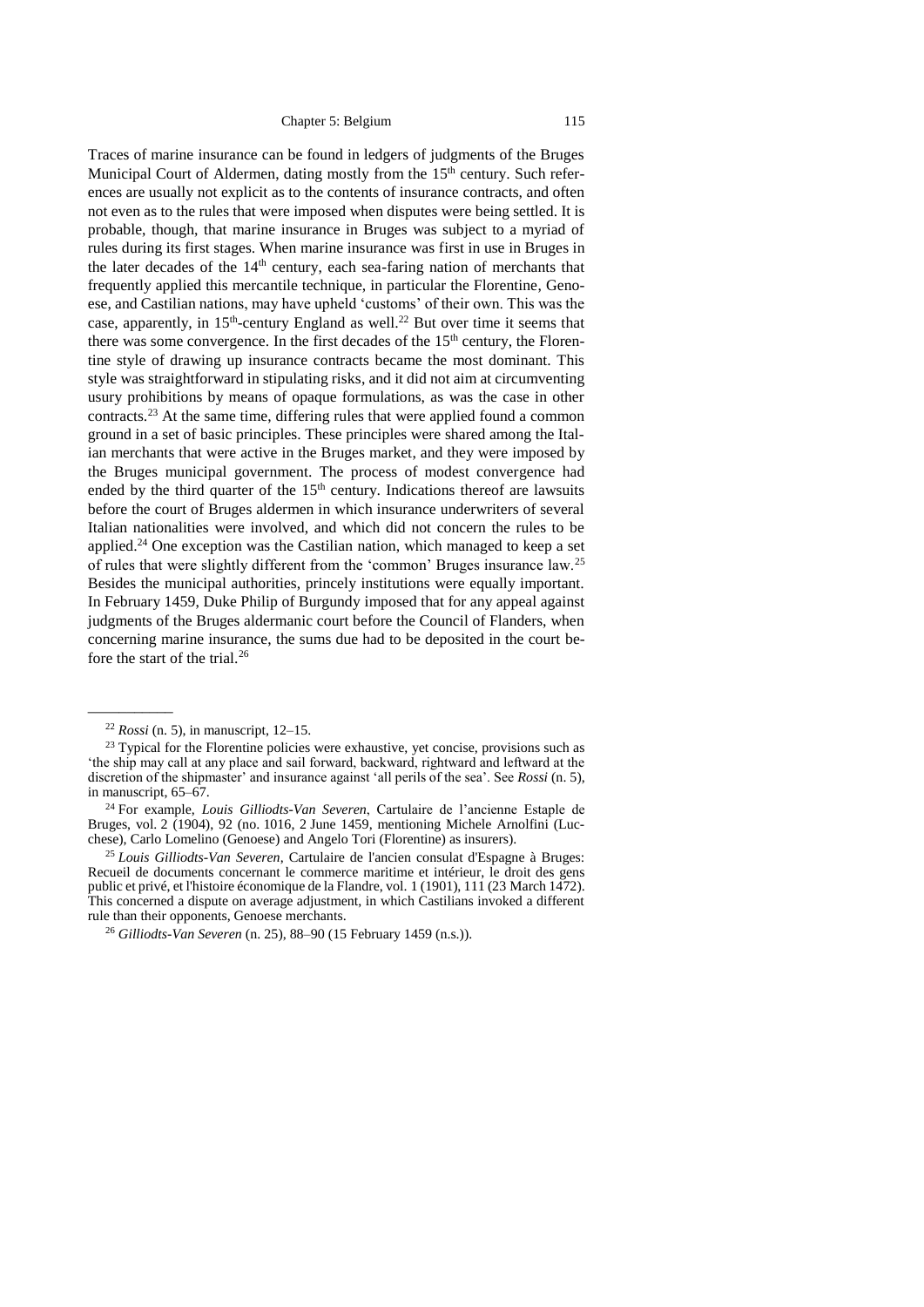#### 116 Dave De ruysscher

When from around 1490 members of the Bruges merchant community increasingly transferred their commercial activities to Antwerp, they brought with them their expertise in marine insurance. However, in Antwerp premium insurance was not immediately widely offered or embraced. This followed from path dependence in practices of naval transport in that city and from a relative lack of facilitating practices, foremost being broking. In the first two decades of the  $16<sup>th</sup>$ century, Antwerp merchants trading back and forth between Arnemuiden (Middelburg) or Flushing (Vlissingen), both of which were Antwerp-dependent ports, on the one hand, and Iberian or French destinations on the other, typically allocated marine risks through provisions in the charter or carriage contract. Ship owners, charterers, and masters could use these contracts to transfer to the counterparties the financial risk of cargo losses arising from wreck, capture, or arrest. To further manage risk, convoys with other ships were sometimes organized.<sup>27</sup>

In the early 1500s disputes in Antwerp that related to freight damaged during naval transport were often framed in terms of general average or the captain's liability. According to the rules that were imposed by the Antwerp aldermen, general average applied when losses had been inflicted deliberately in order to save a vessel (such as by cutting away an anchor or when cargo was jettisoned).<sup>28</sup> If only merchants of one nationality were owners of the merchandise, then the consuls of their nation administered the case. Adjusters calculated the mass and distributed the damages rateably among the merchants and the skipper. However, if the owners were of different nationalities, the Antwerp Municipal Court of Aldermen resorted to experts for average calculations.<sup>29</sup> Particular average was applied when losses were accidental or weather-related. Rather than dividing the cost, in that case the owners of the lost or damaged cargo received no compensation, unless the loss could be attributed to the conduct of the captain.<sup>30</sup> For cargo owners, risk transfer clauses in contracts of charter or carriage could ensure more cover for their risks. In the first two decades of the  $16<sup>th</sup>$  century, this was commonly done for transits to and from the Scheldt estuary. Moreover, many shipments to the Low Countries, even though they were delivered to or sent from Antwerp, were still insured by underwriters of Southern-European origins in Bruges.<sup>31</sup> The transition from Bruges to Antwerp, which started around 1490, was a gradual one; even in the third quarter of the 16<sup>th</sup> century, Bruges residents had a part in the maritime trade that was directed towards Antwerp as well as in

<sup>27</sup> For references to archival sources: *De ruysscher*, Antwerp 1490–1590 (n. [5\)](#page-21-3), 80 f.

<sup>28</sup> *De ruysscher*, Antwerp 1490–1590 (n. [5\)](#page-21-3), 80.

<sup>29</sup> *De ruysscher*, Antwerp 1490–1590 (n. [5\)](#page-21-3), 80.

<sup>30</sup> *De ruysscher*, Antwerp 1490–1590 (n. [5\)](#page-21-3), 80 f.

<sup>31</sup> *De Groote* (n. [1\)](#page-21-1), 17.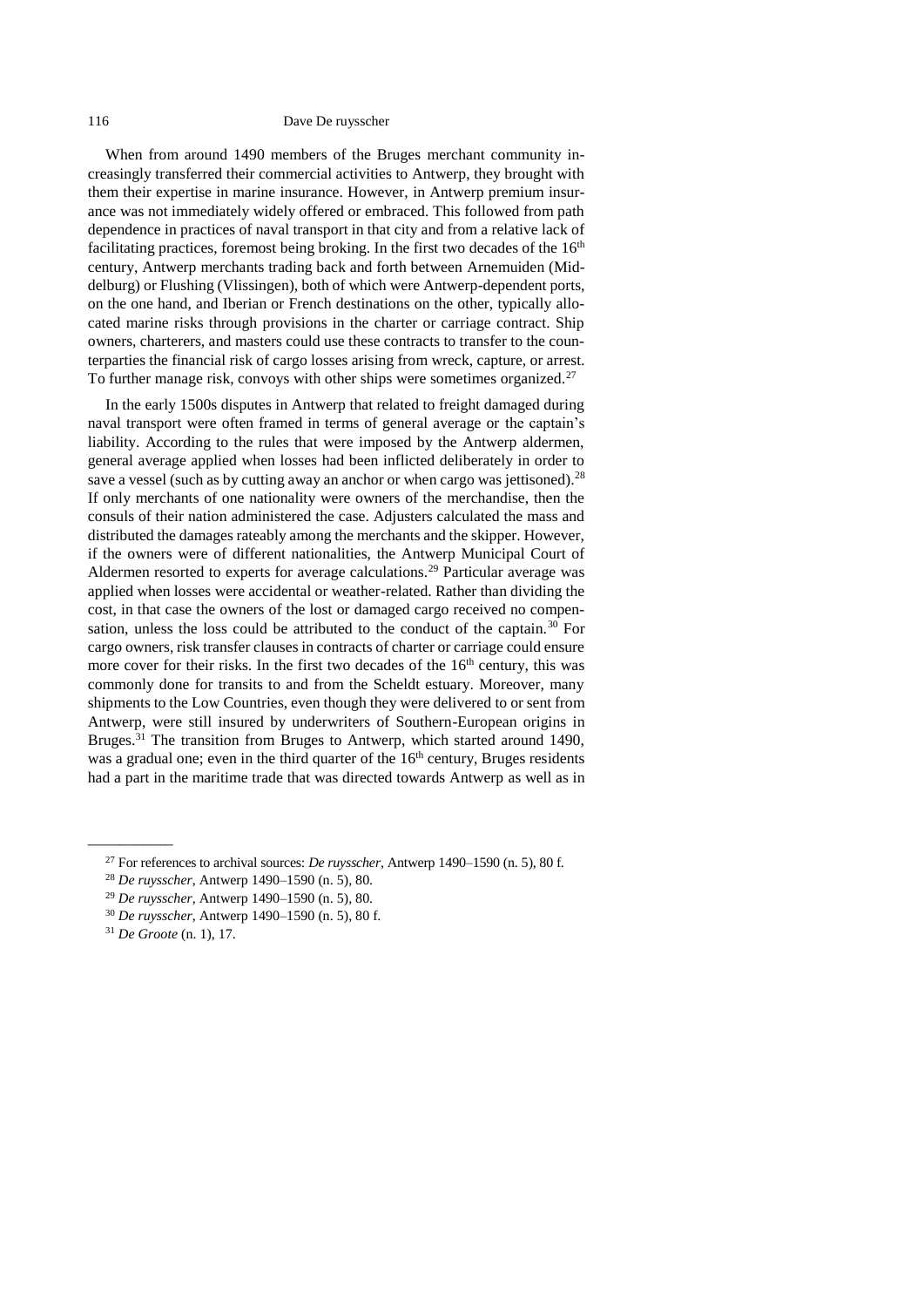the marine insurance in that city.<sup>32</sup> Insurance was also taken out abroad: in the 1490s and 1500s, alum shipped from Mazarrón and Cartagena to Antwerp was commonly insured in Burgos, as were cargoes of wool and wood that were shipped from Bilbao and Bordeaux, respectively, to ports in the Southern Netherlands.<sup>33</sup>

These developments persisted until around 1530. Conventional insurance underwriting remained very exceptional in Antwerp. Traders with roots in southern Europe acquired premium insurance in Bruges, also in Burgos, and most probably in Italian cities as well. By contrast, French, Dutch, and German merchants continued to rely on the contractual liability of charterers and shipmasters.<sup>34</sup> Furthermore, also structural factors had their part. In the 1500s in Antwerp, trade at fairs and overland imports had been dominant. Still in the 1510s and 1520s, and for a long time thereafter, merchants trading in Antwerp mostly relied on shipmasters from other cities, often Dutch, and they rented ships rather than owning them.<sup>35</sup>

Yet, mostly from around 1530, premium insurance started to gain more attention in Antwerp. This went together with the concentration of commerce at a new Bourse building (*Beurs*) and with the opening up of broking. <sup>36</sup> In the 1530s and 1540s, the slow spreading of the technique of premium insurance was mostly restricted to groups of immigrant Southern-European merchants. Netherlanders occasionally bought insurance, but they did not act as underwriters. Moreover, the profile of these Southern-European underwriters was that of successful businessmen, being involved in prominent merchant houses.<sup>37</sup> The Florentine style of writing contracts was copied from Bruges, but some differences in contents remained among contracts that were drawn up in Antwerp. For example, of the few Antwerp contracts that were made in the 1540s, 1550s, and 1560s and which have been preserved, some include barratry (insurance of damage-inducing conduct by the skipper and crew) and/or negligence as risks covered, others did not.<sup>38</sup>

 $32$  For example, in the later 1550s and in the 1560s Antonio del Rio was involved in the debates surrounding the Ferrufini proposal in Antwerp. He was active as marine underwriter in Antwerp and was consul of the Castilian nation in Bruges. See *De ruysscher*  and *Puttevils* (n. [5\)](#page-21-3), 37, 42; *Verlinden* (n. [3\)](#page-21-4), 43. Another example is Juan Henricquez, Antwerp's leading marine insurance broker in the early 1560s, who was born and lived for a long time in Bruges. See *De Groote* (n. [1\)](#page-21-1), 152–154.

<sup>33</sup> *Hilario Casado Alonso,* Comercio internacional y seguros marítimos en Burgos en la época de los Reyes Católicos, in Bartolomeo Dias e a sua época (1989), 606–608.

<sup>34</sup> *De ruysscher*, Antwerp 1490–1590 (n. [5\)](#page-21-3), 82.

<sup>35</sup> *De ruysscher*, Antwerp 1490–1590 (n. [5\)](#page-21-3), 82.

<sup>36</sup> *De ruysscher*, Antwerp 1490–1590 (n. [5\)](#page-21-3), 82 f.

<sup>37</sup> *De ruysscher* and *Puttevils* (n. [5\)](#page-21-3), 31 f.; *Adolf Hofmeister*, Eine Hansische Seeversicherung aus dem Jahre 1531, (1886) 5 Hansische Geschichtsblätter 169–177.

<sup>38</sup> *De Groote* (n. [1\)](#page-21-1), 129 f.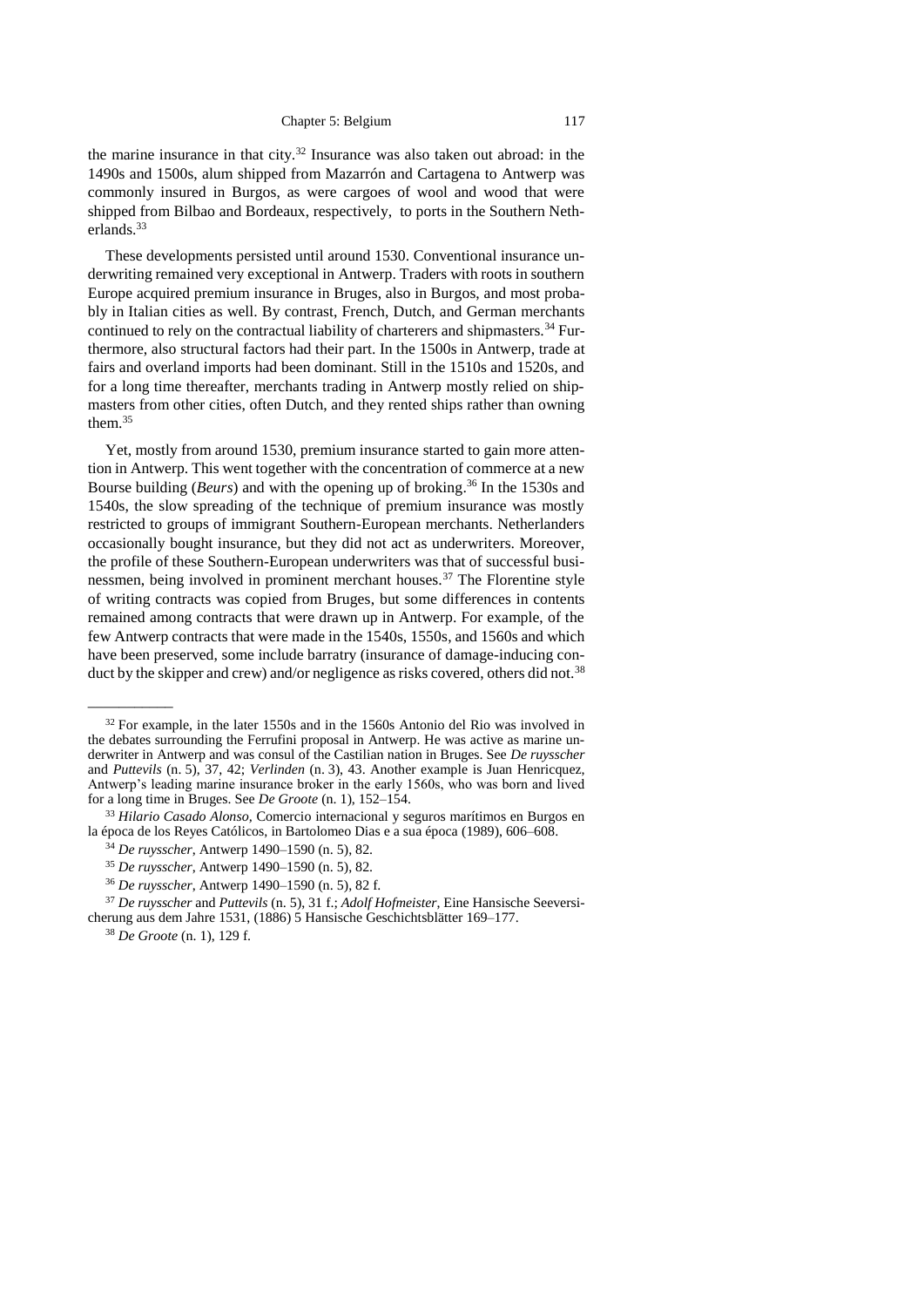<span id="page-29-0"></span>Due to a lack of sources produced by merchant nations, it is not possible to tell whether such differences reflected differences in customs or rules upheld within nations.

# **II. Dispersal, standardization, and professionalization (16th to 18th centuries)**

When marine insurance became popular in Antwerp, the Antwerp judges were confronted with more and more cases in which underwriters invoked fraud by the insured. The judges responded by devising basic rules, mostly of a procedural nature, and sometimes concerning the contents of the insurance contracts as well. Procedural norms related to the prescribed terms of compensation payment by the underwriters (e.g., two months or one year). A rare rule on the contents of insurance policies stated that insurance after loss was legitimate only if the insured had been unaware of the loss.<sup>39</sup> Interventions from the princely government were, as they had been in Bruges, aimed at avoiding protraction of lawsuits. In 1537, the prince, Emperor Charles V, imposed that any trial on marine insurance had to be preceded by deposit of the claimed amounts in the court.<sup>40</sup> But in spite of this core set of rules, certain confusion remained as to which provisions of contract were lawful. When in the 1560s the Castilian nation of Bruges advocated their own ordinance for marine insurance, its leaders emphasized that no one knew what the marine insurance customs of Antwerp were,<sup>41</sup> this notwithstanding the fact that at around that time Antwerp insurance contracts more commonly referred to the 'customs of the Antwerp Bourse'. However, this formula did not refer to an elaborate or exhaustive set of customs, but rather to some generalized insurance practices, say the Florentine style of drawing up policies, and to the few rules imposed by the Antwerp Municipal Court.<sup>42</sup> Most often, the phrase was accompanied with a reference to the customs of the London Strada (Bourse).<sup>43</sup> Some convergence had developed, but as mentioned, as to some provisions of contract differences remained in practice and in views regarding their legal force.

Around the end of the 1540s, the situation became urgent. Starting in the middle of 1547 there was a steep rise in lawsuits brought in the Antwerp courtrooms concerning marine insurance. This followed from attacks of Scottish and French

<sup>39</sup> *De ruysscher* and *Puttevils* (n. [5\)](#page-21-3), 39, n. 41.

<sup>40</sup> Charles Laurent et al. (eds.), Recueil des Ordonnances des Pays-Bas, 2nd series, vol. 4 (1893), 34 f. (princely ordinance, 25 May 1537); *Oskar De Smedt*, De keizerlijke verordeningen van 1537 en 1539 op de obligaties en wisselbrieven. Eenige kanttekeningen, (1940) 3 Nederlandsche Historiebladen 15–21.

<sup>41</sup> *Coronas González* (n. [5\)](#page-21-3), 390, n. 18; *Verlinden* (n. [3\)](#page-21-4), 60.

<sup>42</sup> *De ruysscher* and *Puttevils* (n. [5\)](#page-21-3), 40, n. 43.

<sup>43</sup> *De Groote* (n. [1\)](#page-21-1), 126–129.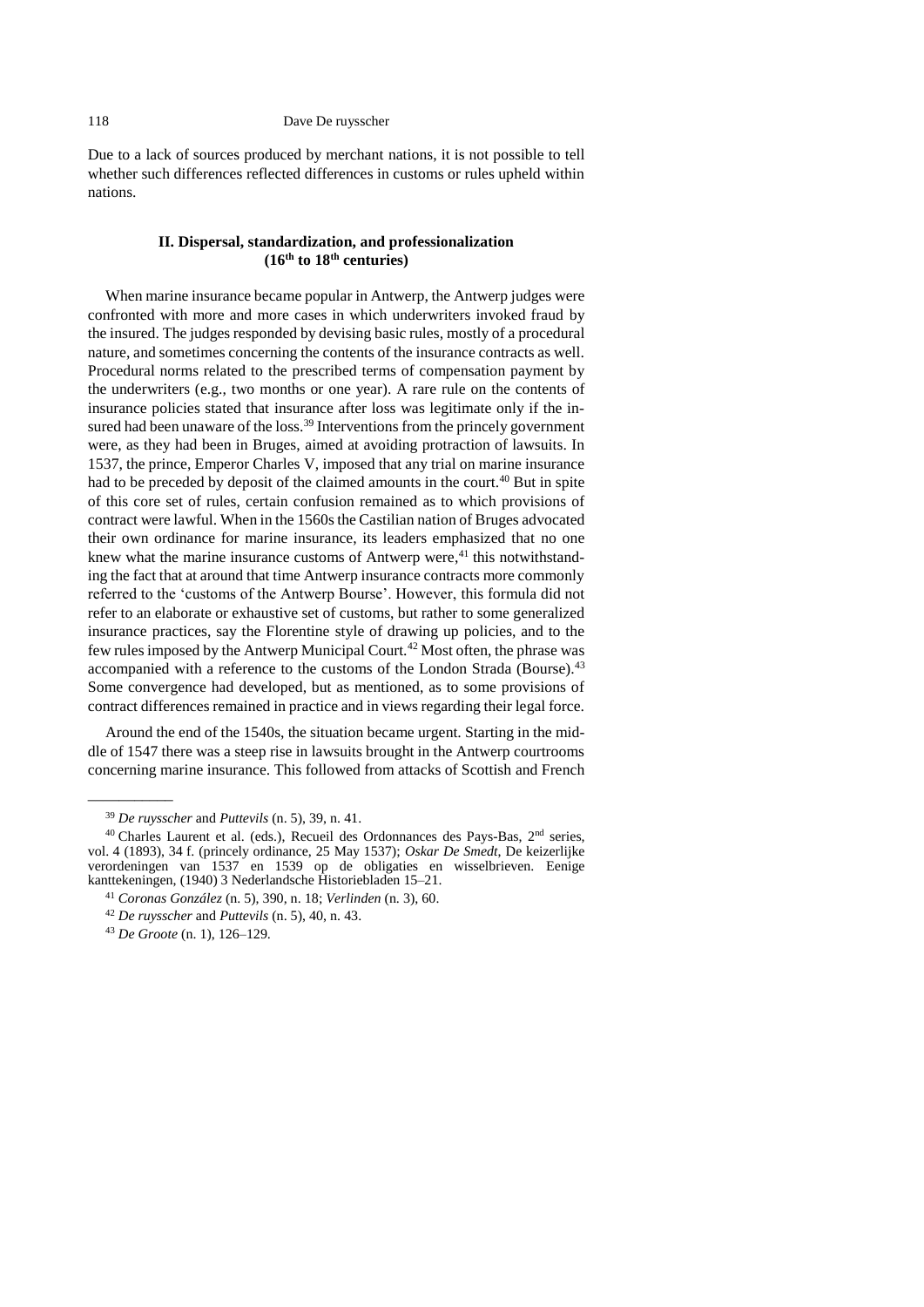privateers, which increased the number of claims for insurance compensation. In response, underwriters chose to filibuster the trials, as they had done so often before. The princely government decided to step in and to issue new legislation on marine insurance. In 1549, it invited merchants residing in Antwerp – but also in Bruges – as well as captains and seamen of different ports in the Low Countries for their views, and they commented on draft ordinances.<sup>44</sup> In January 1550, a princely law was enacted that pursued a policy of convoys. The arming of ships received more attention than insurance. It was even thought that insured ships were less armed and thus more prone to capture. Nevertheless, rules determining the contents of marine insurance contracts were imposed as well. For example, any marine insurance of cargo encompassed a maximum of nine-tenths its value.<sup>45</sup> It seems that opinions of consulted merchants had been taken into account. A draft version of the law, dating from June 1549, had limited the portion of merchandise that could be insured to one-third for ships that did not sail to the Mediterranean and it had also ruled out hull insurances, both of which the 1550 law allowed under certain conditions.<sup>46</sup>

<span id="page-30-0"></span>The ordinance did not solve the crisis that had begun at the end of the 1540s, and the problems lasted well into the 1550s. They were caused by a sudden shock in naval trade, but underlying deficiencies were more fundamental. Since the 1530s, many more merchants had been willing to take out insurance on their freight. Because marine insurance became a common product that was offered at the Antwerp Bourse, the vital exchange of information among the parties concerned was often flawed. Antwerp marine insurance had speculative features. Underwriters wagered on the premium, whereas insurance buyers only insured small portions of their merchandise, just in case. It can be assumed that around the middle of the  $16<sup>th</sup>$  century most parties to marine insurance contracts were not well versed in risk calculation. Yet this did not prevent a profusion of underwriting. Marine insurance became popular, and in this period of the middle of the 1500s, Netherlanders and local merchants were more frequently signing marine insurance contracts as insurer as well.<sup>47</sup>

<sup>44</sup> *Sicking*, Los grupos de intereses marítimos (n. [5\)](#page-21-3), 169 and 177.

<sup>45</sup> For the ordinance, see: Jean Lameere (ed.), Recueil des Ordonnances des Pays-Bas, 2 nd series, vol. 6 (1922), 3–13 (19 January 1550 n.s.). On the history of this ordinance, see additionally *Sicking*, Los grupos de intereses marítimos (n. [5\)](#page-21-3), also *idem*, Stratégies de réduction de risque (n. [5\)](#page-21-3), 797 f. and *Jan Craeybeckx*, De organisatie en de konvooiering van de koopvaardijvloot op het einde van de regering van Karel V: bijdrage tot de geschiedenis van de scheepvaart en de admiraliteit, (1949) 3 Bijdragen voor de geschiedenis der Nederlanden 188–193.

<sup>46</sup> *Sicking*, Los grupos de intereses marítimos (n. [5\)](#page-21-3), 197.

<sup>47</sup> *Goris* (n. [1\)](#page-21-1), 641 f. (August 1543, mentioning Jacques de Cordes, Balthazar de Cordes, and Aert Nieulant)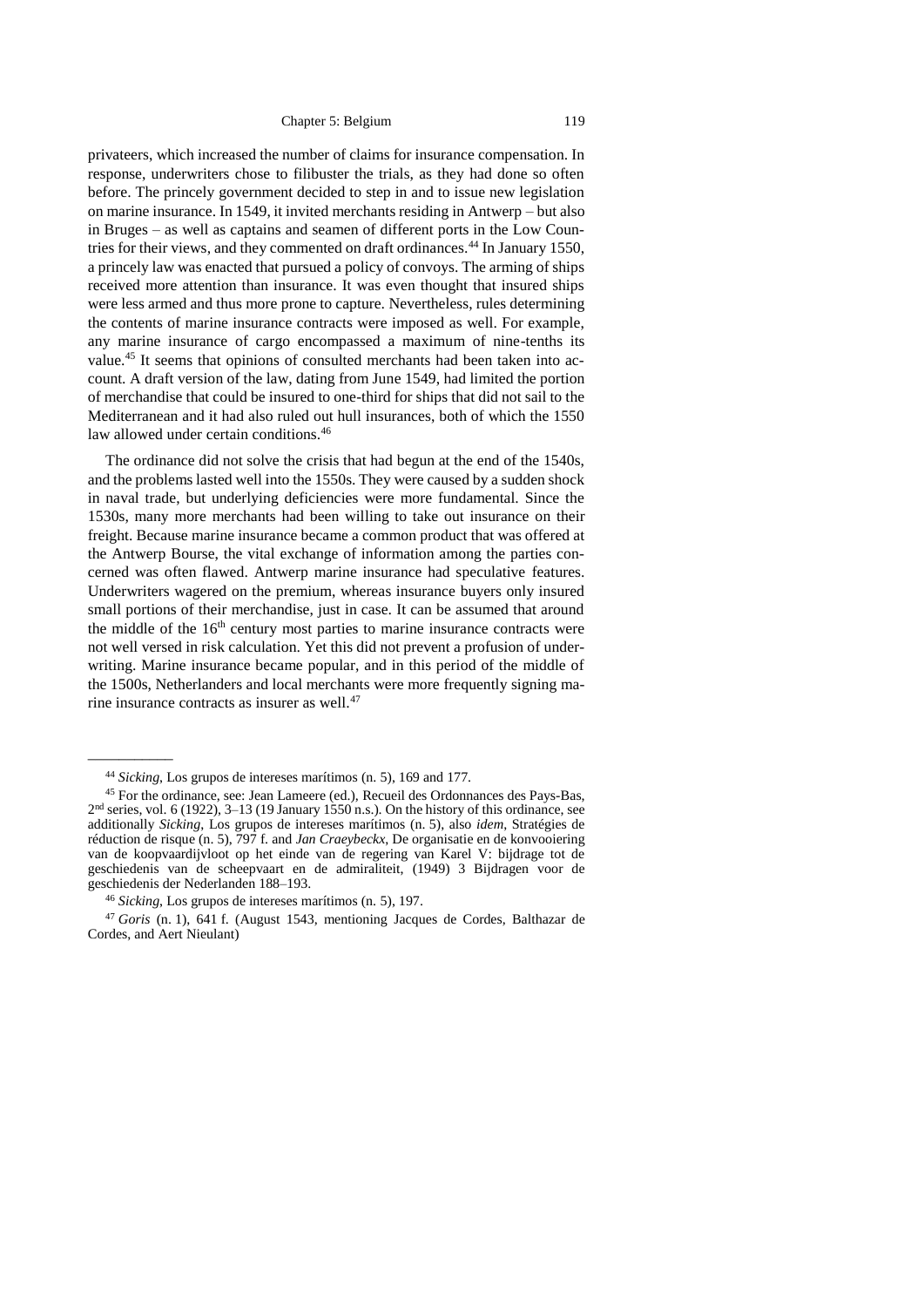#### 120 Dave De ruysscher

The 1550 princely ordinance, and another one dating from 1551 which was drafted along similar lines,<sup>48</sup> did not tackle the questions as to which provisions in marine insurance contracts were valid. The Florentine style was generally embraced in practice. Insurance contracts were therefore concise, and risks were described broadly and in general terms, but questions remained. For example, it was not clear as to whether merchandise such as victuals, leaky goods, weapons, and valuable cargo had to be made explicit in the contract; the same was true as to the name of the ship and the skipper. It also remained unsure – as was mentioned – whether barratry and/or negligence were insurable. Some of these questions concerned differences in insurance practices among groups/nations of foreign merchants. Barratry, for example, was considered a risk that could be addressed in insurance among Dutch, French, and Florentine merchants. However, most Spanish traders were reluctant in this regard.<sup>49</sup>

Starting from 1555, almost 17 years were spent debating how the Antwerp insurance market, and its rules regarding marine insurance, were to be organized. In October 1555, Giovanni Battista Ferrufini (died around 1562) proposed to eradicate the then-daily discussions and lawsuits in Antwerp concerning marine insurance by way of making broking centralized and mandatory. Ferrufini was a merchant who had probably come from Piedmont but who by that time resided in Antwerp. According to him, all marine insurance contracts had to be drawn up by one official broker in the 'best form possible'. Ferrufini was most probably an outsider to the insurance business, and he sought to create an office for himself, while conflating practices and rules on marine insurance that were practised in other merchant cities. He pretended that his proposal would end the practices of brokers inventing contract provisions and presenting them as customs. In 1557, when Ferrufini's proposal seemed to stall, he presented a draft standard insurance policy.

Ferrufini's aim of centralizing the Antwerp insurance market triggered resistance from within large groups of traders. From October 1557 onwards, different nations of merchants were involved in the strife. Italian nations urged the appointment of several brokers, representatives of the nations, and they later advocated freedom of choice of broker. Ferrufini also proposed to draw up a new ordinance for the Antwerp insurance market, and several nations tried to ascertain that they would have a say in its contents. All merchants were in favour of regulation, but they were equally anxious of being confronted with rules that were not congruent with practice or with their convictions as to what were appropriate contract provisions. Ferrufini exaggerated the existence of a 'common style' of insurance and proposed strict rules on controversial provisions, which

\_\_\_\_\_\_\_\_\_\_\_

<sup>48</sup> Recueil des Ordonnances des Pays-Bas (n. [45\)](#page-30-0), 163–177 (19 July 1551).

<sup>49</sup> *Rossi* (n. [5\)](#page-21-3), in manuscript, 173–176.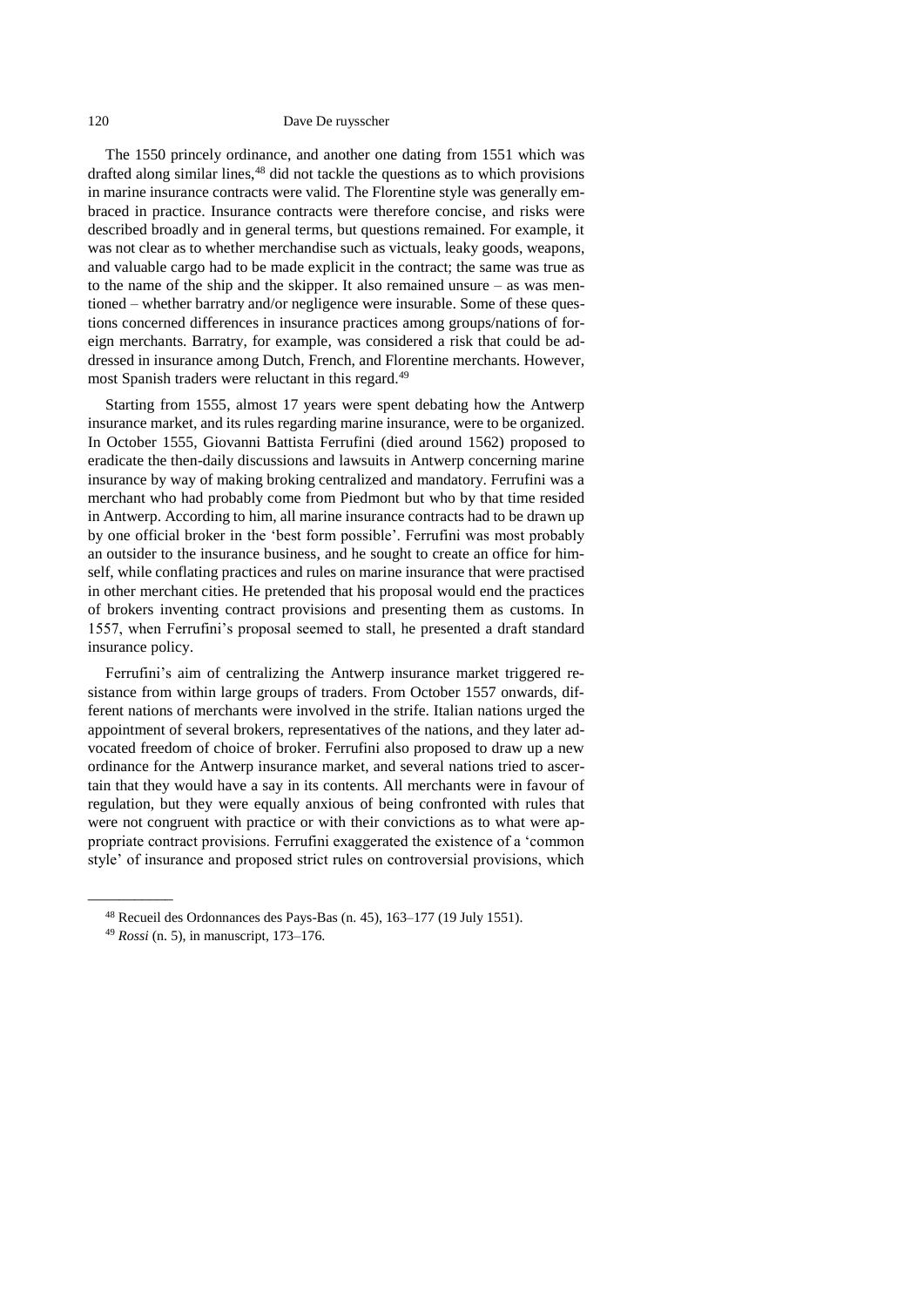added to the opposition. A compromise text, which was presented in 1558 and which had been written under the supervision of four representative merchants, softened Ferrufini's strict approaches, which had been revealed in his standard policy of the preceding year. Insurance after loss was acknowledged, for example, and in spite of Ferrufini's plan to prohibit it. A new draft ordinance was formulated in 1559, and even though it confirmed the more lenient stances of the previous year, it was still met with opposition, and therefore it was not issued as  $law.<sup>50</sup>$ 

When Ferrufini retreated or passed away, around 1562, the princely government took the initiative of promulgating a law that did not take into consideration what had been drawn up as compromises in the years before. Insurance after loss, as well as barratry, were banned. The law imposed the use of a standard insurance policy that was attached to the law, and it inhibited both interpretation beyond its contents as well as the addition of new provisions.<sup>51</sup> After a temporary princely ban of all insurance in March  $1569$ ,<sup>52</sup> which with regard to marine insurance was nonetheless ignored in mercantile practice, the Antwerp aldermen submitted to the princely councils a project of municipal legislation. In this draft, many parts of the 1558 compromise were included.<sup>53</sup> It seems that this text influenced the officials in Brussels. In January 1571 a new princely law on marine insurance was issued that mostly followed the views of the Antwerp administrators.<sup>54</sup> This ordinance was never revoked or changed thereafter, and it would in general remain the legal backbone for marine insurance in Antwerp and the Low Countries for more than two centuries.<sup>55</sup>

<span id="page-32-1"></span><span id="page-32-0"></span>In 1582 a new compilation of Antwerp municipal law was made, this time under the Calvinist and anti-Spanish regime within the city, and it confirmed the 1571 rules. Even though it did not gain princely support, not even after the 1585 re-integration of Antwerp in the Spanish empire, it was a prolific law book that served as reference to Antwerp law until the end of the 18<sup>th</sup> century. The 1582 compilation was very popular and was applauded for its quality, but it was not

<sup>50</sup> *De ruysscher* and *Puttevils* (n. [5\)](#page-21-3), 41–45.

<sup>51</sup> *Ordonnantien … Placcaerten van Vlaenderen*, vol. 2, Antwerp 1662, 307–334 (princely law 31 October 1563).

<sup>52</sup> *Reatz* (n. [2\)](#page-21-5), Annexes, no 1, 43–51.

<sup>53</sup> *Guillaume De Longé*, Coutumes de la ville d'Anvers (1870–1874), vol. 1, 429–705. The text of the compilation was submitted in July 1570; the ban on insurances lasted until October of that year. See for a detailed analysis *Dave De ruysscher*, 'Naer het Romeinsch recht alsmede den stiel mercnatiel'. Handel en recht in de Antwerpse rechtbank (16–17de eeuw) (2009), 51–55.

<sup>54</sup> Jean-Marie Pardessus (ed.), Collection de lois maritimes antérieures au XVIIIe siècle, vol. 4 (1838), 103–119 (princely law, 20 January 1571 n.s.).

<sup>55</sup> *Charles Verlinden*, De zeeverzekeringen der Spaanse kooplui in de Nederlanden gedurende de XVIe eeuw, (1948) 2 Bijdragen voor de Geschiedenis der Nederlanden 199.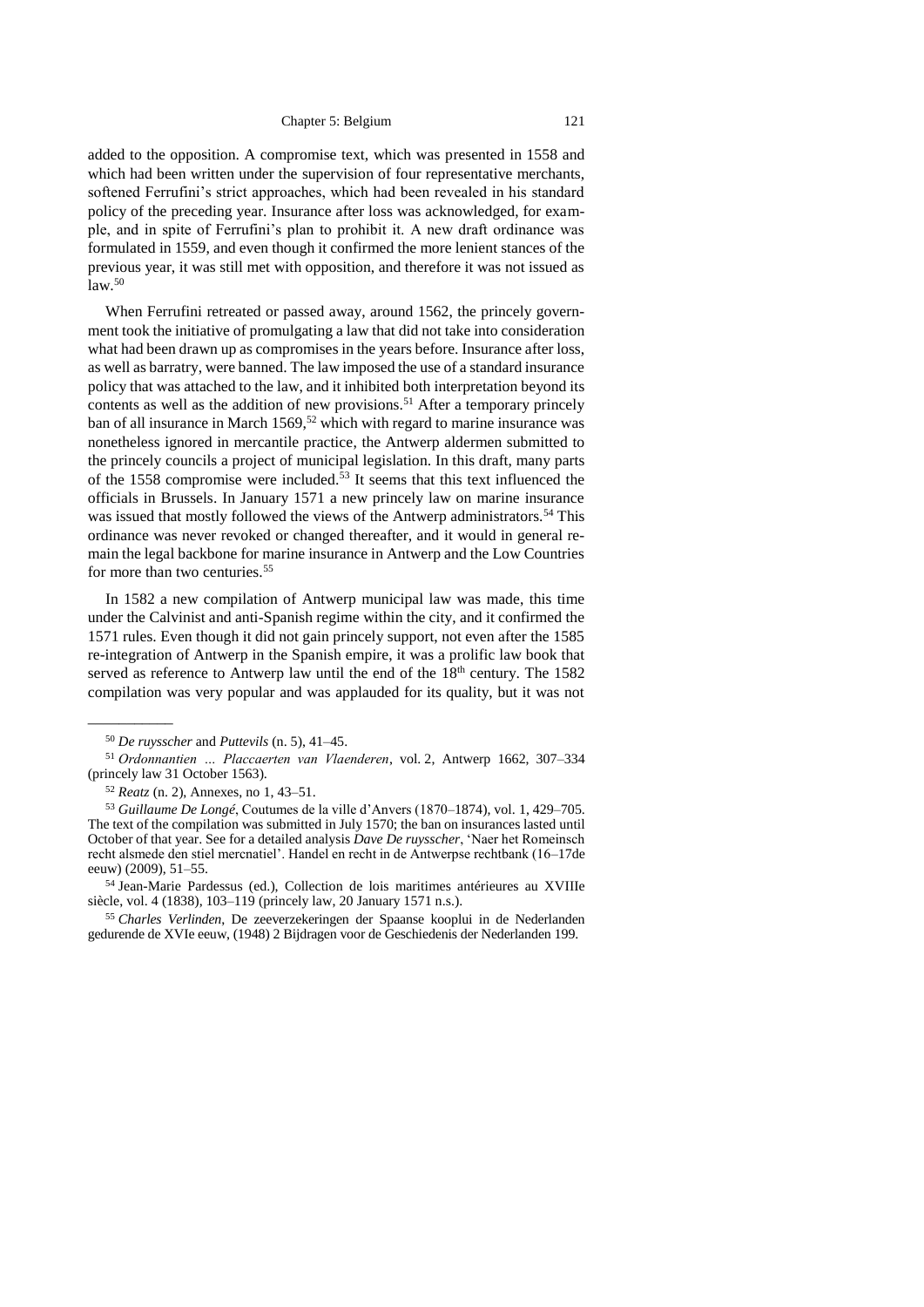homologated as princely law.<sup>56</sup> The 1582 rules on marine insurance received approval from the community of merchants.<sup>57</sup>

Summarizing all of the above, it can be stated that the 1571 princely law was the first consistent marine insurance law in the Low Countries, which also addressed the contents of contracts. However, in Bruges some corporatist tendencies remained, and it is unsure whether the city maintained a separate position with regard to marine insurance after the 1570s. In 1551 the Castilian nation of Bruges attempted to establish a sister-nation in Antwerp as well. The Castilians in Bruges received support for their claims from the Antwerp magistrate of aldermen, but the city government of Bruges vehemently opposed the plan. With the support of the Estates of Flanders, Governess Mary of Hungary was pressured into rejecting the proposal in 1565.<sup>58</sup> But in spite of this setback, the consuls of the Castilian nation in Bruges managed to extend their jurisdiction over maritime affairs considerably, and even to the detriment of the Antwerp Municipal Court and other merchant nations in Antwerp. In January 1569, the Castilian nation of Bruges obtained princely acknowledgement for an ordinance containing rules on marine insurance (106 articles) that were signed by its members and also by others who submitted themselves to the nation's authority. To the ordinance five insurance forms were added. Even though the ordinance stipulated that it applied to insurance that was taken out in Bruges, it seems that any marine insurance contract signed by a member of the Castilian nation – even in Antwerp, and also when non-Castilians were involved – would fall under the nation's jurisdiction.<sup>59</sup> Registration of the insurance contract by consular officials was imposed as mandatory.<sup>60</sup> The Castilian ordinance was enforced within the Bruges nation, at least early in the  $1570s<sup>61</sup>$  but it is unsure whether it was perceived as legally applicable outside the nation. The ordinance was granted in January 1569 and was projected as entering into force beginning in 1570, but two months later, in March 1569, all types of insurance were outlawed by a princely law. When in October 1570 the ban was revoked, a new ordinance containing rules on marine insurance contracts was adopted, for the entire Low Countries, without formal exception for the Bruges' Castilians.<sup>62</sup>

As for its contents, the Castilian ordinance reflects a considerable influence of legislation enacted in Burgos in 1538 and, to some extent, legislation issued in

\_\_\_\_\_\_\_\_\_\_\_

<sup>56</sup> *De ruysscher* (n. [53\)](#page-32-0), 55–68.

<sup>57</sup> *De ruysscher* and *Puttevils* (n. [5\)](#page-21-3), 46.

<sup>58</sup> *Goris* (n. [1\)](#page-21-1), 65 f.; *Verlinden* (n. [3\)](#page-21-4), 40.

<sup>59</sup> *Coronas González* (n. [5\)](#page-21-3), 388. Contra: *De Groote* (n. [1\)](#page-21-1), 54.

<sup>60</sup> *Verlinden* (n. [3\)](#page-21-4), 59.

<sup>61</sup> *Coronas González* (n. [5\)](#page-21-3), 398.

<sup>62</sup> *De Groote* (n. [1\)](#page-21-1), 56 f.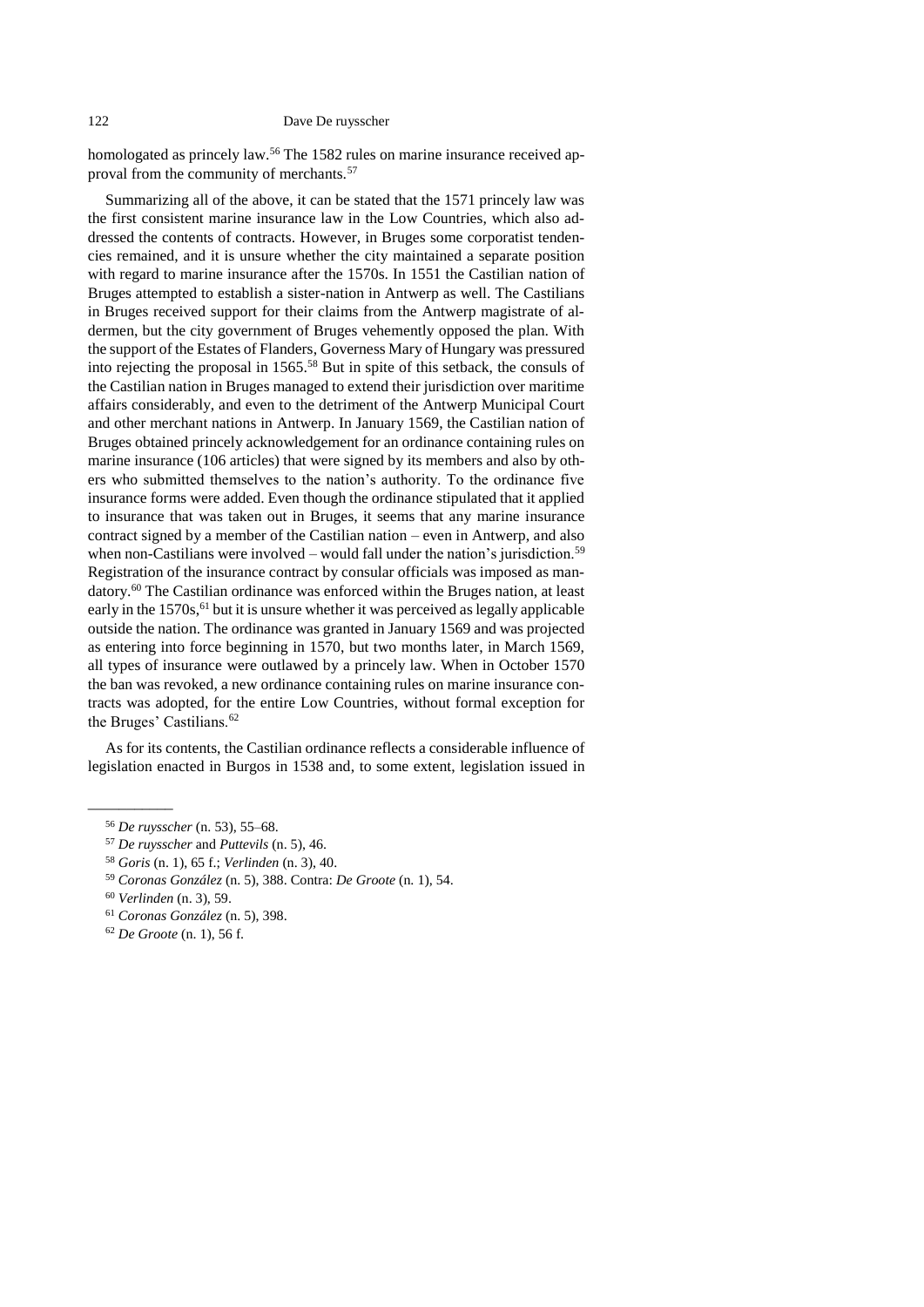Seville in 1556.<sup>63</sup> This notwithstanding, and even though the ordinance established separate jurisdiction, the ordinance demonstrates high similarities with Antwerp rules as they had been devised in the 1558 and 1559 compromises. This does not necessarily betray direct influence from Antwerp as it may also be due to a general convergence of rules that were more or less following the Florentine example.<sup>64</sup>

In Antwerp, the most concrete result of the new princely and municipal laws was that the standard policy that was attached to the princely ordinance of 1571 was quickly adopted among merchants. Before 1560, marine insurance contracts had usually been written in notarial deeds. But already by 1590, printed insurance policies, which contained the 1571 form, served as a basis for almost every Antwerp marine insurance contract. However, in spite of the use of printed contracts, it remained customary to add clauses in writing below the printed provisions of the contract forms, and these handwritten parts of the insurance policy still reflected negotiations between the insured (or his agent) on the one hand and the underwriters of the contract on the other.<sup>65</sup>

In the meanwhile, starting in the early 1580s, the river Scheldt was sealed off from the sea, first by the Spanish and thereafter by the rebellious Northern state which had gained control of the Scheldt estuary. In spite of a truce between the North and the South in 1609, and the end of the conflict in 1648, this situation remained the same until the later years of the 18<sup>th</sup> century. Marine insurance continued to be practised in Antwerp in the 1590s, but it declined steadily from the first decades of the  $17<sup>th</sup>$  century onwards.<sup>66</sup>

In a new effort to obtain the princely stamp, a new version of the Antwerp municipal law was drafted, which was finished in 1608. It contained no less than 323 articles on insurance, most of them dealing with marine insurance. However, in sharp contrast to the 1582 law book, the Antwerp municipal law version of 1608 imposed more formalistic requirements and compulsory mentions onto marine insurance contracts. In so doing, the Antwerp aldermen separated mercantile practice and the official law of the city. The 1608 text was generally imbued with

<sup>65</sup> See *De ruysscher*, Normative Hybridity (n. [5\)](#page-21-3), 153 for references to insurance forms.

<sup>63</sup> *Coronas González* (n. [5\)](#page-21-3) 395; *De Groote* (n. [1\)](#page-21-1), 46 f.; *Henry L.V. De Groote*, Zeeverzekering, in Maritieme geschiedenis der Nederlanden, vol. 1 (1976), 207; *Rossi*   $(n. 5)$  $(n. 5)$ , in manuscript, xix and 79.

<sup>64</sup> Telling is the inclusion of barratry for cargo policies. This was denounced in all Spanish territories until the middle of the 1500s. In 1546 Burgos allowed it. However, many Spanish cities stuck to the old position well after Burgos's shift of policy (e.g. Seville, Bilbao). Florence and Venice acknowledged barratry, but Genoa did not. The 1569 Bruges ordinance allowed barratry, as did the 1558 and 1559 Antwerp compromise texts. See *Rossi* (n. [5\)](#page-21-3), in manuscript, 173–175.

<sup>66</sup> *De ruysscher*, Normative Hybridity (n. [5\)](#page-21-3), 151–153.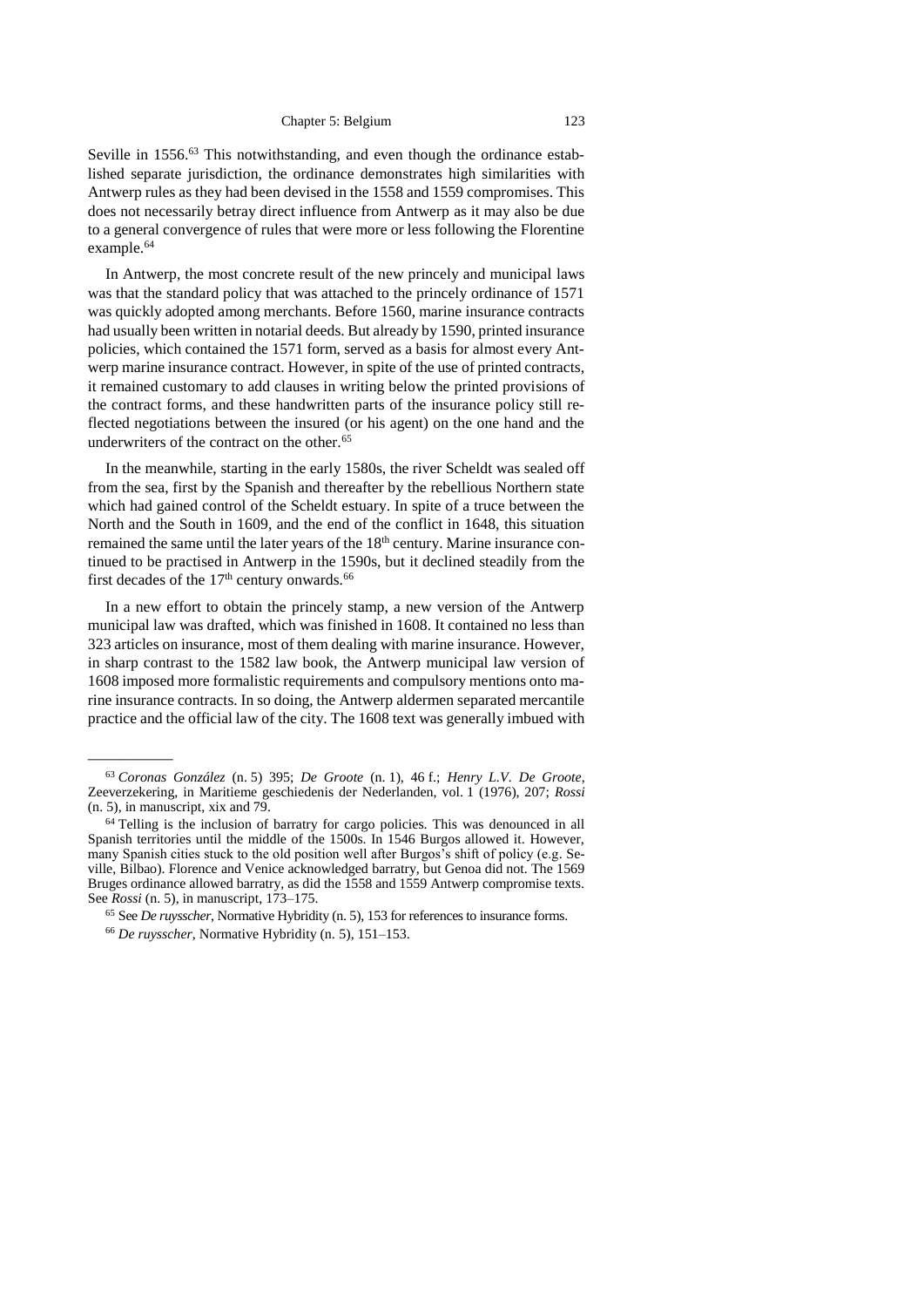#### 124 Dave De ruysscher

distrust towards marine insurance. The new law stated, for example, that when bringing a lawsuit regarding marine insurance, the insured had to confirm his good faith. The insured had to acknowledge that the terms and data mentioned in the insurance contract were correct and that no other agreement had been made for insuring the same ship or merchandise.<sup>67</sup> Fraud in insurance was prosecuted as theft, which was a capital offence, $68$  and notaries and brokers who drew up insurance contracts containing forbidden clauses were fined.<sup>69</sup> As a result of all this, and also because the 1608 law compilation was not well-known – and even though it received princely approval to have its mercantile sections printed – the new rules received little support from merchants remaining in Antwerp. As a result, provisions in insurance policies that were signed in Antwerp after 1608 did not differ from those that had been made before that time.<sup>70</sup>

But marine insurance in Antwerp had dwindled in the meanwhile. However, after 1650, when the Munster Treaty ensured more security at sea than before, marine insurance in Antwerp regained some traction. As had already been the case in the first half of the  $16<sup>th</sup>$  century, naval traffic could be insured even when the route did not concern the place where the contract was drafted and signed. The closing off of the river Scheldt thus did not pose a problem in that regard. In the second half of the  $17<sup>th</sup>$  century, the practice of using printed insurance contract forms continued as did the use of handwritten additions, but the latter became increasingly stereotyped. This went together with a hollowing-out of insurance obligations, especially with regard to the disclosure of information between the insured and the underwriter $(s)$ .<sup>71</sup>

The structural deficiencies of the 1608 Antwerp insurance law became problematic in this period. When a dispute arose over pay out of an insurance contract, sections of the 1608 compilation could provide arguments in the Antwerp municipal court against pleas for compensation. This was the more so because most insurance policies had moved away from the official norms by that time, and even from provisions in the 1571 princely law and the 1582 municipal Antwerp compilation, which had been accepted as fair when they had been imposed. Merchants anticipated confrontation with the official law in their contracts by providing that no law could be held against the contract and by inserting mandatory mediation by peers as a provision in the insurance policy.<sup>72</sup> The Antwerp aldermen-judges, when being confronted with the new style of drawing up insurance

<sup>67</sup> Compilatae, Title 11, s. 266 (*De Longé* (n. [53\)](#page-32-0), vol. 4, 310).

<sup>68</sup> Compilatae, Title 11, s. 24 and 97 (*De Longé* (n. [53\)](#page-32-0), vol. 4, 208 and 240).

<sup>69</sup> Compilatae, Title 11, s. 58 (*De Longé* (n. [53\)](#page-32-0), vol. 4, 224).

<sup>70</sup> *De ruysscher*, Normative Hybridity (n. [5\)](#page-21-3), 152 f.

<sup>71</sup> *De ruysscher*, Normative Hybridity (n. [5\)](#page-21-3), 157–161.

<sup>72</sup> *De ruysscher*, Normative Hybridity (n. [5\)](#page-21-3), 161–163.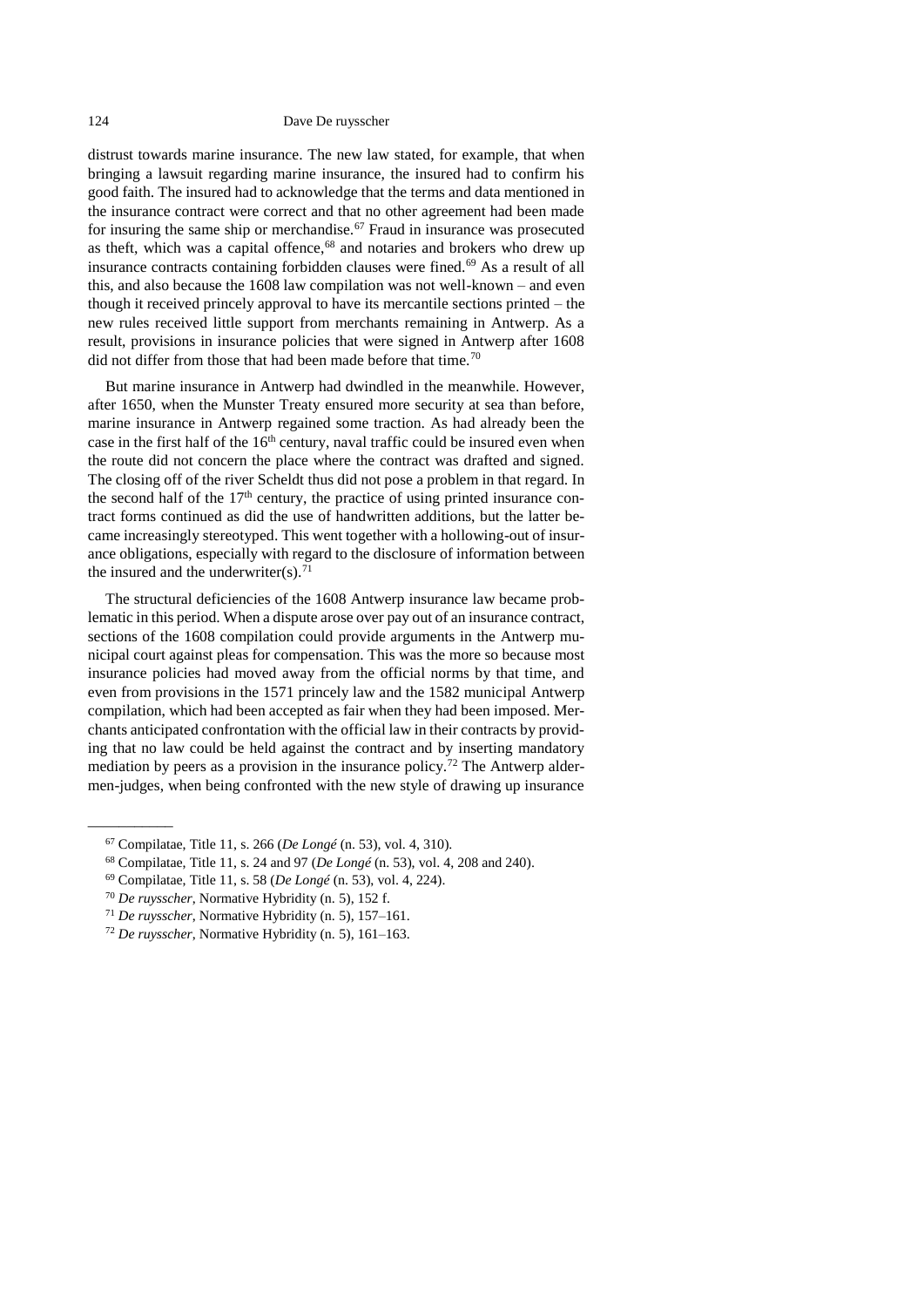contracts, pushed the boundaries of the law further. For example, in the first decade of the 18<sup>th</sup> century, they accepted that a general clause 'perishable or not perishable', covering transports of valuables, even of gold and silver, was sufficient to hold the underwriters accountable.<sup>73</sup> Insurance after loss, as well, was broadened. In 1571, the princely law had imposed as a presumption that any loss that had occurred before the contract was signed rendered the contract null and void if news of the loss could have reached Antwerp when the contract was being signed. In order to fix the date as to when tidings had arrived, it was held as a rule that news travelled at the speed of one and a half mile per hour. In the 1660s and 1670s, the Antwerp Municipal Court decided not to adhere to this calculation, but instead to impose an oath of abjuration on the claimant (the insured) that he had not been aware of the loss when signing the contract.<sup>74</sup>

During the Early Modern period, jurisdiction over marine insurance was vested in the courts and in the bylaws of municipal governments, to the extent that the prince did not intervene. Princely laws were deemed possible and were in fact – as mentioned – issued, most probably because naval trade was considered *de regalibus*. Because marine insurance was a subject that until the later 1540s did not receive much attention from government officials in Mechelen, after 1531 Brussels admiralty courts at the princely level of government most probably did not decide disputes in marine insurance cases. Since 1540, the admiral of the princely fleet had jurisdiction. Because his tasks were broadly defined in the abovementioned princely laws of 1550 and 1551, jurisdiction over marine insurance contracts would have been possible, but this opportunity seems not to have been seized upon. This judgment is based foremost on an absence of references in 16<sup>th</sup>-century Antwerp and princely source materials to such a jurisdiction. However, because no records of the admiralty courts predating 1596 have been preserved and because little research has been devoted to the matter, it remains difficult to be sure.<sup>75</sup> In  $16<sup>th</sup>$ - and  $17<sup>th</sup>$ -century France, occasionally the admiralty courts, and sometimes the commercial courts, heard cases of marine insurance.<sup>76</sup>

In the middle of the  $18<sup>th</sup>$  century, when the Southern Low Countries were under Austrian rule, and notwithstanding the closed-off Scheldt, some merchant

<sup>73</sup> *De ruysscher*, Normative Hybridity (n. [5\)](#page-21-3), 164.

<sup>74</sup> *De ruysscher*, Normative Hybridity (n. [5\)](#page-21-3), 165–167.

<sup>75</sup> On the jurisdiction and archives of admiralty courts, see *Gustaaf Asaert*, Admiraliteiten (tweede helft 14de eeuw – 1794), in: Erik Aerts et al. (eds.), De centrale overheidsinstellingen van de Habsburgse Nederlanden (1482–1795) (1994), 486–494; *Jacques Bolsée*, Inventaire des archives des Conseils et Sièges d'amirauté (1932), 6–22.

<sup>76</sup> *Pardessus* (n. [54\)](#page-32-1), vol. 4 (1837), 226 (Rouen, juridiction consulaire, 1550s); *Alexandre Saint-Léger*, La Flandre maritime et Dunkerque sous la domination française (1659–1789) (1900), 148–149 (Admiralty of Dunkercque, since 1671).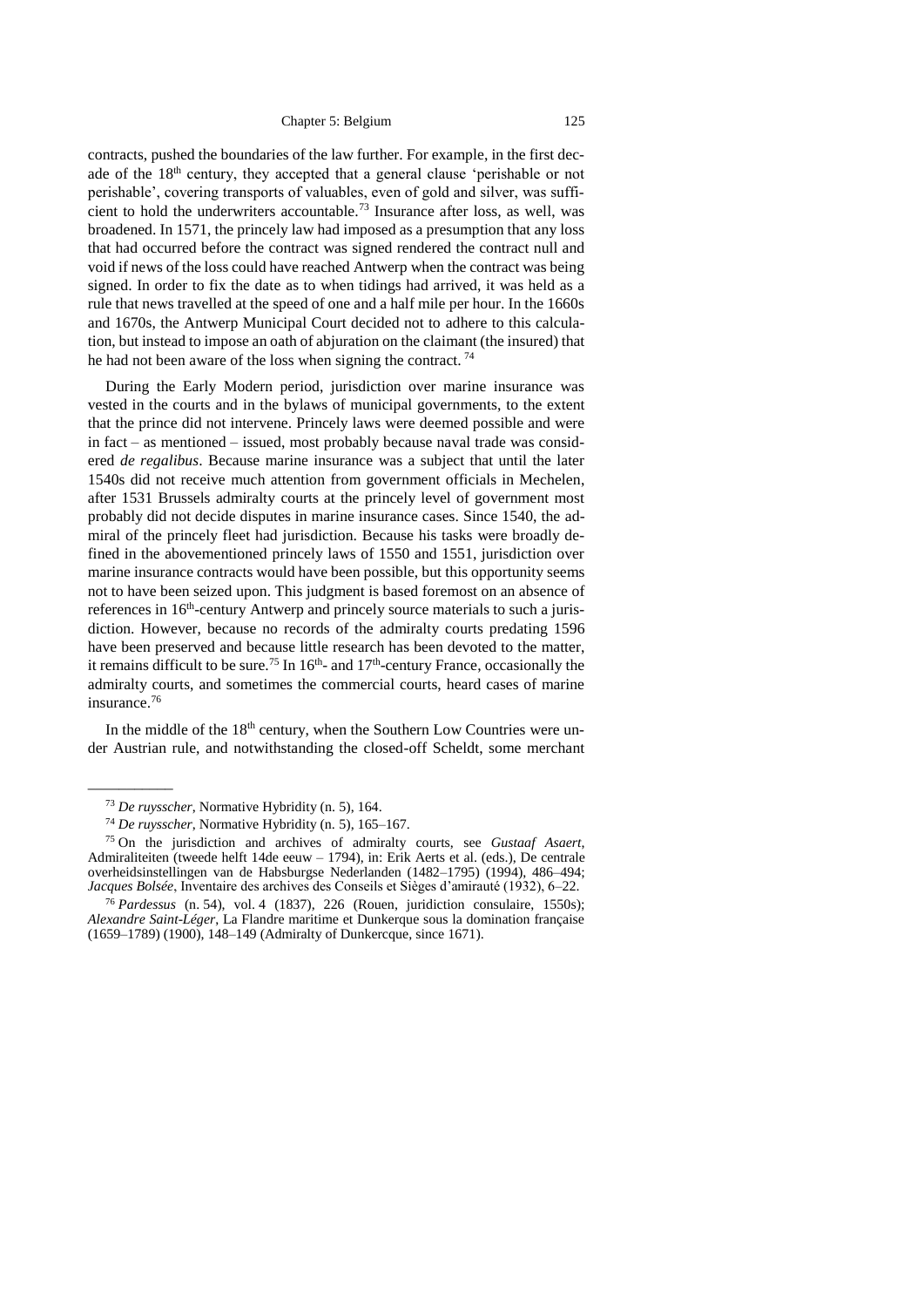#### 126 Dave De ruysscher

<span id="page-37-0"></span>houses in Antwerp still ventured in marine insurance. However, the volume of contracts that were taken out was nothing compared to when marine insurance had been at its heyday in the city, between 1550 and 1600. As was mentioned above, in 1754 James Dormer established a Royal and Imperial Chamber of Insurance. In the 1720s the Bruges Chamber of Commerce had already recommended the establishment of such a national company.<sup>77</sup> Among other types of insurance, Dormer's corporation handled marine insurance. It was active in the Duchy of Brabant and operated from Antwerp. It was in fact a corporation, which received a monopoly for its business.<sup>78</sup> Some of the contracts that were handed out have been preserved, and they show large continuity with the contractual style of the 16th and 17th centuries.<sup>79</sup> The *Compagnie d'assurance de la Flandre Autrichienne*, which as mentioned was established in 1782, was a corporation comparable to Dormer's. It seems that these insurance companies were now involved in actuarial activities. They weighed the premium on the basis of a careful consideration of risks,<sup>80</sup> and this was a novelty compared to the standardized insurance contracts of the second half of the  $17<sup>th</sup>$  century. The more conscientious approach towards risk explains why such companies were more viable than they had been in the  $16<sup>th</sup>$  century. An Antwerp-based partnership, established and reestablished by Christopher Pruynen (died around 1568) in 1553, 1559, and 1563 went bust in 1564. It had minimal leverage capital and was quickly drained by the compensation claims of insured.<sup>81</sup> By contrast, the mentioned  $18<sup>th</sup>$ -century corporations raised stock capital on shares and had a broad geographical scope, with directors and commissioners signing contracts in different locations.<sup>82</sup>

<sup>77</sup> *Meel*, (n. [7\)](#page-22-0), 424.

<sup>78</sup> On the Chamber, see *Ludo Couvreur*, De eerste zeeverzekeringscompagnie ten Antwerpen (1754–1793?), 1936 Tijdschrift voor economie en sociologie 146–174; *Meel*, (n. [7\)](#page-22-0), 416–469; *Houtman-De Smedt* (n. [7\)](#page-22-0), 61–68.

<sup>79</sup> *Couvreur*, Recht en zeeverzekeringspractijk (n. [7\)](#page-22-0), 212–214.

<sup>80</sup> *Couvreur*, Recht en zeeverzekeringspractijk (n. [7\)](#page-22-0), 213 (exclusion of victuals); *idem*, De eerste zeeverzekeringscompagnie (n. [78\)](#page-37-0), 170 (premiums of 30–40%); Journal de commerce: journal de commerce et d'agriculture, Brussels, September 1760, 178: 'Mais il se présente souvent dans le Commerce des risques extraordinaires pour lesquels il est heureux que les Négocians puissent avoir recours à des Compagnies d'Assurance. La Chambre d'Anvers calcule cette sorte de risque, & les accepte, pourvu que la prime soit proportionnée au danger. …'; *Meel*, (n. [7\)](#page-22-0), 439–441.

<sup>81</sup> *De Groote* (n. [1\)](#page-21-1), 164–167.

<sup>82</sup> *Couvreur*, De eerste zeeverzekeringscompagnie (n. [78\)](#page-37-0), 163–165, 166.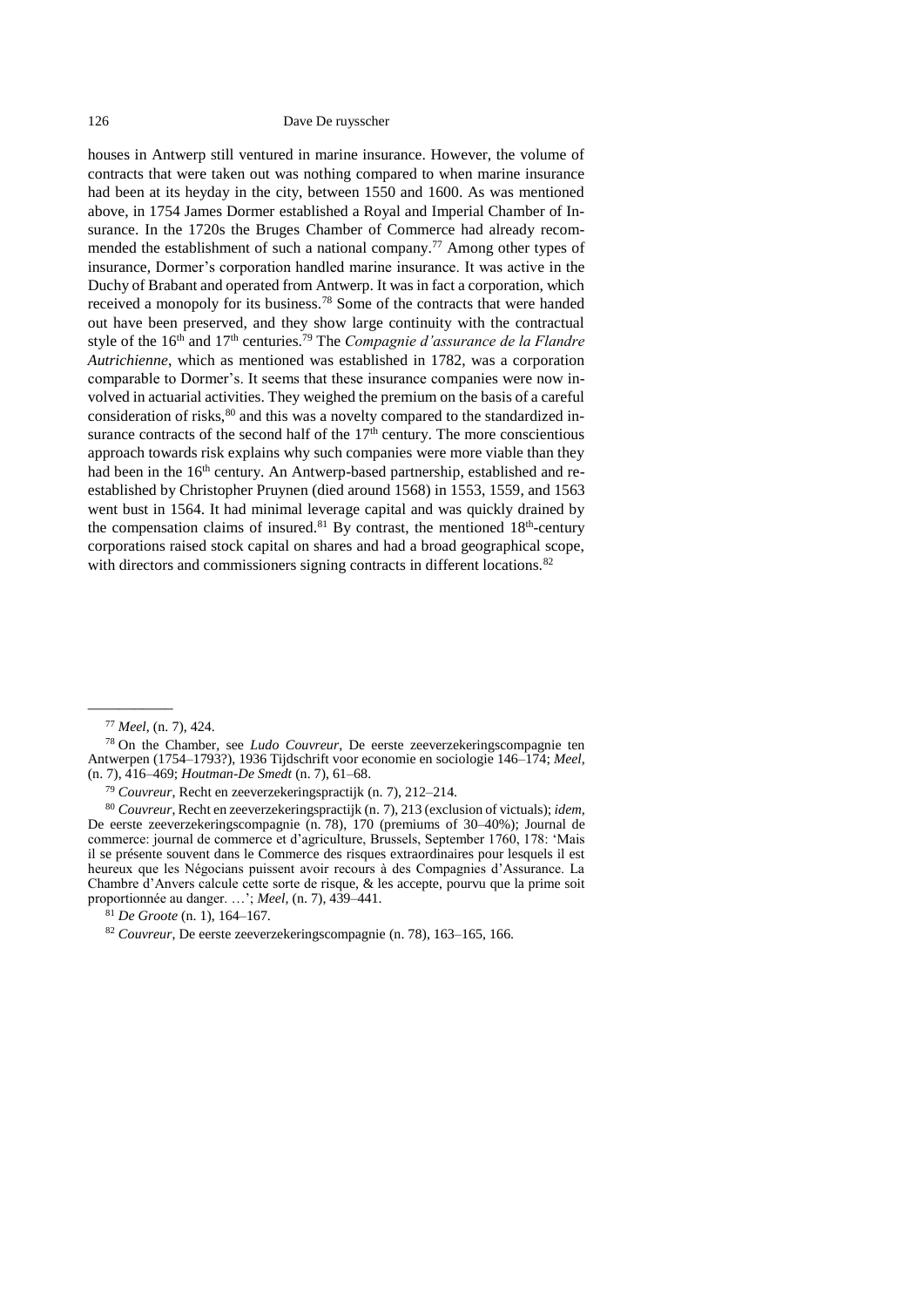# <span id="page-38-0"></span>**III. Codification of marine insurance and standardization of practice (1795 to** *c.* **1850)**

The French occupation of the Southern Low Countries had a profound impact on its insurance markets. Following the consolidation of the new French rule in 1795, the river Scheldt was reopened. However, for some time this was mere principle. Protectionist measures hampered the re-development of the Antwerp port. Moreover, at the end of the first decade of the 1800s, the English-French war resulted in a complete breakdown of the still hesitant naval traffic going to and from Antwerp.<sup>83</sup> The imprint of the French regime on 'Belgian' marine insurance concerned foremost the issuance of new legislation. In January 1808, the new *Code de commerce* was imposed on all parts of the French Empire, including the Southern Netherlands.

It was through a strange twist of history that many of the rules that had applied in Antwerp in 1571 and 1582 were now brought back to its port, under the guise of French law. In fact, many of the maritime sections of the *Code de commerce* had been copied from the 1681 French *Ordonnance de la marine*. The drafters of this latter ordinance had closely followed many of the European maritime and insurance regulations of their day. As a result, they had drawn on Dutch municipal bylaws and treatises written by Dutch authors. It seems that in 1679 there even were contacts between a delegate of the French compilation committee and the Dutchman Adriaan Verwer (1655–1717), who was the author of a wellknown monograph on average.<sup>84</sup> The Dutch ideas were in fact for a large part older than the 17<sup>th</sup> century, and many of them can be traced back to the mentioned 1571 and 1582 laws regulating the Antwerp insurance market. A clear example is the clause 'on good and bad tidings', which had developed in Antwerp by the 1580s. It served to avoid discussions on insurance after loss even if the 'two hours three miles' test – which had been imposed in the 1571 princely law – failed. If the mentioned provision had been inserted into the insurance contract, the underwriter could only have the insurance contract annulled if he was able to

<sup>83</sup> *Karel Veraghtert*, De havenbeweging te Antwerpen tijdens de 19de eeuw: een kwantitatieve benadering, vol. 1 (unpublished PhD-dissertation KU Leuven 1977) 9 and annex 25.

<sup>84</sup> *Bernard H.D. Hermesdorf*, Adriaen Verwer (1655–1717) en de Ordonnance de la Marine (1681), Rotterdams Jaarboekje 7<sup>th</sup> series, vol. 5 (1967), 227-261; Olav Moorman *van Kappen*, L'interpénétration historique des droits maritimes de la France et de la Hollande: l'exemple de l'ordonnance de la Marine, in: Willem Frijhoff (ed.), Les Pays-Bas et la France des guerres de religion à la création de la République Batave (1993), 105–113; *Margarita Serna Vallejo,* La ordenanza francesa de la marina de 1681: unificación, refundición y fraccionamiento del derecho Marí timo en europa, (2008–2009) 78–79 [Anuario](https://dialnet.unirioja.es/servlet/revista?codigo=115)  [de historia del derecho español](https://dialnet.unirioja.es/servlet/revista?codigo=115) 248–249; *René Warlomont*, Les sources néerlandaises de l'ordonnance maritime de Colbert (1681), (1955) 33 Revue belge de philologie et d'histoire 333–344.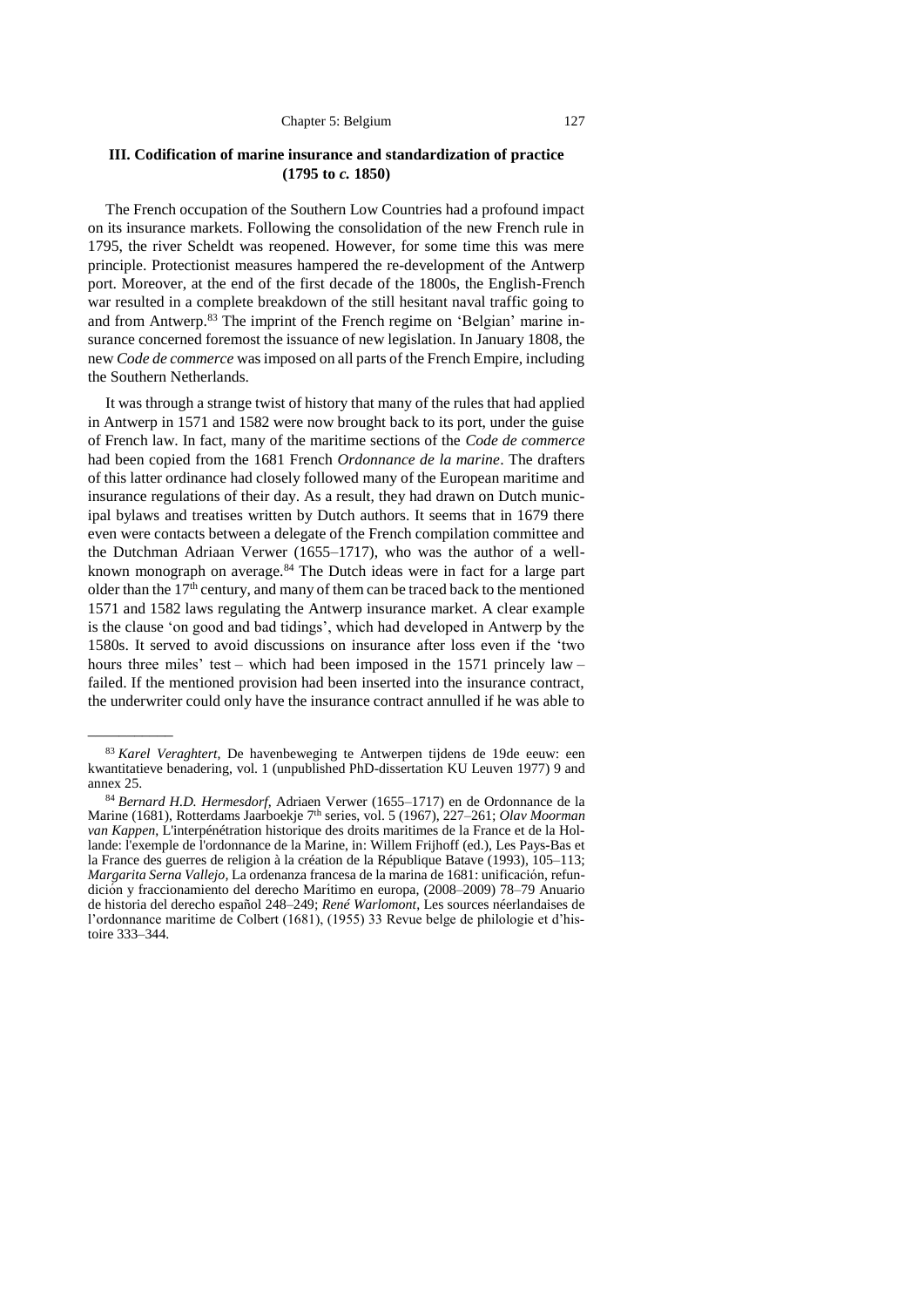prove that the insured had heard about the damage at the time when he engaged in the insurance contract.<sup>85</sup> It was this rule that migrated to the North from the later 16<sup>th</sup> century onwards,<sup>86</sup> and it was then later copied into the *Ordonnance sur la marine* (book 3, ch. 6, s. 40-41).

The compilers of the *Code de commerce* had revised rules of commercial law that had been laid down in late- $17<sup>th</sup>$ -century French laws. Occasionally they deviated from the contents of the 1673 *Ordonnance sur le commerce*, but with regard to maritime affairs they copied the mentioned *Ordonnance sur la marine* almost verbatim. As had been the case in  $16<sup>th</sup>$ -century Antwerp, therefore, the Commercial Code provided general cover for 'tous accidents et fortunes de mer' (s. 350). The Code stated that victuals could be insured, provided that – as had been the case in the  $16<sup>th</sup>$  century – they were mentioned in detail in the insurance contract (s. 365). Moreover, the Commercial Code imposed that the provision 'on good and bad tidings' rebuked the presumption of fraud in case the 'two hours three miles' test failed (s. 365–367). Therefore, all in all, there were minor differences with the marine insurance rules that had been applied in late  $16<sup>th</sup>$ century Antwerp. But, in some instances, both the *Ordonnance sur la marine* and the *Code de commerce* were conservative: barratry for example was excluded, at least if no express provision of contract included it as covered risk (s. 353).

One may suspect that this legislative framework was welcomed in the Southern Netherlands. However, it is not possible to be sure about this. Mercantile practice, and how it responded to the new French legislation, has received little scholarly attention, unfortunately. Moreover, it seems that insurance contracts for the French period have scarcely been preserved. Still, there are indications that the reopening of the river Scheldt had the effect of substantively re-launching marine insurance in Antwerp. However, this was only after the French had left and when in 1815 the Southern Low Countries had become re-united with the North after some 330 years of separation. In the years leading up to Napoleon's defeat, Antwerp's marine insurance business struggled, and foreign marine insurance companies stepped into the void that was left by Antwerp merchants that retreated from insuring freight and vessels.<sup>87</sup> In 1812, two official marine insurance brokers were appointed, but to little avail.<sup>88</sup>

Under the United Kingdom of the Netherlands (1815–1830), the Scheldt no longer crossed borders as had been the case for centuries. At first, foreign marine insurance companies tried to occupy the Antwerp market further. But in January

<sup>85</sup> Compilatae, Title 11, s. 13–22 (*De Longé* (n. [53\)](#page-32-0), vol. 4, 204–208); *De ruysscher*, Normative Hybridity (n. [5\)](#page-21-3), 159 f.

<sup>86</sup> *van Niekerk* (n. [4\)](#page-21-2), vol. 2, 867–878.

<sup>87</sup> *Hannes* and *Laureyssens* (n. [10\)](#page-23-1), 98; *Veraghtert* (n. [10\)](#page-23-1), 10.

<sup>88</sup> *Hannes* and *Laureyssens* (n. [10\)](#page-23-1), 98; *Veraghtert* (n. [10\)](#page-23-1), 10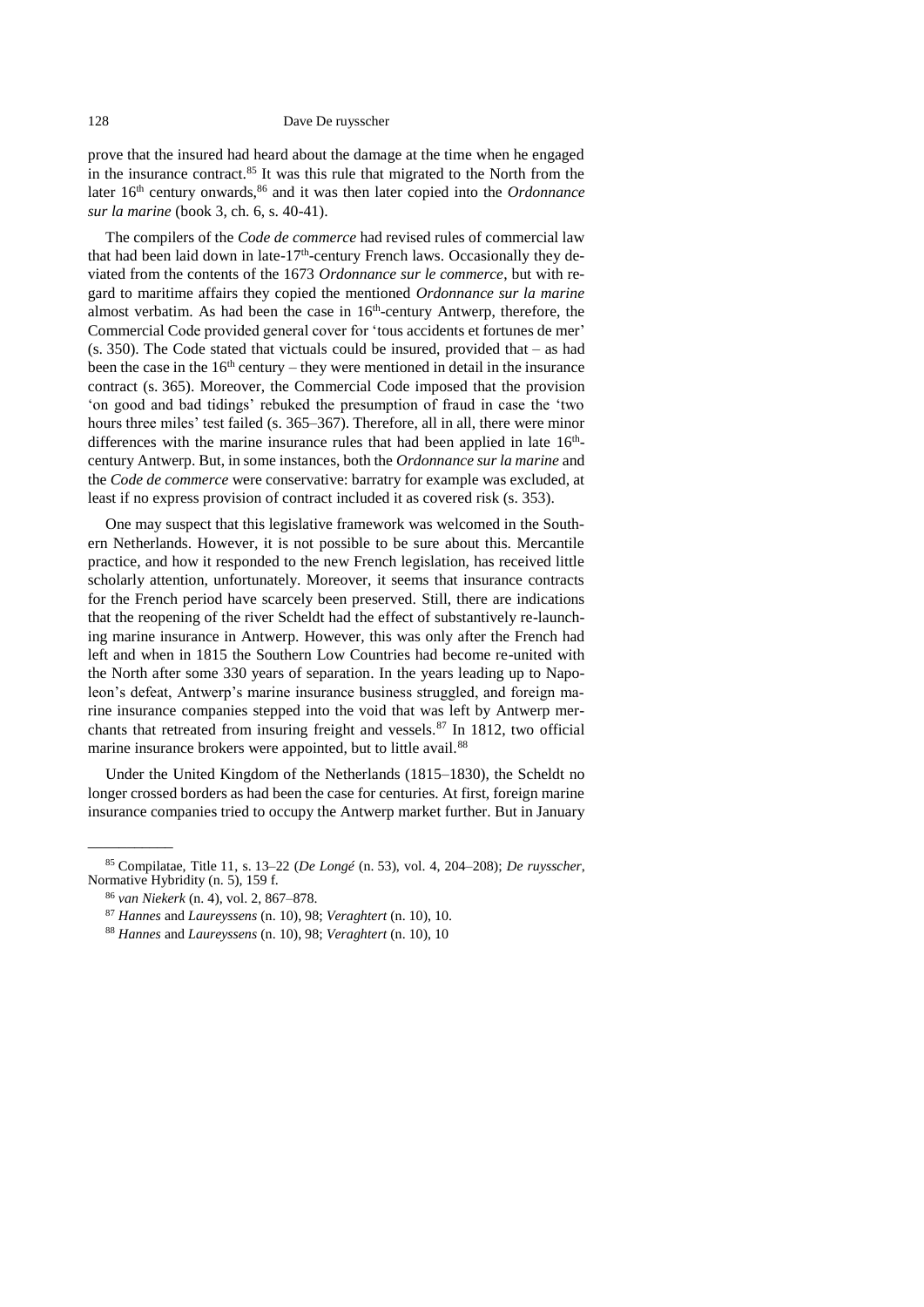1821 the offices of foreign insurers were closed, in order to stimulate local initiatives.<sup>89</sup> King William I sought to promote trade as much as possible. State-controlled universal banks such as the *Société Générale* acquired substantial equity and board positions in the companies in which they invested. Many of these firms acquired the status of a corporation after government approval, and a large share of them were marine insurance corporations.<sup>90</sup> More than half of the corporations in the southern part of the United Kingdom that between 1815 and 1830 received official acknowledgment were insurance companies, most of them being specialized in marine insurance.<sup>91</sup> The strong ties existing between national governments and these marine insurance corporations did not prevent them from attracting clients from neighbouring countries; most of them had agents signing insurance policies on their behalf in all major neighbouring ports.<sup>92</sup> But, even with Antwerp's lift-off, the Dutch government favoured taking out marine insurance in Amsterdam, where some 28 marine insurance corporations were active in 1828.<sup>93</sup>

Belgian independence (1830) ended this unfavourable policy. Even though in 1831 the river Scheldt was again closed with tax barriers, by 1840 around 10 corporations were selling marine insurance in Antwerp. Not all of them lasted long, but the oldest managed to survive well into the  $20<sup>th</sup>$  century.<sup>94</sup> In the 19<sup>th</sup> century, when Belgium was considered as being the most dense in insurance companies of all European countries,  $95$  this was foremost due to its marine insurance industry. Antwerp remained the focal point within the country and was internationally considered as one of the leading marine insurance centres in the world. However, in Brussels as well some general insurance companies were involved in marine insurance, among other types of insurance, through agents working in Antwerp and in other ports (i.e. *Compagnie de l'Union belge et étrangère* (1824), *Compagnie d'assurances réunies* (1830)).<sup>96</sup>

<sup>89</sup> *Willemse*, Het ontstaan en de ontwikkeling (n. [10\)](#page-23-1), 27 f.

<sup>90</sup> *Willemse*, Het ontstaan en de ontwikkeling (n. [10\)](#page-23-1), 31.

<sup>91</sup> *Hannes* and *Laureyssens* (n. [10\)](#page-23-1), 98; *Willemse*, Het ontstaan en de ontwikkeling (n. [10\)](#page-23-1), 31 f.

<sup>92</sup> *Raymond-Balthasar Maiseau*, Annuaire du commerce maritime. Manuel du négociant, de l'armateur et du capitaine, vol. 2 (1834), 523–524.

<sup>93</sup> *Willemse*, Het ontstaan en de ontwikkeling (n. [10\)](#page-23-1), 44–47, 48–50.

<sup>94</sup> *Hannes*, Het verzekeringswezen in België (n. [10\)](#page-23-1), 85–86.

<sup>95</sup> *Peter Borscheid*, Europe: overview, in: *idem* and *Niels Viggo Haueter* (eds.), World Insurance. The Evolution of a Global Risk Network (2012), 37–66, 39.

<sup>96</sup> *Julienne Laureyssens*, De naamloze vennootschappen en de ontwikkeling van het kapitalisme in België (unpublished PhD-dissertation Ghent University 1970), 25; *Willemse*, Het ontstaan en de ontwikkeling (n. [10\)](#page-23-1), 33. Laureyssens states that only one (Belgian) company established in Brussels was involved in marine insurance (i.e. the Compagnie d'assurances réunies), but in fact also Union belge insured against naval risks. See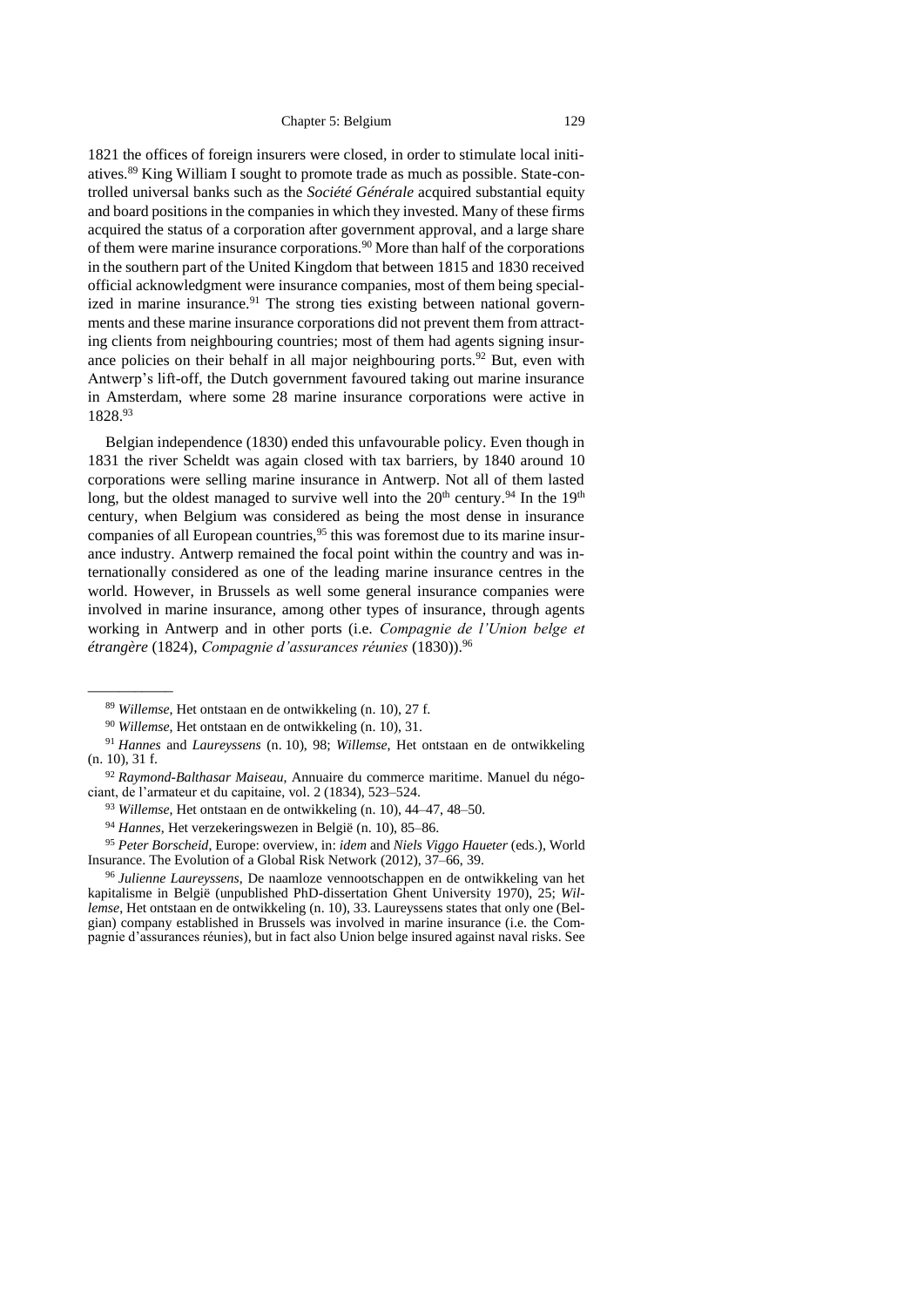#### 130 Dave De ruysscher

Beginning in the 1820s, insurance brokers and underwriters in Antwerp started to join efforts, and the different corporations that sold insurance in 1824 drafted a communal general marine insurance policy for the Antwerp harbour.<sup>97</sup> This standard contract filled a legislative gap: the *Code de commerce* did no more than provide a basic blueprint for marine insurance. With hundreds of contracts being signed, it became lucrative to use a policy form. The Antwerp 1824 policy addressed issues that had not been detailed in the Commercial Code (it excluded insurance for contraband for example), but it also sought to deviate from the Code's sections. A clear example is abandonment (*délaissement*). Upon presumed loss, or when upon an incident the extent of damages was still uncertain, the insured could forfeit his ownership rights in cargo in order to swiftly claim compensation. According to the Napoleonic Commercial Code, this was possible irrespective of which portion of the shipped merchandise was lost (s. 369). However, the 1824 policy restricted abandonment to a minimum loss of three-fourths in certain cases  $(s. 4)$ .<sup>98</sup> Yet in other regards, the 1824 policy was more lenient than the law. For example, the 1824 policy was 'on good and bad tidings' (s. 13), whereas the Commercial Code considered this an optional term (s. 367).<sup>99</sup>

<span id="page-41-0"></span>In 1828, insurance broker August Morel (1803–1865) established *Veritas* (later *Bureau Veritas*) in Antwerp. In doing so, he followed the example of the London bureau and insurance association Lloyd's. At Lloyd's, objective information as to the state of ships was registered and disclosed. *Bureau Veritas* was more ambitious than Lloyd's in that it also provided data on ships sailing all across Europe, and not just those in the British territories. Moreover, *Veritas* made public information on marine insurance premiums elsewhere, and in its first years received commission for insurance policies sold on behalf of foreign underwriters.<sup>100</sup> Morel also established several marine insurance companies himself, which however quickly went bankrupt.<sup>101</sup> It is unclear how *Bureau Veritas* interacted with the Nautical Committee, which was a body of experts assessing

<sup>99</sup> *Jacobs* (n. [98\)](#page-41-0), 30.

*Louis François Bernard Trioen*, Collection des statuts de toutes les sociétés anonymes et en commandite par actions de la Belgique. Recueilles et mis en ordre d'après les renseignements fournis par les sociétés elles-mêmes; suivies de tableaux synoptiques et d'une notice sur les emprunts et les fonds publiques cotés dans toutes les bourses de l'Europe, vol. 1 (1839), 173.

<sup>97</sup> *Gabriel Lafond de Lurcy*, Guide de l'assureur et de l'assuré en matière d'assurances maritimes (1837), 97–101.

<sup>98</sup> *Victor Jacobs*, Étude sur les assurances maritimes et les avaries faite en vue du Congrès de Droit commercial d'Anvers (1885), 48 f.

<sup>100</sup> *Hannes*, Het verzekeringswezen in België (n. [10\)](#page-23-1), 88; *Willemse*, Het ontstaan en de ontwikkeling (n. [10\)](#page-23-1), 58, 61.

<sup>101</sup> *Hannes* (n. [12\)](#page-24-2), 30 f.; *Willemse*, Het ontstaan en de ontwikkeling (n. [10\)](#page-23-1), 65–77.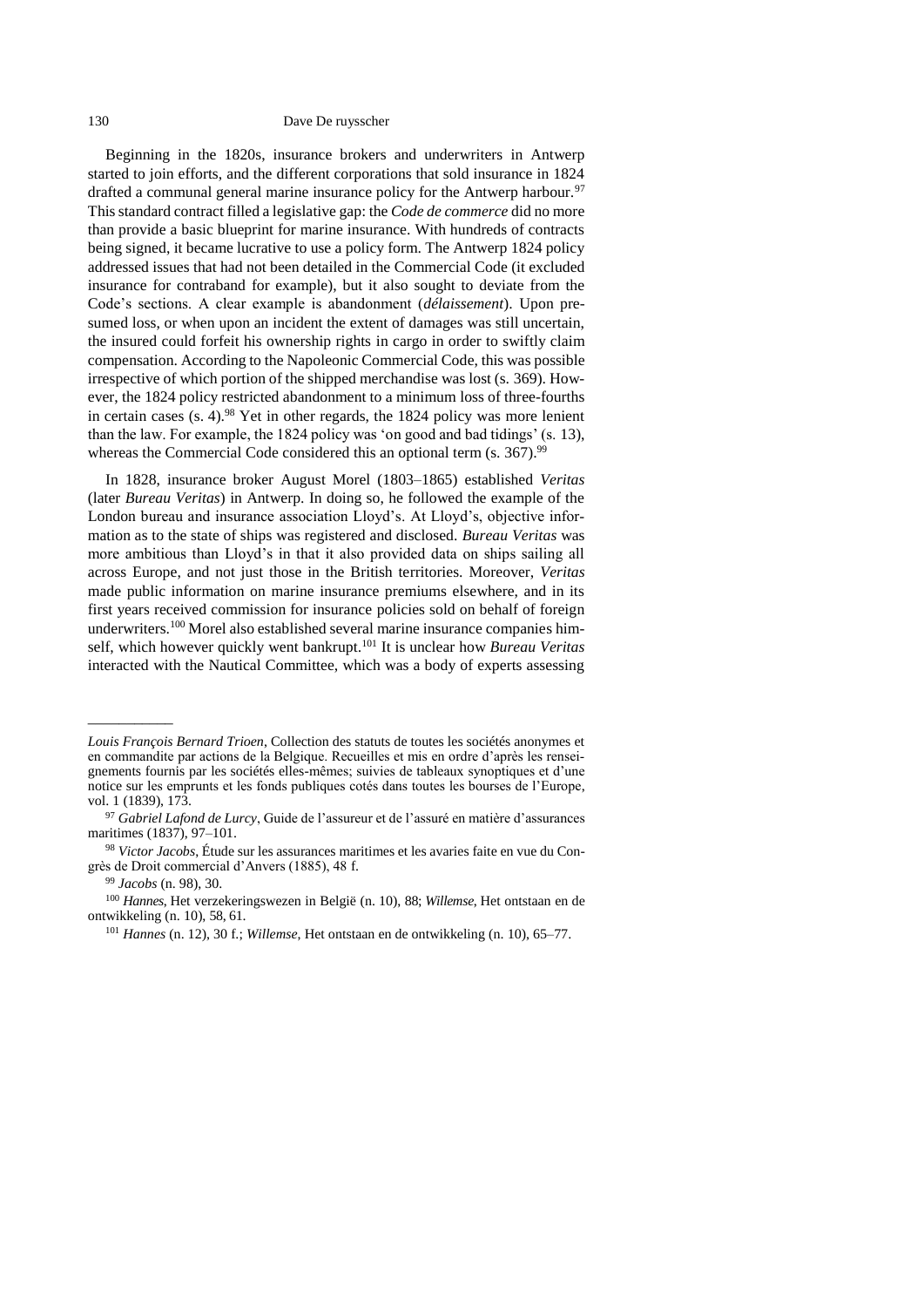the state of ships and which was linked to the Antwerp commercial court.<sup>102</sup> All in all, the aura of Antwerp marine insurance did not suffer from the regular bankruptcies of insurance corporations. The 1824 policy was regularly applied, and also elsewhere, for example in French ports.<sup>103</sup> Authors commenting on marine insurance in the middle of 19<sup>th</sup> century, even foreign ones, commonly referred to its provisions.<sup>104</sup> In 1844, 1859, and 1867, the Antwerp policy was updated, to a limited extent. The 1859 policy remained the core version, and this was so even late in the  $20<sup>th</sup>$  century, when it was still in use.<sup>105</sup>

As was mentioned in the first part on non-marine insurance, in 1874 Belgian legislation on insurance was issued. This concerned insurance in general, not marine insurance in particular, even though it applied as well to marine insurance in the absence of more specific laws. In 1879, the sections on maritime affairs in the *Code de commerce*, which had remained in force under the Belgian regime, were revised, as well as its paragraphs on marine insurance.<sup>106</sup> The 1879 lawmakers refined some of the articles of the *Code de commerce* but also copied a great many of them. As a result, many of these 'new' articles of law can be traced back to the  $16<sup>th</sup>$  century (e.g. the rule stating that 'victuals have to be mentioned in the contract': s. 208). Moreover, the new Belgian law had been influenced by the Antwerp policies. A remarkable change – as compared to the 1807 *Code de commerce* but in accord with a change in the Antwerp policy in 1859 – was that the risk of war became optional, and not assumed, $107$  as had been the case throughout the history of marine insurance to that point. The history of the 1879

<sup>102</sup> *Louis Baudez*, Ontstaan van de Nautische Commissie bij de Rechtbank van Koophandel te Antwerpen, in: Liber amicorum Tricot (n. [11\)](#page-23-2), 51–60.

<sup>&</sup>lt;sup>103</sup> Encyclopédie du commerçant. Dictionnaire du commerce et des marchandises ..., vol. 1 (1839), 155 'Nous transcrivons la formule de la police d'Anvers, qui est suivie dans beaucoup de nos ports français …'.

<sup>104</sup> For an English version, see *J. Vaucher*, A Guide to Marine Insurances Containing the Policies of the Principal Commercial Towns in the World (1834), 16–20.

<sup>105</sup> 'Assurances maritimes' (n. [115\)](#page-12-5), 850, nos 592–593; *Robert De Smet*, Les assurances maritimes. Traité théorique et pratique de droit comparé (1934), 727–734; *Alfred Goemaere*, Place d'Anvers. Assurances maritimes. Guide pratique pour le négociant contenant le résumé des conditions d'Anvers (1882), 2–7; *Hollenfeltz du Treux* (n. [11\)](#page-23-2), 293; *Erik Van Hooydonk*, Transportverzekering in historisch perspectief, in: Marc De Decker et al. (eds.), Handboek Transportverzekeringen. Karakteristieken, wettelijk kader en documenten (1995), 1.1.5/2, 55.

<sup>106</sup> *Ernst Holthöfer*, Handelsrecht: Belgien, in: Helmut Coing (ed.), Handbuch der Quellen und Literatur der neueren europäischen Privatrechtsgeschichte, vol. 3/3 (1986), 3276–3395, 3324–3332.

<sup>107</sup> 'Assurances maritimes', in: Edmond Picard and Napoléon d'Hoffschmidt (eds.), Pandectes belges. Encyclopédie de législation, de doctrine et de jurisprudence belges, vol. 10 (1883), 688–879, 854 no 607; *Jacobs* (n. [98\)](#page-41-0) 32.